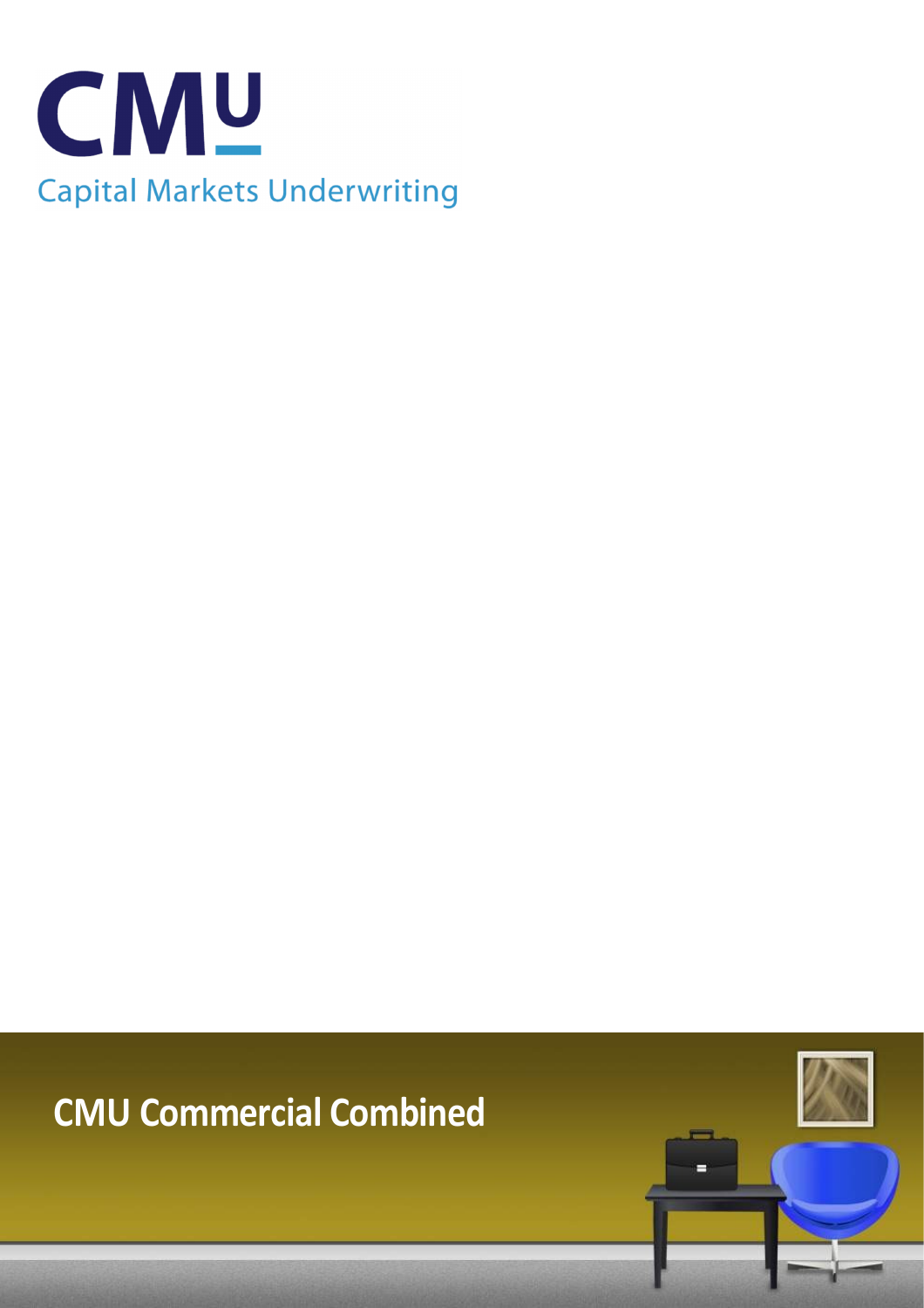### **Commercial Combined Insurance**

THIS IS TO CERTIFY that in accordance with the authorisation granted under the Contract (the number of which is specified in the Schedule) to Capital Markets Underwriting Ltd by various insurers stated in 'Identity of Insurers' whose proportionate liability will be detailed on request, all of whom are herein after referred to as "We/Us/Our/Underwriters".

THE UNDERWRITERS agree to indemnify the Assured to the extent and in the manner provided herein against loss or damage sustained or legal liability for accidents happening during the period stated in the Schedule, after such loss, damage or liability are proved in consideration of the premium specified in the policy schedule attaching hereto.

#### PROVIDED always that:

- 1) The liability of the Underwriters shall not exceed the limits of liability expressed in the said Schedule or such other limits of liability as may be substituted by a mid term adjustment Schedule having been signed by or on behalf of the Underwriters;
- 2) This Certificate insures in respect ONLY of such of the sections hereof as are so specified in the Schedule.

#### **Effected Through**

Capital Markets Underwriting Limited Arden House Arden Grove Harpenden **Hertfordshire** AL5 4SL

#### **Several Liability**

The liability of the Insurers is several and not joint and is limited solely to the extent of their individual proportions as shown in the Endorsement entitled Identity of Insurers. The Insurers are not responsible for the subscription of any co-subscribing insurers or any other insurer or coinsurer who for any reason does not satisfy all or part of its obligations.

The Certificate is made and accepted subject to all the provisions, conditions, warranties and exclusions set forth herein, attached or endorsed, all of which are to be considered.

A person who is not party to this contract has no right under the Contracts (Rights of Third Parties) Act 1999 to enforce any term of this agreement but this does not affect any right or remedy of a third party which exists or is available apart from the Act.

#### **Employers' Liability Tracing Office**

Certain information relating to your insurance policy including, without limitation, the policy number(s), employers' names and addresses (including subsidiaries and any relevant changes of name), coverage dates, employer's reference numbers provided by Her Majesty's Revenue and Customs and Companies House Reference Numbers (if relevant), will be provided to the Employers' Liability Tracing Office (the 'ELTO') and added to an electronic database, (the Database').

This information will be made available in a specified and readily available form as required by the Employers' Liability Insurance: Disclosure By Insurers Instrument 2010. This information will be subject to regular periodic updating and certification and will be audited on an annual basis.

The Database will assist individual consumer claimants who have suffered an employment related injury or disease arising out of their course of employment in the UK for the employers carrying on, or who carried on,

business in the UK and who are covered by the employers' liability insurance of their employers, (the 'Claimants'):

- to identify which insurer (or insurers) was (or were) providing employers' liability cover during the relevant periods of employment; and
- to identify the relevant employers' liability insurance policies.

The Database will be managed by the ELTO.

The Database and the data stored on it may be accessed and used by the Claimants, their appointed representatives, insurers with potential liability for UK commercial lines employers' liability insurance cover and any other persons or entities permitted by law.

**By entering into this insurance policy you will be deemed to specifically consent to the use of your insurance policy data in this way and for these purposes.** 

## **Commercial Combined Insurance Preamble**

In consideration of the Premium having been paid to the Underwriters,

We hereby agree, to the extent and in the manner hereinafter provided, to indemnify You against loss or Damage sustained or legal liability for accidents happening during the Period of Insurance subject to the terms, limitations, exclusions and conditions of this Certificate.

An Insuring Clause is only operative if stated as such in the Schedule.

The headings of each Insuring Clause, Addenda, Exclusion or Condition are for ease of identification only.

The General Definitions, General Exclusions and General Conditions of the Certificate apply to all Insuring Clauses in addition to the Definitions, Exclusions and Conditions applicable under each individual Insuring Clause, unless endorsed herein to the contrary.

Our acceptance of this risk is based on the information presented to us being a fair presentation of your business including any unusual or special circumstances which increase the risk and any particular concerns which have led you to seek insurance.

In the event of deliberate or reckless misrepresentation and/or nondisclosure of any unusual or special circumstances which increase the risk, we may void the policy.

Our continued acceptance is based on any changes from the original information presented being advised and accepted by us.

A change in risk shall allow us to avoid a claim or impose additional terms or conditions.

It is important that You comply with any conditions in addition to Your duties under each section and under the Policy as a whole. If You breach any of these We may deny Your claim, or reduce the amount We pay You.

If you are in any doubt about any of the above you should consult your insurance broker or advisor.

### **Insuring Clause 1 – Property Damage**

If the Property, or any part of such Property, shall sustain Damage other than by an excluded cause, We shall pay to You the value of the Property at the time of its loss or destruction or the amount of the Damage or, at Our option, reinstate or replace the Property or any part of such Property.

### **(A) Definitions Applicable to Insuring Clause 1**

CMU Commercial Combined 2017 01 2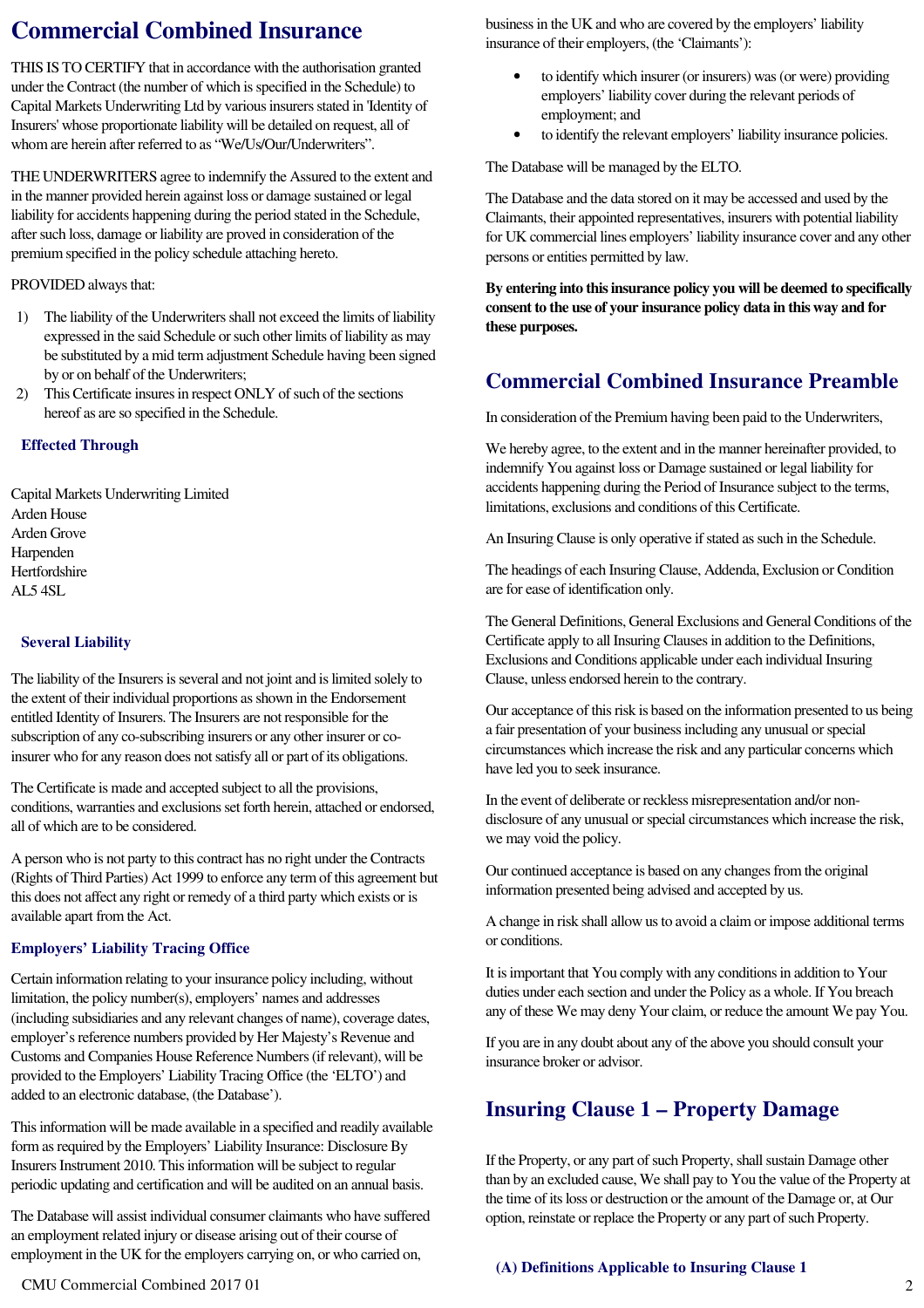- 1) "Damage" shall mean accidental loss, destruction or Damage.
- 2) "Defined Peril(s)" shall mean fire, lightning, explosion, earthquake, subterranean fire, riot, civil commotion, strikers, locked-out workers, persons taking part in labour disturbances, malicious persons (other than thieves), aircraft or other aerial devices or articles dropped therefrom, storm, flood, escape of water from any tank, apparatus or pipe and impact by any road vehicle or animal.
- 3) "Plan No(s)" shall mean those plan no(s) of the plans (of the Premises) lodged with Us.
- 4) "Property" shall mean the Property specified in the Schedule.

#### **(B) Limit and Excess Applicable to Insuring Clause 1**

- 1) The total amount payable
	- a) In respect of Damage to the Premises, caused by theft or attempted theft, shall not exceed such sum as may be sufficient to make good such Damage as may fall to be borne by You
	- b) During any one Period of Insurance in respect of each item shall not exceed the Sum Insured stated in the Schedule against such item
	- c) During any one Period of Insurance in respect of all Damage shall not exceed the sum of the Sums Insured stated in the Schedule against each item.
- 2) You have to bear the amount stated below in respect of each and every loss at each separate Premises as ascertained after the application of all the terms of the Certificate including Condition (F)1) (Average)
	- a) In respect of all Damage £250 unless otherwise stated in the Schedule

### **(C) Addenda Applicable to Insuring Clause 1**

- 1) Designation Clause. For the purpose of determining, where necessary, the heading under which any Property is insured, We agree to accept the designation under which the Property has been entered in Your books.
- 2) Professional Fees. Unless more specifically insured the insurance by each item on Buildings and Machinery includes an amount in respect of architects', surveyors', consulting engineers', legal and other professional fees necessarily and reasonably incurred in the reinstatement of the Property insured by the said items consequent upon its loss, destruction or Damage but not for preparing any claim. It being understood that where fees are not insured as a separate item, Our liability for such fees shall not exceed in total the Sum Insured for each item.
- 3) Buildings. Except where specifically insured the buildings and/or contents of
	- a) Small outside buildings, annexes, loading bays and conveniences
	- b) Extensions communicating with any of the Buildings described
	- c) External fire escapes, staircases, gangways and pedestrian ways

are insured under the item applying to the Buildings to which such Property is attached or belongs.

4) Capital Additions. Indemnity extends to include newly erected buildings, extensions and alterations to existing buildings and newly acquired plant and machinery and these shall be held covered before inclusion in the Schedule for a sum not exceeding 15% of the Sum Insured / declared value or £250,000 whichever is the less, unless otherwise shown in the Schedule on such Property at the situation concerned but not appreciation in value; Provided that You undertake to notify Us of the

additions as soon as practicable and to effect the appropriate insurance retrospectively to the date of the commencement of Your liability on such Property. Following such notification the provisions of this extension are fully reinstated.

- 5) Contract Price. If goods sold (but not delivered), for which You are responsible, are subject to a sale contract which by reason of its conditions is cancelled due to loss, destruction or Damage of or to the Property insured (the subject of a valid claim under this Insuring Clause) the amount payable in respect of such goods shall be based on the contract price. For the purposes of this insurance, the value of all goods to which this extension could apply in the event of loss, destruction or Damage shall also be ascertained on this basis.
- 6) Grounds of the Premises. Indemnity extends to include the costs paid, with Our consent in making good the grounds of the Premises damaged by the fire brigade or any other emergency service(s) following loss, destruction or Damage of or to the Property insured (the subject of a valid claim under this Insuring Clause) excluding any amount exceeding £5,000 during any Period of Insurance.
- 7) Non-Invalidation. The insurance by this Insuring Clause shall not be invalidated by reason of anything being done or omitted to be done in respect of any portion of the Premises not occupied by You, whether constituting an increase in risk or not, provided that You, immediately You become aware thereof, inform Us of such alteration and pay the reasonable additional premium We may require.
- 8) Debris Removal. Unless more specifically insured, the insurance by each item on Buildings and Machinery includes the costs and expenses necessarily paid by You, with Our consent, in
	- a) Removing debris
	- b) The dismantling and/or demolishing
	- c) Shoring up or propping

of the portion(s) of the Property insured by the said items (other than stock and materials in trade or merchandise) lost, destroyed or damaged by any cause hereby insured against but excluding costs or expenses

- i) Incurred in removing debris except from the site of such Property lost, destroyed or damaged and the area immediately adjacent to such site
- ii) Arising from pollution or contamination of Property not insured by this Insuring Clause.
- 9) Reinstatement of Loss. In the event of loss insured by this Insuring Clause, the Sum(s) Insured will be reinstated automatically in full from the date of the loss, destruction or Damage provided that You
	- a) Pay any additional premium We may require
	- b) Comply with any reasonable recommendations We may make to prevent further loss, destruction or Damage.
- 10) Theft Damage to Buildings. Indemnity extends to include loss, destruction or Damage of or to the Building(s) insured under this Insuring Clause caused by theft or attempted theft provided that You are liable for repairing such Damage but excluding
	- a) Any amount exceeding £10,000 any one occurrence
	- b) Loss, destruction or Damage caused by fire, explosion or malicious Damage
	- c) Loss, destruction or Damage of or to any Unoccupied Building
	- d) Loss, destruction or Damage expedited or in any way brought about by You, any member of Your family, or director, partner or employee, other than by loss by theft or attempted theft involving entry to or exit from the Premises by forcible and violent means or following threat of or assault or violence to You, any member of Your family, or director, partner or employee
	- e) Loss, destruction or Damage arising from or due to the voluntary parting with title or possession of any Property insured if induced by any fraudulent scheme, trick, device or false pretence or which is not traceable to a specific event.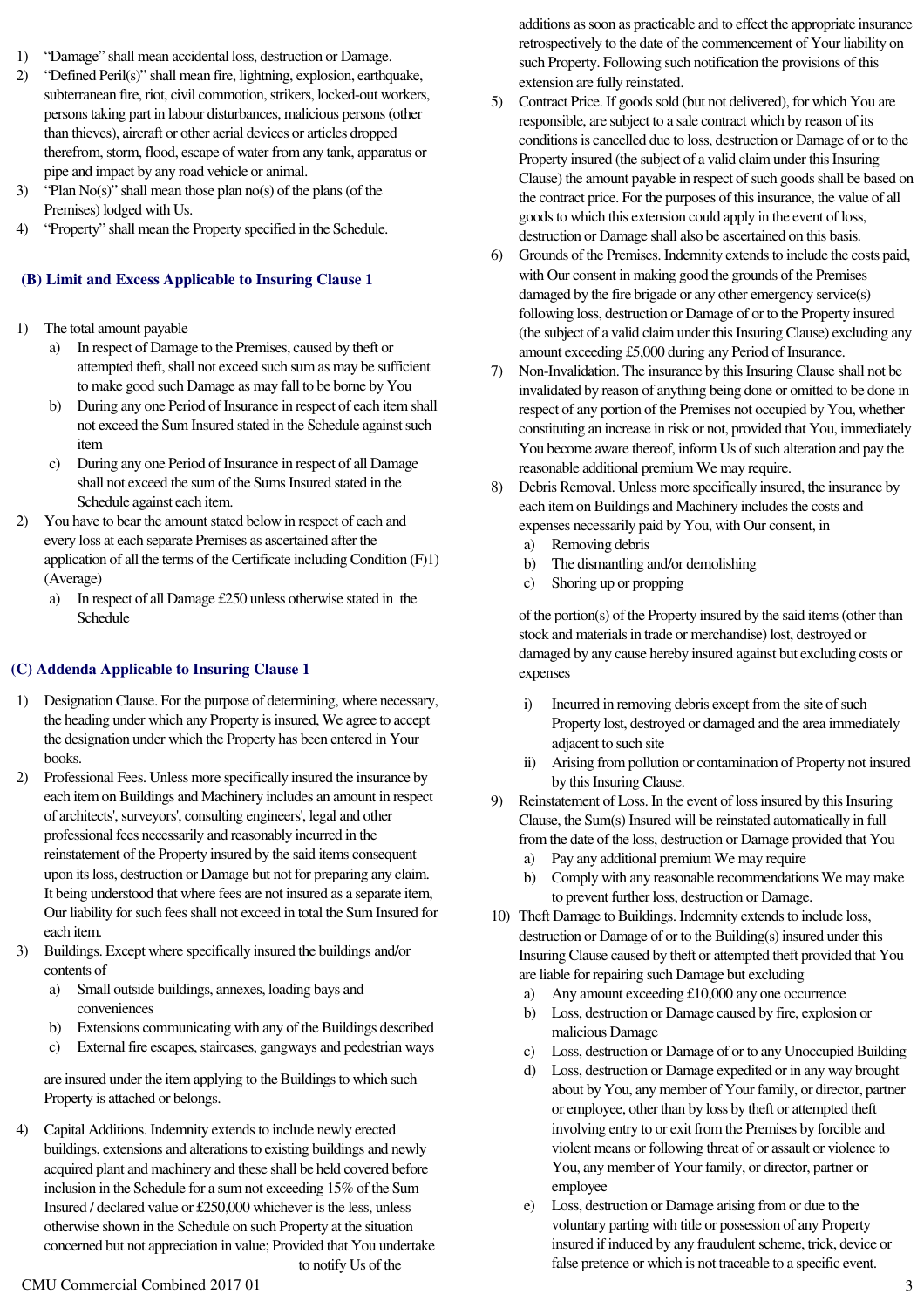- 11) Temporary Removal. The Property (other than stock and materials in trade or merchandise) is covered whilst temporarily removed for cleaning, renovation, repair or other similar purposes
	- a) Elsewhere on the same Premises
	- b) To any other Premises and whilst in transit to and from such Premises by road, rail or inland waterway in the British Isles.

The amount recoverable under this extension in respect of each item shall not exceed

- a) In the event of loss, destruction or Damage occurring elsewhere on the same Premises, the amount which would have been recoverable had the loss, destruction or Damage occurred in that part of the Premises from which the Property is temporarily removed
- b) In the event of loss, destruction or Damage occurring at any other Premises or whilst in transit to or from such Premises, 15% of the Sum Insured or declared value by such item after deducting therefrom the value of any building (exclusive of fixtures and fittings), stock and materials in trade or merchandise insured thereby.

This extension does not apply to

- a) Property which is otherwise insured
- b) Loss or destruction of or Damage to Property in the open or in transit caused by storm or flood
- c) Loss, destruction or Damage to motor vehicles and motor chassis licensed for normal road use
- 12) Temporary Removal of Deeds and Documents. Indemnity extends, in so far as it applies to deeds and other documents (including stamps thereon), manuscripts, plans and writing of every description and books (written and printed), to cover such Property, for an amount not exceeding 15% of the total value thereof, whilst temporarily removed to any Premises, not in Your occupation, and whilst in transit to or from such Premises by road, rail or inland waterway all in the British Isles.
- 13) Temporary Removal of Computer Systems Records. Indemnity extends to include computer systems for an amount not exceeding £1,000 while temporary removed to any other Premises (not occupied by You) and while in transit to or from such Premises against loss destruction or Damage excluding loss, destruction or Damage
	- a) To Property in the open or in transit caused by storm or flood
	- b) To Property which is more specifically insured
	- c) Occurring outside of the British Isles.
- 14) General Interests. The interest in the Property insured under this Insuring Clause of those supplying Property to You under a hiring, leasing or similar agreement is noted in this insurance it being understood that in the event of loss, destruction or Damage, the nature and extent of such interest will be disclosed by You.
- 15) Interested Parties. The act of neglect of any mortgagor, leaseholder or lessee or the occupier of any Building insured under this Insuring Clause, whereby the risk of loss, destruction or Damage is increased without the authority or knowledge of any mortgagee, freeholder or lessor shall not prejudice the interest of the latter party / parties in this insurance provided that they shall immediately on becoming aware of such act or neglect, notify Us in writing and pay the reasonable additional premium We may require.
- 16) Spontaneous Heating. The insurance by this Insuring Clause extends to include loss, destruction or Damage of or to coal, coke and wood blocks caused by their own spontaneous fermentation, heating or combustion.
- 17) Motor Vehicles. Motor vehicles (including their accessories and equipment) are excluded from this Insuring Clause except, where more specifically insured in respect of any amount over and above that recoverable under such more specific insurance.
- 18) Sale of the Buildings. Without effecting Your rights under this Certificate in the event of You entering into a contract to sell Your interest in the Buildings insured under this Insuring Clause and, between exchange of contracts and completion of the sale, the Buildings are lost, destroyed or damaged by any cause insured against under this Insuring Clause, the contracting purchaser who completes the purchase will have the benefit of the insurance in respect of such loss, destruction or Damage up to the date of completion, but only to the extent that the contracting purchaser cannot recover his or her loss from elsewhere.
- 19) Workmen. Workmen are allowed in all or any of the Buildings insured for the purpose of effecting minor structural alterations and repairs without prejudice to this insurance.
- 20) Additional Metered Water Charges. The insurance by this Insuring Clause extends to include additional metered water charges incurred by You and for which You are responsible as a result of the accidental escape of water from water tanks, apparatus or pipes at the Premises provided that You maintain a record of readings from the water authority meter at intervals of not more than 7 days. The amount payable as indemnity shall be ascertained by comparing

the charge made by the water authority on their account for the period during which the loss of metered water occurred, with the charges for the previous period adjusted for any relevant factors affecting Your normal consumption of water during the periods concerned. We shall not be liable for

- a) Loss, destruction or Damage in respect of any Building which is Unoccupied
- b) More than £5,000 in any one Period of Insurance
- 21) Public Authorities. The insurance by each item on Buildings and Machinery includes such additional cost of reinstatement of the lost, destroyed or damaged Property insured by such item as may be incurred solely by reason of the necessity to comply with statutory regulations or local authority bye-laws; Provided that
	- a) The amount recoverable under this extension shall not include
		- i) The cost incurred in complying with any of the aforesaid statutory regulations or bye-laws
			- 1) In respect of loss, destruction or Damage occurring prior to the granting of this extension
			- 2) In respect of loss, destruction or Damage not insured by this Insuring Clause
			- 3) Under which notice has been served upon You prior to the happening of the loss, destruction or Damage
			- 4) In respect of undamaged Property or undamaged portions of Property other than foundations (unless foundations are specifically excluded from the insurance by this Insuring Clause) of that portion of the Property destroyed or damaged
		- ii) The additional cost that would have been required to make good the Property destroyed or damaged to a condition equal to its condition when new had the necessity to comply with any of the statutory regulations or bye-laws not arisen
		- iii) The amount of any rate, tax, duty, development or other charge or assessment arising out of capital appreciation which may be payable in respect of the Property or by the owner thereof by reason of compliance with any of the statutory regulations or bye-laws.
	- b) The work of reinstatement must be commenced and carried out with reasonable despatch and in any case must be completed within 12 months after the loss, destruction or Damage, or within such further time as We may (during the said 12 months) in writing allow, and may be carried out wholly or partially upon another site (if the statutory regulations or bye-laws so

### CMU Commercial Combined 2017 01 4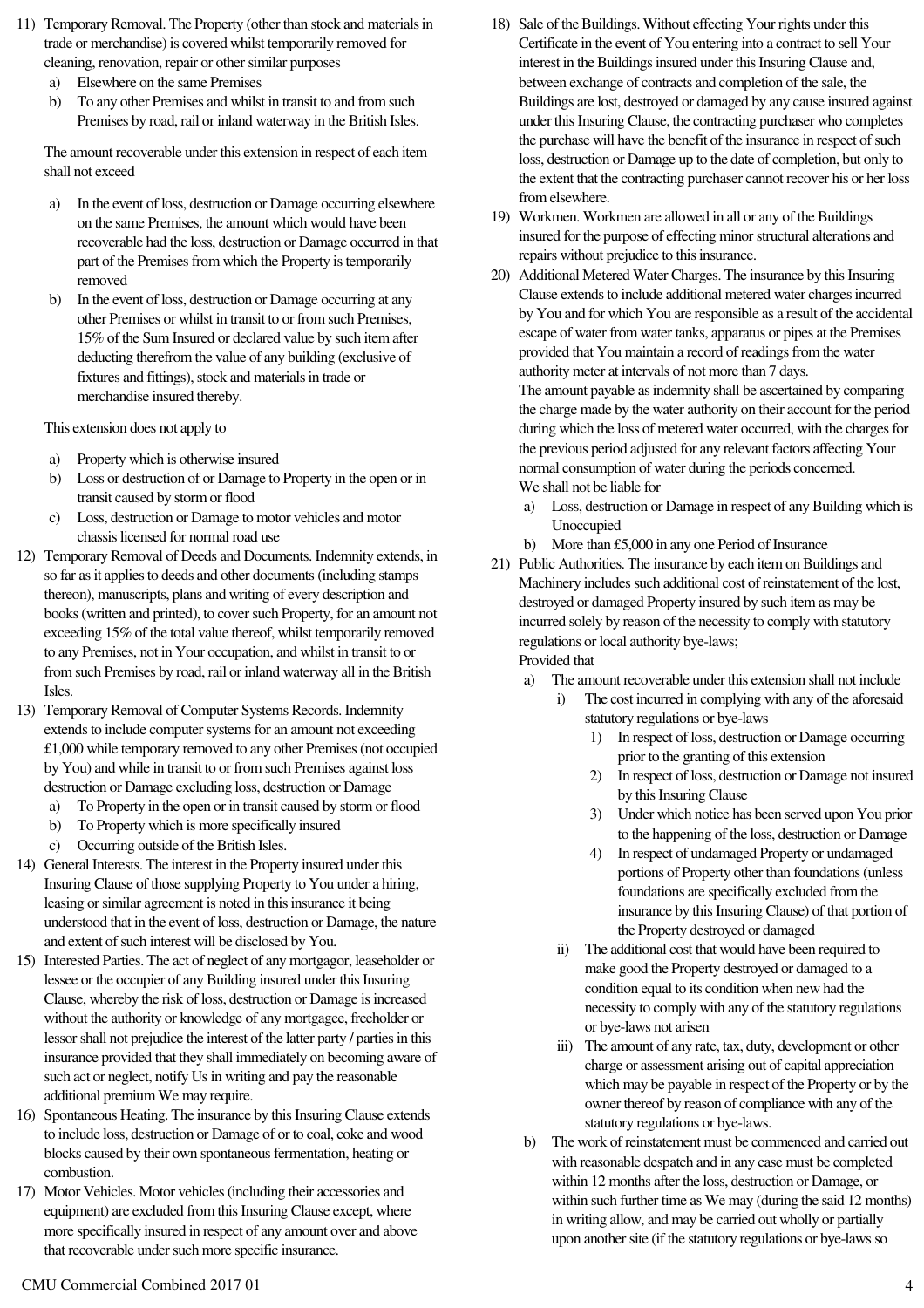necessitate) subject to Our liability under this extension not being thereby increased.

- c) If Our liability under any item, apart from this extension, shall be reduced by the application of any of the terms and conditions of this Insuring Clause then Our liability under this extension in respect of any such item shall be reduced in like proportions.
- d) Total amount recoverable under any item of the Policy under this extension shall not exceed 15% of its Sum Insured.
- 22) Reinstatement. In the event of the Property insured (other than Stock, Rent, motor vehicles (including their accessories and equipment), any item which relates solely to debris removal and professional fees, employees', directors', partners', customers', and visitors', pedal cycles, tools and other personal effects) being lost, destroyed or damaged, the basis upon which the amount payable is to be calculated shall be the reinstatement of the Property lost, destroyed or damaged. For the purposes of the insurance under this clause "reinstatement" shall mean the carrying out of the work mentioned below, namely
	- a) Where Property is lost or destroyed, the rebuilding of the Property, if a building, or, in the case of other Property, its replacement by similar Property in either case in a condition equal to but not better or more extensive than its condition when new
	- b) Where Property is damaged, the repair of the Damage and the restoration of the damaged portion of the Property to a condition substantially the same as but not better or more extensive than its condition when new.

Special Provisions applicable to this clause:-

- i) The work or reinstatement (which may be carried out upon another site and in any manner suitable to Your requirements subject to Our liability not being thereby increased) must be commenced and carried out with reasonable despatch; otherwise no payment beyond the amount which would have been payable under this Insuring Clause if this clause had not been incorporated therein shall be paid.
- ii) When any Property insured under this clause is lost, destroyed or damaged in part only Our liability shall not exceed the sum representing the cost which We could have been called upon to pay for reinstatement if such Property had been wholly destroyed.
- iii) No payment beyond the amount which would have been payable under this Insuring Clause if this clause had not been incorporated therein shall be made until the cost of reinstatement shall have been actually incurred.
- iv) Each item insured under this extension is declared to be separately subject to the following Conditions of Average, namely: If, at the time of loss, destruction or Damage the Sum Insured represents less than 85% of the full reinstatement cost of the Property covered within such Sum Insured, We shall pay only for that proportion of any loss, destruction or Damage which the Sum Insured bears to such cost.
- v) No payment beyond the amount which would have been payable under this Insuring Clause if this clause had not been incorporated therein shall be covered by any other insurance effected by You or on Your behalf which is not upon the identical basis of reinstatement set forth herein.
- vi) Where by reason of any of the above Special Provisions no payment is to be made beyond the amount which would have been payable under this Insuring Clause if this clause had not been incorporated therein, the terms and conditions of this Insuring Clause, including Condition (F)(1) Average, shall apply as if this clause had not been incorporated.

#### **D) Exclusions Applicable to Insuring Clause 1**

This Certificate does not provide an indemnity for

- 1) Damage caused by or consisting of
	- a) Inherent vice, latent defect, gradual deterioration, wear and tear, frost, change in water table level, its own faulty or defective design or materials
	- b) The bursting of a boiler (not being a boiler used for domestic purposes only), economiser or other vessel, machine or apparatus in which internal pressure is due to steam only and belonging to You or under Your control but this shall not exclude subsequent Damage which itself results from a cause not otherwise excluded.

but this shall not exclude such Damage not otherwise excluded which itself results from a Defined Peril.

- 2) Damage caused by or consisting of
	- a) Faulty or defective workmanship, operational error or omission, by You or on the part of any of Your employees but this shall not exclude
		- i) Such Damage not otherwise excluded which itself results from a Defined Peril
		- ii) Subsequent Damage which itself results from a cause not otherwise excluded
	- b) Acts of fraud or dishonesty by Your Employees
- 3) Damage caused by or consisting of
	- a) Corrosion, rust, wet or dry rot, shrinkage, evaporation, loss of weight, dampness, dryness, change in temperature, colour, flavour, texture or finish, marring, scratching, vermin or insects
	- b) Damage consisting of
		- i) Joint leakage, failure or welds, cracking, fracturing, collapse or overheating of boilers, economisers, superheaters, pressure vessels or any range of steam and feed piping in connection therewith
		- ii) Mechanical or electrical breakdown or derangement in respect of the particular machine, apparatus or equipment in which such breakdown or derangement originates but this shall not exclude
		- i) Such Damage not otherwise excluded which itself results from a Defined Peril or from any other accidental loss, destruction or Damage
		- ii) Subsequent Damage which itself results from a cause not otherwise excluded.
- 4) Loss or destruction or Damage caused by pollution or contamination but this shall not exclude loss, destruction of or Damage to the Property insured, not otherwise excluded caused by
	- a) Pollution or contamination which itself results from a Defined Peril
	- b) A Defined Peril which itself results from pollution or contamination.
- 5) Damage caused by or consisting of
	- a) Subsidence, ground heave or landslip unless resulting from fire, explosion, earthquake, subterranean fire or the escape of water from any tank, apparatus or pipe
	- b)
- i) The normal settlement or bedding down of new structures
- ii) The settlement or movement of made up ground ii) Coastal or river erosion
- c) Disappearance, unexplained or inventory shortage, misfiling or misplacing of information
- d) The voluntary parting with title or possession of any Property insured if induced by any fraudulent scheme, trick, device or false pretence.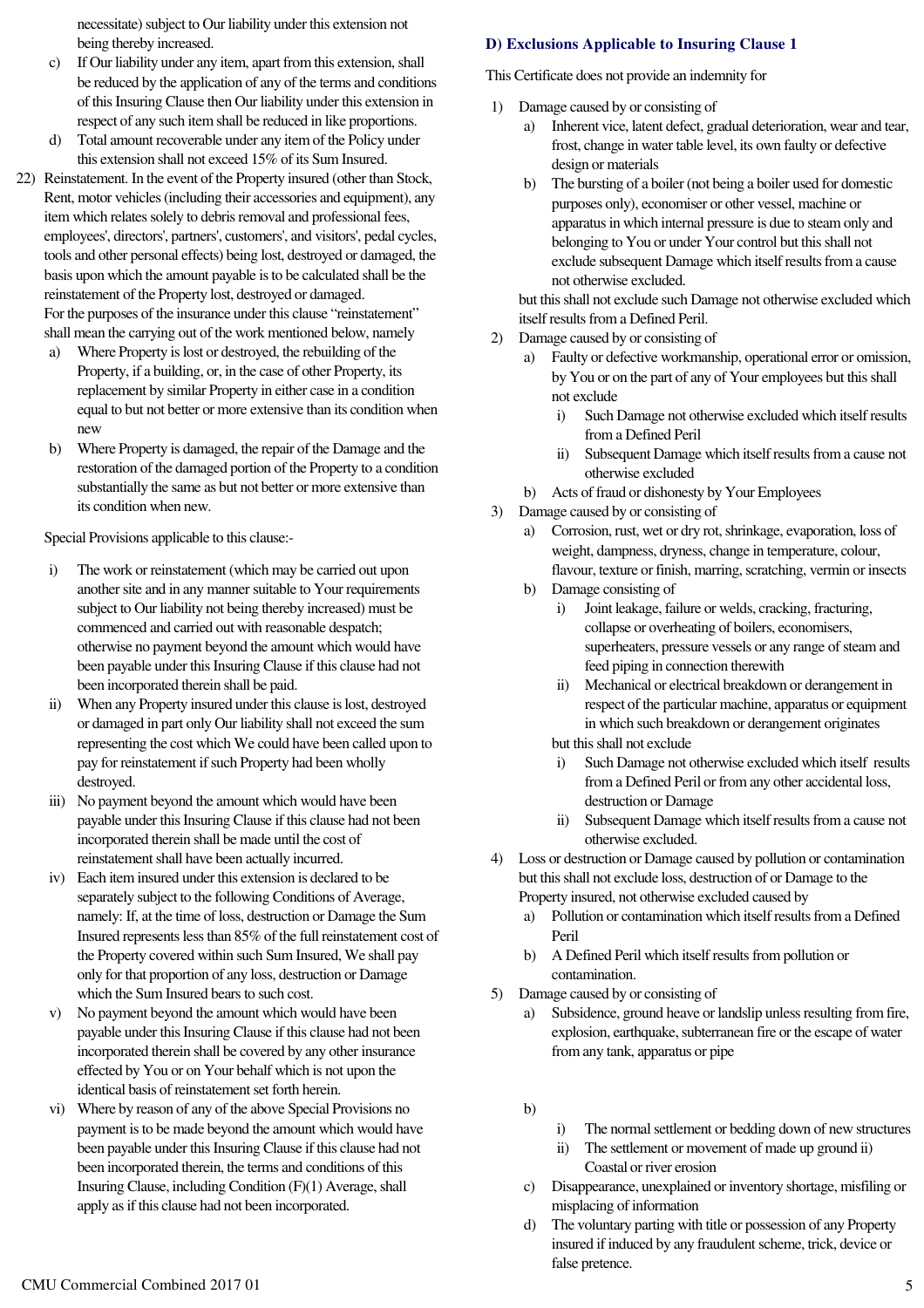- 6) Damage caused by theft or any attempted theft but this shall not exclude loss of the Property insured at the premises
	- a) Caused by theft involving entry to or exit from the Premises by forcible and violent means by the person(s) committing the said theft, nor Damage to the Property, or the Premises (not insured elsewhere in this Insuring Clause), falling to be borne by You which shall be due to any such theft or any attempted theft
	- b) Damage to the Property or the Premises consequent upon and in connection with assault or violence or threat thereof to You or any of Your employees.
- 7) Loss, destruction of or Damage to a Building, structure or car park, yard, road, pavement or path caused by its own collapse or cracking unless resulting from a Defined Peril in so far as it is not otherwise excluded.
- 8) Damage to moveable Property in the open, fences and gates caused by wind, rain, hail, sleet, snow, flood or dust, theft or attempted theft.
- 9) Damage of or to Property in any yard, car park, open space, open sided building caused by theft or attempted theft.
- 10) Damage of or to any car park, road, pavement or path consisting of or caused by weight, vibration or vehicle.
- 11) Damage
	- a) Caused by fire resulting from its undergoing any heating process or any process involving the application of heat
	- b) (Other than by fire or explosion) resulting from its undergoing any process of production, packing, treatment, testing, commissioning, servicing or repair.
- 12) Damage in respect of any Building which is Unoccupied
	- a) Caused by freezing
	- b) Caused by escape of water from any tank, apparatus or pipe, or escape of oil from any heating installation
	- c) Caused (other than by fire or explosion) by malicious persons not acting on behalf of or in connection with any political organisation
	- d) Caused by theft, or any attempted theft.
- 13) Damage to fixed glass and fixed sanitary ware
	- a) Which is broken or damaged at the commencement of this insurance
	- b) In respect of any Building which is Unoccupied.
- 14) Damage to
	- a) Jewellery, precious stones, precious metals, bullion, furs, curiosities, works of art or rare books
	- b) Property in transit
	- c) Money, cheques, stamps, bonds or credit cards but this shall not exclude Damage caused by a Defined Peril and not otherwise excluded
	- d) Glass (other than fixed glass), china, earthenware (other than fixed sanitary ware), marble or other fragile or brittle objects, but this shall not exclude
		- i) Damage caused by a Defined Peril and not otherwise excluded
		- ii) Damage caused by theft, or any attempted theft, and not otherwise excluded.
- 15) Damage to
	- a) Vehicles licensed for road use (other than fork lift and stacker trucks) and their accessories and equipment, caravans, trailers, railway locomotives, rolling stock, watercraft or aircraft
	- b) Property or structures in course of construction or erection and materials or supplies in connection with all such Property in course of construction or erection
	- c) Land, roads, pavements, piers, jetties, bridges, culverts or excavations
	- d) Livestock, growing crops, trees, shrubs plants or lawns but this shall not exclude Damage to trees, shrubs and plants used for ornamental purposes only and contained within the structure of the Building caused by a

Defined Peril and not otherwise excluded, provided that they do not form part of Your Stock

- e) Explosives
- f) Securities of any description unless stated otherwise in this Insuring Clause or the Schedule.
- 16) Property which at the time of the happening of the Damage is insured by or would, but for the existence of this Insuring Clause, be insured by any marine insurance Policy or certificate other than in respect of any excess beyond the amount which would have been payable under the marine insurance Policy or certificate had this insurance not been effected.
- 17) Any Property more specifically insured by You or on Your behalf.
- 18) Loss, destruction or Damage in respect of the component part of any dynamo, electric motor or other electrical plant installation, apparatus or conductor caused by its own self-heating or self-ignition.
- 19) Consequential loss or Damage of any kind or description other than loss of rent when such loss is specifically included under this Insuring Clause.

### **(E) Addenda Applicable to Insuring Clause 1**

### **Asbestos Endorsement**

a) This insurance only insures asbestos physically incorporated in an insured building or structure and then only that part of the asbestos which has been physically damaged during the Policy period by one of these Listed Perils:

Fire, Lightning, Explosion, Aircraft, Riot or civil commotion, Earthquake, Subterranean Fire, Storm or Flood, Escape of Water, Impact, Sprinkler Leakage, Subsidence.

This coverage is subject to all limitations in the Certificate and in addition to each of the following specific limitations:

- 1) The said building or structure must be insured under this Certificate for damage by that Listed Peril.
- 2) The Listed Peril must be the immediate sole cause of the damage of the asbestos.
- 3) The Assured must report to Underwriters the existence and cost of the Damage as soon as practicable after the Listed Peril first damaged the asbestos. However, this insurance does not insure any such damage first reported to the Underwriters more than twelve (12) months after the expiration, or termination, of the Policy period.

This insurance shall provide no cover (including without limitation in respect of business interruption, delay of repair or other consequential loss) in respect of:

- i) Wear and tear or inherent defect quality or vice in or of any asbestos;
- ii) Any non-compliance with or breach of any legal or other duty or obligation (including without limitation any duty arising from any contract or statute, or any instruction, request or order of any court or governmental or regulatory authority) by any person in connection with the design, manufacture, installation, use, retention, treatment, management, repair, replacement or removal of any asbestos (damaged or otherwise); or
- iii) Any asbestos which the aforesaid Listed Peril has not physically damaged
- b) Except as set forth in Clause a) of this endorsement, this insurance does not insure against any Damage, injury, liability, costs or expenses incurred arising out of asbestos.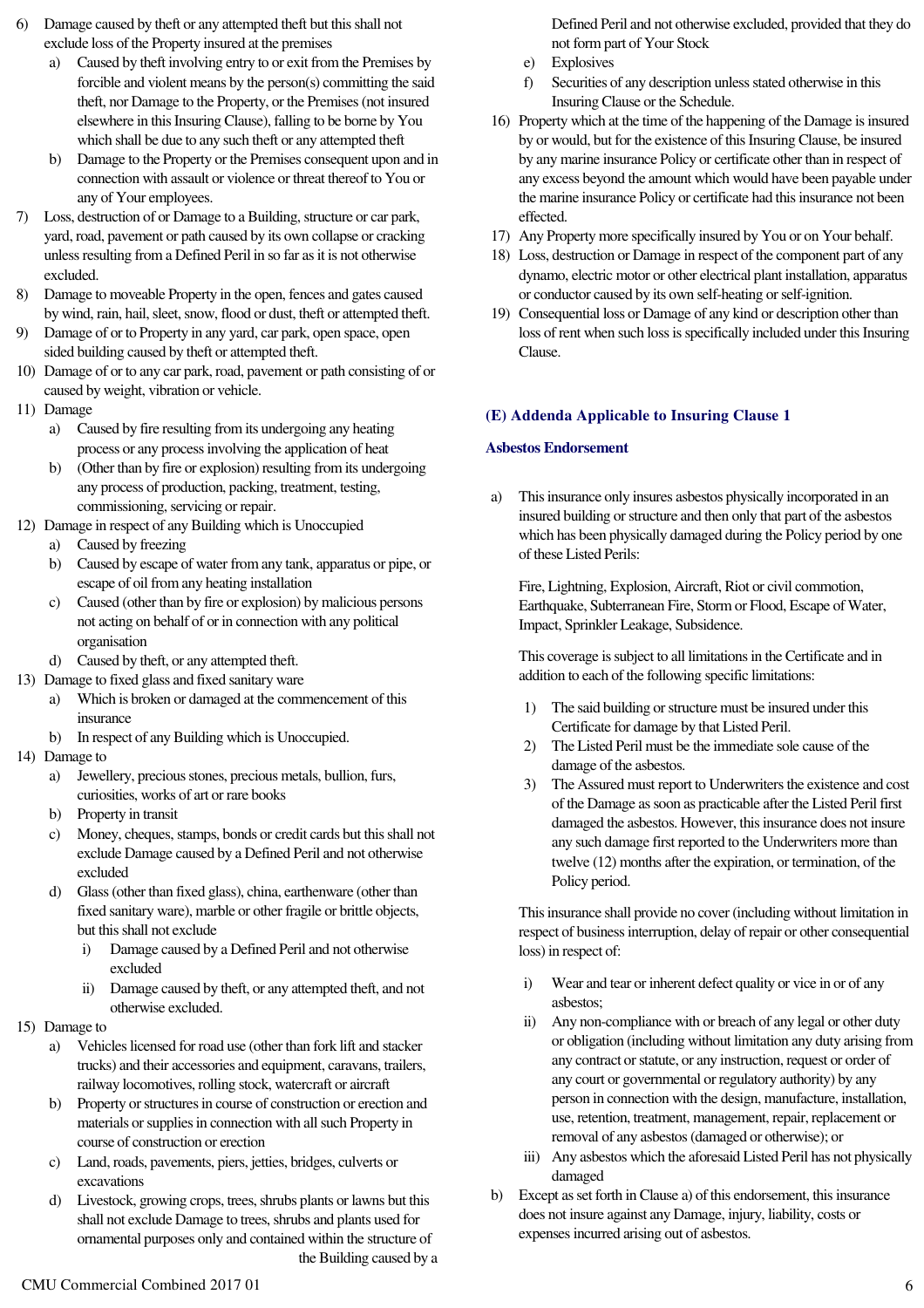#### **(F) Conditions Applicable to Insuring Clause 1**

- 1) Average. Applicable to the Sum Insured by each item of this Insuring Clause (other than by any items which relate solely to Rent, debris removal and professional fees). If the Sum Insured shall at the commencement of any loss, destruction or Damage (covered under any item of this Insuring Clause or any clause) be less than the value of the Property covered within such Sum Insured, the amount payable by Us in respect of such loss, destruction or Damage shall be proportionately reduced.
- 2) Unoccupied Buildings. You must notify Us, in writing, as soon as reasonably possible when You become aware that
	- a) A Building or portion of a Building is or is to become Unoccupied or is to be left without regular daily occupation for a continuous period of 21 days or more
	- b) An Unoccupied Building or portion of a Building has or is due to become occupied, giving Us full details of the purposes for which it is to be used.

You may be required to pay an additional premium.

- 3) Household Goods. Unless otherwise stated in the Schedule, no one curio, picture or other work of art, stamp collection, article of jewellery, gold, silver or other precious metal or fur shall be considered of greater value than 5% of the Sum Insured by any item on Household Goods.
- 4) Explosion. In respect of any vessel machinery or apparatus, or its contents, belonging to or under the control of You which requires to be examined to comply with any statutory regulations cover against loss, destruction or Damage caused by an explosion originating therein is subject to the provision that such vessel machinery or apparatus shall be the subject of an insurance certificate, Policy or other contract providing the required inspection service.

### **Insuring Clause 2 – Money and Personal Assault**

- 1) Money.
	- We will, in respect of losses occurring within the British Isles indemnify You against loss of Money whilst the Money is
		- i) In transit
		- ii) In the custody of collectors for 24 hours from the time of receipt or until the next working day
		- iii) In the Premises
		- iv) In any Private Residence
		- v) On contract or exhibition sites whilst Your Employees are working thereat
		- vi) In the night safe at a bank.
- 2) Personal Assault.
	- If, during the Period of Insurance
		- You or any other member of Your family or any director, partner or Employee of the Business suffers Bodily Injury
	- b) clothing and personal effects belonging to You or any other member of Your family or any director, partner or employee of the Business are lost or damaged as a direct result of robbery or attempted robbery in the course of the Business, We will pay to You the appropriate benefit as set out in the Scale of Benefit specified in (B) Limit and Excess Applicable to Insuring Clause 2

#### **Definitions Applicable to Insuring Clause 2**

1) "Bodily Injury" shall mean accidental bodily injury caused solely and directly by violent, external and visible means which is the sole and direct cause of Death, Loss of Limb, Loss of Sight, Speech or

Hearing, Permanent Total Disablement or Temporary Total Disablement as described in the Scale of Benefits.

- 2) "Money" shall mean Negotiable Money and Non-Negotiable Money for which You are responsible and used for the purposes of the Business.
- 3) "Negotiable Money" shall mean current coin, bank and currency notes, uncrossed cheques, uncrossed postal and money orders, unused postage stamps, unused National Insurance Stamps, National Savings Stamps and Certificates, unexpired units in franking machines, luncheon and customer redemption vouchers, trading stamps, holiday with pay stamps, telephone cards and travel tickets (solely for Your personal use, or use by any director, partner or Employee).
- 4) "Non-Negotiable Money" shall mean crossed cheques (including crossed giro cheques and drafts but excluding pre- signed blank cheques), crossed bankers' drafts, crossed postal and money orders, crossed warrants, used National Insurance Stamps, VAT purchase invoices, credit card and debit card sales vouchers and Premium Bonds.
- 5) "Private Residence" shall mean the private residence, away from the Premises, where You or any director, partner or Employee of the Business or that of Your authorised representative (who is entrusted with money) permanently reside.
- 6) "Working Hours" shall mean the normal working hours of the Business, including overtime, during which You or any of Your Employees who are entrusted with money are
	- a) For Premises occupied solely for the purpose of the Business, in such Premises
	- b) For Premises occupied for the purposes of the Business with a private dwelling communicating, in that portion of such Premises used solely for the purpose of the Business
	- c) For contract or exhibition sites, on the contract or exhibition site.

### **(B) Limit and Excess Applicable to Insuring Clause 2**

- In respect of Insuring Clause  $2(1)$  (Money) the total amount payable shall not exceed the undernoted Limit(s) in respect of any one claim: a) Negotiable Money
	- i) In the Premises out of Working Hours
		- 1) Contained in a locked safe or strongroom details of which are specified in the Schedule. Limit - as stated in the Schedule
		- 2) Contained in any other locked safe or strongroom. Limit- £2,500
	- ii) In the Premises out of Working Hours not contained in a locked safe or strongroom. Limit £250
	- iii) In the custody of any one collector. Limit £500
	- iv) In any Private Residence
		- 1) Contained in a locked safe or strongroom. Limit £1,000
		- 2) Not contained in a locked safe or strongroom. Limit - £250
	- v) In transit sent in registered post £500 (any one package)
	- vi) Any company credit or debit card issued for use in connection with Your Business. Limit - £1,000 (per card any Period of Insurance).
	- b) Non-Negotiable Money. Limit £250,000
	- c) Any other loss of Money. Limit As stated in the Schedule
	- d) Safes, Strongrooms and Cash Registers. Loss of, or Damage to, any safe, strongroom or cash register caused by theft or attempted theft of Money. Limit - Cost of repair or reinstatement
	- e) Cash Carrying Cases. Loss of, or Damage to, any cash carrying cases, bag or security waistcoat caused by theft or attempted theft of Money. Limit - Cost of repair or reinstatement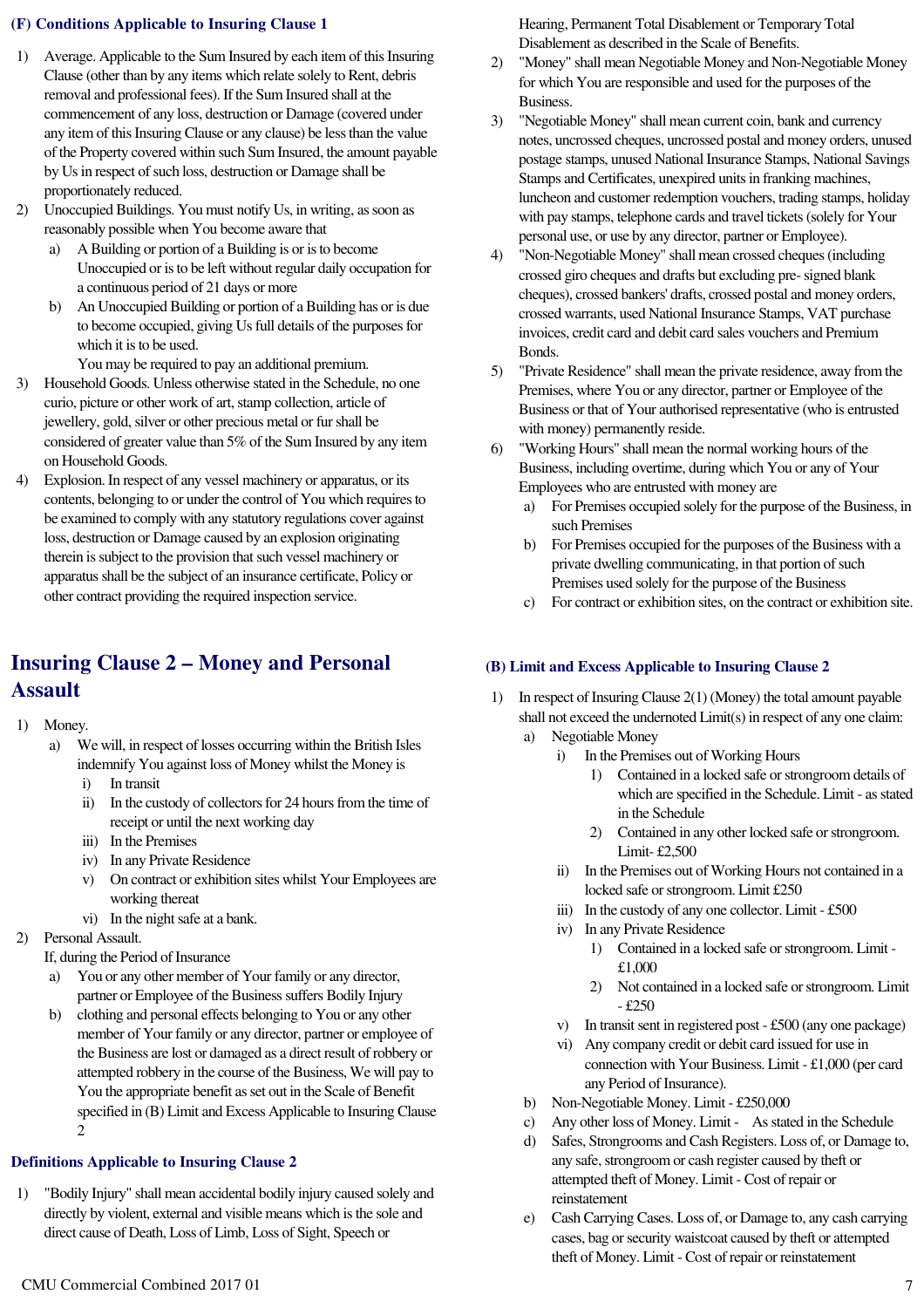- f) Franking Machines. Loss of, Damage to, any franking machine caused by theft or attempted theft of Money. Limit - Cost of repair or reinstatement
- 2) In respect of Insuring Clause 2(2) (Personal Assault), the undernoted Scale of Benefits shall be payable for each person:-
	- Death. Bodily Injury resulting in death occurring within 104 weeks of suffering the Bodily Injury - £10,000
	- b) Loss of Limb. Bodily Injury resulting in total loss of use of one or more hands or feet occurring within 104 weeks of suffering the Bodily Injury - £10,000
	- c) Loss of Sight or Speech or Hearing. Bodily Injury resulting in total and irrecoverable loss of: all sight in one or both eyes or the power of speech or the sense of hearing occurring within 104 weeks of suffering the Bodily Injury - £10,000
	- d) Permanent Total Disablement. Bodily Injury resulting in permanent total disablement (other than loss of limb or loss of sight or speech or hearing) necessarily and continuously preventing the insured person from attending to Business or occupation of any description which, having lasted for 104 weeks from the date of suffering the reasonable bodily injury, is beyond hope of improvement - £10,000
	- e) Temporary Total Disablement. Bodily Injury resulting in total disablement necessarily preventing the insured person from attending to his/her usual Business or occupation or, if the insured person has no occupation, necessarily confining the person to a private dwelling or other Premises where he/she is under treatment - £100 for each week of disablement
	- f) Clothing and Personal Effects. Loss of, or Damage to, clothing and personal effects belonging to an insured person. The amount of the loss or Damage up to a maximum of - £500

Additional limitations applicable in respect of the aforementioned Scale of Benefits:-

- 1) We shall pay benefit for only one of items (a) to (d) inclusive for any one person.
- 2) Permanent total disablement must commence within 104 weeks of suffering the Bodily Injury.
- 3) Benefit (d) shall not be payable until 104 weeks after the date of suffering the Bodily Injury.
- 4) To qualify for benefit (e) the injured person must have received medical attention from and continued under the care of a qualified medical practitioner.
- 5) Benefit (e) is payable for a maximum of 104 weeks from the date of suffering the Bodily Injury.
- 6) Benefit (e) is no longer payable once benefit (a), (b) or (c) becomes claimable.

#### **(C) Addenda Applicable to Insuring Clause 2**

Business Visits Abroad. This Insuring Clause extends to include loss of Money arising out of visits in connection with the Business by You or any director, partner or Employee outside the British Isles, subject to a limit of £500 in respect of any one loss.

### **(D) Exclusions Applicable to Insuring Clause 2**

This Certificate does not provide an indemnity for

- 1) Money in gaming, amusement, change giving or vending machines.
- 2) Loss due to fraud or dishonesty by Your employees unless the loss is discovered not more than 30 days after it occurs.
- 3) Shortages due to accounting or clerical error or omission.
- 4) Loss of Money from unattended motor vehicles.
- 5) Consequential loss of any kind or description or loss due to depreciation in value or to the use of counterfeit Money.
- 6) Loss due to falsification of accounts.
- 7) Loss insured under a Fidelity Guarantee insurance Policy or certificate.
- 8) Loss of Money in transit sent in unregistered post.
- 9) Loss due to the use of any company credit or debit card if the provisions, conditions and other terms under which such cards have been issued have not been fully complied with.
- 10) In respect of Insuring Clause 2 (2) (Personal Assault)
	- a) Bodily Injury in so far as it is directly or indirectly due to, or prolonged by, pregnancy or childbirth
	- b) Any amount exceeding the benefits set out in the Scale of **Benefits**
	- c) Any person under the age of 16 or over the age of 70
	- d) Property belonging to any person under the age of 16 or over the age of 70
	- e) Property insured elsewhere in this Certificate or in any other insurance Policy or certificate

### **(E) Conditions Applicable to Insuring Clause 2**

- Record of Money. It is a condition precedent to liability under this section that a complete record shall be kept of
	- a) Money in transit
	- b) Money in any Premises at which Money is covered under this Insuring Clause and such record shall be deposited in some place other than in any safe or strongroom containing Money.
- 2) Keys and Combination Codes. It is a condition precedent to liability under this section that no keys or combination codes of any safe or strongroom containing Money are in the Premises out of Working Hours unless You or any director, partner or Employee of the Business (who is entrusted with Money) permanently reside at the Premises, and/or no keys or combination codes of any safe or strongroom containing Money shall, out of Working Hours, be
	- a) In the Business portion of the Premises
	- b) In or about that particular portion of the Premises in which such safe or strongroom is kept or situated.
- 3) Escorted Money. It is a condition precedent to liability under this section that each single transit of Negotiable Money above £2,500 be escorted as follows:

Amount in Transit Minimum Escort

£ 2,501 to £ 5,000 At least 2 responsible able-bodied adults £ 5,001 to £10,000 At least 3 responsible able-bodied adults £10,001 and over Specialist security organisation the name of which has been lodged with Us

### **Insuring Clause 3 – Goods in Transit.**

We will indemnity You against accidental loss of or Damage to the Goods whilst in Transit in or on any Conveyance including loading and unloading such Conveyance for the purposes of such Transit.

In the event of loss or Damage by an insured cause to any Property insured by this Insuring Clause, We shall pay the cost of replacing it by similar Property in a condition equal to but not better than its condition at the time of such loss or Damage, except for Property which can be economically repaired, in which case the cost of repair will be paid.

If the Property lost or damaged forms part of a machine consisting of several parts when complete for sale or use, We shall pay only the cost of replacement or repair of such part and not for the whole machine.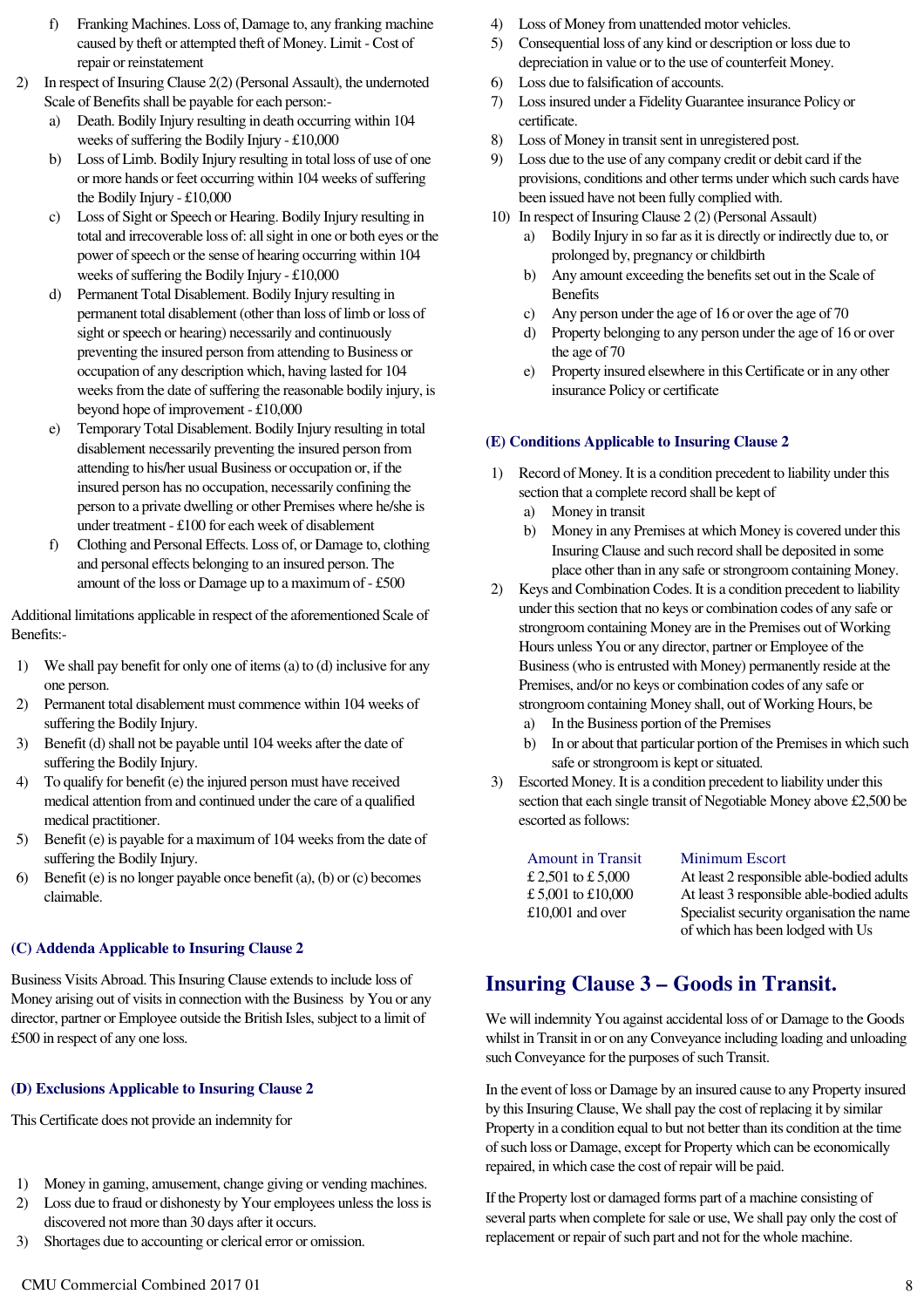#### **(A) Definitions Applicable to Insuring Clause 3**

- 1) "Conveyance" shall mean any conveyance, stated in the Schedule, in connection with the Business.
- 2) "Goods" shall mean Business goods owned by You or for which You are responsible, but excluding
	- a) Deeds, bonds, bills of exchange, money, securities for money, cheques, promissory notes, stamps and documents of any kind
	- b) Bullion, precious stones, jewellery, articles of gold silver or other precious metal and furs
	- c) explosives.
- 3) "Transit" shall mean transit, in connection with the Business, anywhere within the British Isles.

#### **(B) Limit and Excess Applicable to Insuring Clause 3**

- 1) Any claim(s), during any Period of Insurance, shall not exceed the Sums Insured stated in the Schedule in respect of any one **Conveyance** 
	- a) Per vehicle
	- b) Any other method of despatch; Provided that all loss or Damage arising out of one original cause at any one location shall not exceed the Limit of Indemnity stated in the Schedule.
- 2) You shall pay the first £100 of each and every claim.

#### **(C) Addenda Applicable to Insuring Clause 3**

- 1) Tarpaulins, Ropes, Pallets. In the event of loss or Damage of or to the Goods, (the subject of a valid claim under this Insuring Clause), We shall also insure You in respect of accidental loss or Damage to tarpaulin sheets, ropes, pallets, dunnage and toggles whilst in Transit in or on any Conveyance.
- 2) Debris Removal and Additional Transfer Costs. In the event of loss or Damage of or to the Goods, (the subject of a valid claim under this Insuring Clause), We shall pay costs and expenses reasonably incurred in removing the debris and clearing the site and, provided that, at the same time, the Conveyance carrying such Goods suffers loss or Damage
	- a) Caused by fire

b) Due to its accidental overturning, or its collision with any object. We shall also pay costs and expenses reasonably incurred in reloading the Conveyance or transferring such Goods to any other vehicle. We will not pay for any costs or expenses incurred in removing debris except from the site of such Property lost or damaged and the area immediately adjacent to such site or arising from pollution or contamination of Property not insured by this Insuring Clause.

- 3) Drivers Personal Effects. If there is loss or Damage of or to Goods (the subject of a valid claim under this Insuring Clause) and, at the same time, the personal effects or tools of the driver or mate of the Conveyance carrying such Goods are lost or damaged by the same cause, We shall pay the cost of replacing such personal effects or tools (less a deduction for wear and tear), unless they can be economically repaired, in which case the cost of repair will be paid. This extension does not cover loss of or Damage to
	- a) money, cheques and credit cards
	- b) Property otherwise insured.

The most We shall pay in respect of all personal effects and tools on any one Conveyance is £500.

4) Reinstatement of Loss. In the event of loss insured by this Insuring Clause, the Sum(s) Insured will be automatically reinstated in full from the date of the loss, destruction or Damage provided that You

- a) Pay any additional premium We may require
- b) Comply with any reasonable recommendations We may make to prevent further loss or Damage.
- 5) Commercial Travellers' Samples. The Insurance by this Insuring Clause extends to include commercial travellers' samples whilst temporarily stored in any stockroom, hotel or commercial traveller's house in the course of transit by any Conveyance, for an amount not exceeding £1,000 any one occurrence.

#### **(D) Exclusions Applicable to Insuring Clause 3**

This Certificate does not provide an indemnity for

- 1) Loss or Damage occurring outside the British Isles.
- 2) Loss or Damage caused by theft or attempted theft, or unexplained shortage or disappearance, whilst the Conveyance containing the Goods is left unattended from the last Business Transit of the day until collected the following day by the driver or such other responsible person authorised by You unless
	- a) The Conveyance is securely locked at all points of access, and any security devices are put into full and proper operation, and all keys are removed and
	- b) The Conveyance is
		- i) Garaged in a securely locked building, or
		- ii) Contained in a securely locked vehicle park or compound with security attendant on duty at all times.
- 3) Loss or Damage due to wear and tear, vermin, insects, mildew, rust, depreciation, shrinkage, evaporation, loss of weight, inherent vice, inherent nature, gradual deterioration and any other deterioration not directly caused by fire or accidental Damage.
- 4) Mechanical or electrical breakdown failure or derangement unless exterior Damage first occurred to the Goods.
- 5) Delay, loss of market or any other consequential loss of any kind or description.
- 6) Loss or Damage to any living creature other than from fire, explosion, theft or attempted theft.
- 7) Loss of, or Damage to, any Property caused by defective or inadequate packing or insufficient addressing.

#### **(E) Conditions Applicable to Insuring Clause 3**

1) Average. Applicable to the Sum Insured by each item of this Insuring Clause.

If at the time of loss or Damage, the Sum Insured represents less than the replacement cost of the Property it applies to, We shall pay only for that proportion of any loss or which the Sum Insured bears to such replacement cost.

- 2) Reasonable Precautions. It is a condition precedent to liability under this Insuring Clause that You must take all reasonable precautions to prevent loss or Damage by
	- a) Maintaining the Conveyance(s), including any security devices fitted thereto, in an efficient and roadworthy condition and ensure they are suitable for the purpose for which they are to be used
	- b) Exercising reasonable care in the
		- i) Selection and employment of Employees, and shall before engaging Employees or entrusting them with any Goods obtain satisfactory written references
		- ii) Packaging and labelling or addressing of the Goods
	- c) Complying with regulations imposed by any lawful authority.

### **Insuring Clause 4 – Specified All Risks**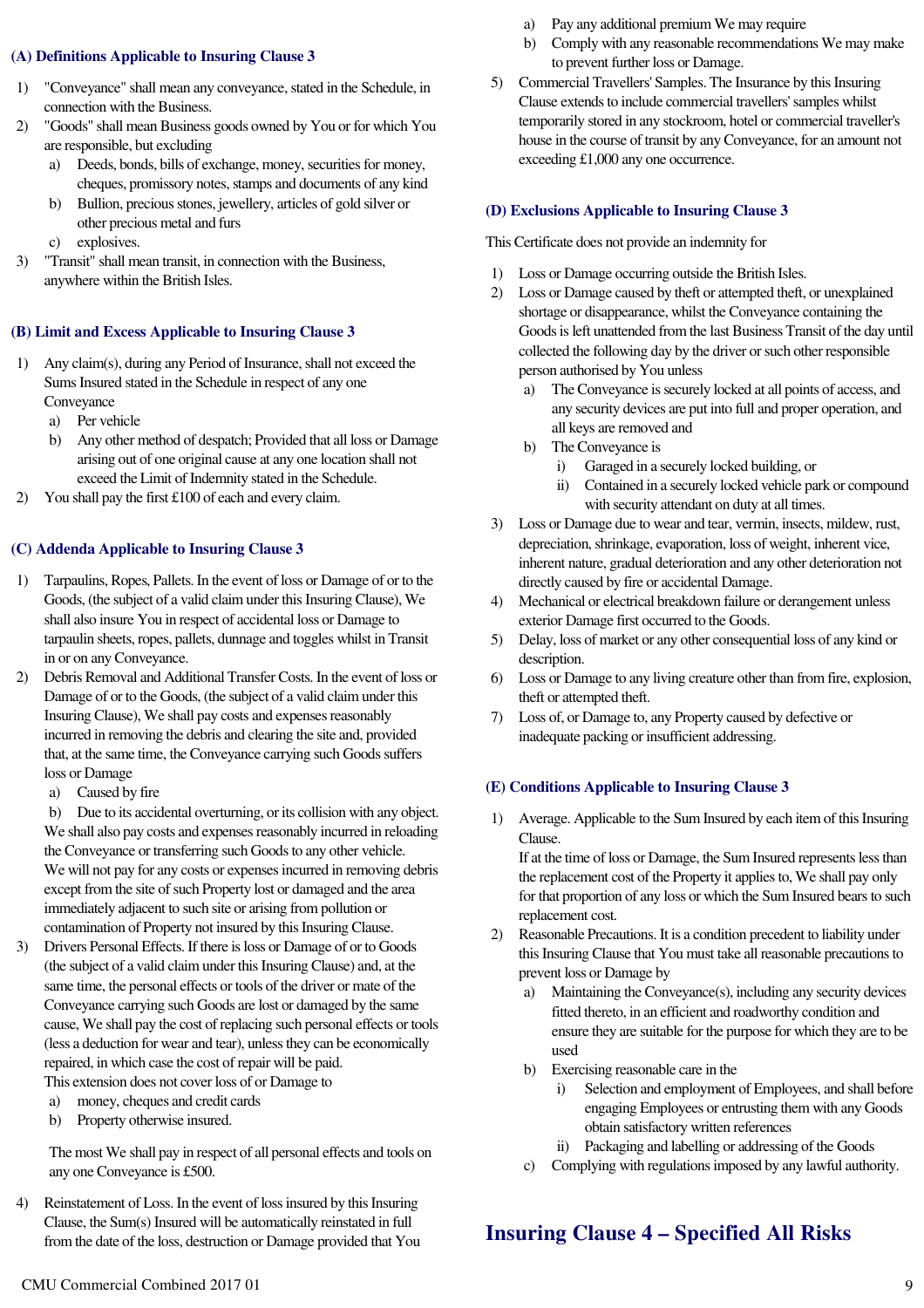If the Property or any part of such Property be lost or damaged by any accident or misfortune whilst within the Territorial Limits We will, by payment or at Our option by reinstatement, replacement or repair, indemnify You against such loss or Damage.

#### **(A) Definitions Applicable to Insuring Clause 4.**

"Property" shall mean the Property specified in the Schedule. "Territorial Limits" shall mean territories a), b) and c) CHECK detailed below, which shall only be applicable to the specific item(s) of Property if stated as such in the Schedule

- 1) The Premises
- 2) British Isles
- 3) Other territories details of which have been lodged with and approved by Us.

#### **(B) Limit and Excess Applicable to Insuring Clause 4**

- 1) The total amount payable during any one Period of Insurance in respect of each item shall not exceed the Sum Insured stated in the Schedule against such item.
- 2) You shall pay the first £100 of each and every claim

#### **(C) Addenda Applicable to Insuring Clause 4**

- 1) Reinstatement of Loss. In the event of loss insured by this Insuring Clause, the Sum(s) Insured will be reinstated automatically in full from the date of the loss, destruction or Damage provided that You
	- a) Pay any additional premium We may require
	- b) Comply with any reasonable recommendations We may make to prevent further loss or Damage.
- 2) Reinstatement Basis of Settlement. In the event of the Property insured other than Stock, motor vehicles (including their accessories and contents) and employees, directors, partners, customers or visitors pedal cycles, tools and personal effects, being lost or damaged the basis upon which the amount payable is to be calculated shall be
	- a) Where Property is lost or destroyed its replacement by similar Property in a condition equal to but not better or more extensive than its condition when new
	- b) Where Property is damaged the repair of the Damage and restoration of the damaged portion of the Property to a condition substantially the same as but not better or more extensive than its condition when new.

#### **(D) Exclusions Applicable to Insuring Clause 4**

This Certificate does not provide an indemnity for

- 1) Loss or Damage caused by wear and tear, depreciation, gradual deterioration, vermin, moth or insects, fungus, condensation, any gradual operating cause or any process of cleaning, dyeing, repairing or renovation.
- 2) Loss by unexplained disappearance or inventory shortage.
- 3) Theft or attempted theft or unexplained shortage or disappearance of Property from any unattended vehicle or where the vehicle is stolen at the same time unless the Property
	- a) Is concealed in a locked boot or stowage area within the vehicle; and
	- b) All points of access are securely locked, security devices are put in full and proper operation; and
	- c) Force is used to gain entry to the vehicle and such entry causes external and visible Damage to the vehicle.
- 4) Loss or Damage caused by or consisting of mechanical or electrical breakdown unless caused by accidental Damage to the exterior of the item.
- 5) Consequential loss of any kind or description.
- 6) Loss or Damage caused by the voluntary parting with title or possession of any Property insured if included by any fraudulent scheme trick, device or false pretence.

#### **(E) Conditions Applicable to Insuring Clause 4**

1) Average. Applicable to the Sum Insured by each item of this Insuring Clause.

If the Sum Insured shall at the commencement of any loss, destruction or Damage (covered under any item of this Insuring Clause or any extension) be less than the value of the Property covered within such Sum Insured, the amount payable by Us in respect of such loss destruction or Damage shall be proportionately reduced.

### **Insuring Clause 5 – Refrigerated Stock**

We will indemnify You against loss of or Damage to Stock, in the cold chamber of any Refrigerating Machine, by deterioration or putrefaction due to a rise or fall in temperature from any cause not excluded by this Insuring Clause.

#### **(A) Definitions Applicable to Insuring Clause 5**

"Refrigerating Machine" shall mean the refrigerating machine(s), specified in the Schedule, contained in the Premises.

#### **(B) Limit and Excess Applicable to Insuring Clause 5**

- 1) The total amount payable during any one Period of Insurance in respect of each item shall not exceed the Sum Insured stated in the Schedule against such item.
- 2) You shall pay the first £100 of each and every claim.

#### **(C) Addenda Applicable to Insuring Clause 5**

- 1) Reinstatement of Loss. In the event of loss insured by this Insuring Clause, the Sum(s) Insured will be automatically reinstated in full from the date of the loss, destruction or Damaged provided that You
	- a) Pay any additional premium We may require
	- b) Comply with any reasonable recommendations We may make to prevent further loss or Damage.

#### **(D) Exclusions Applicable to Insuring Clause 5**

This Certificate does not provide an indemnity for

- 1) Loss of Damage occurring in any Refrigerating Machine which is more than 10 years old.
- 2) Loss or Damage arising from Your wilful act or neglect or from any process of cleaning, repairing or restoring.
- 3) Loss or Damage caused by the deliberate act of the power supply authority (other than in protecting life or the power supply system)
- 4) Loss or Damage covered by a Fire or Special Perils insurance.
- 5) Loss of goodwill or consequential loss or Damage of any kind or description.
- 6) Loss or Damage caused by wear and tear, moth, vermin, insects or any gradually operating cause.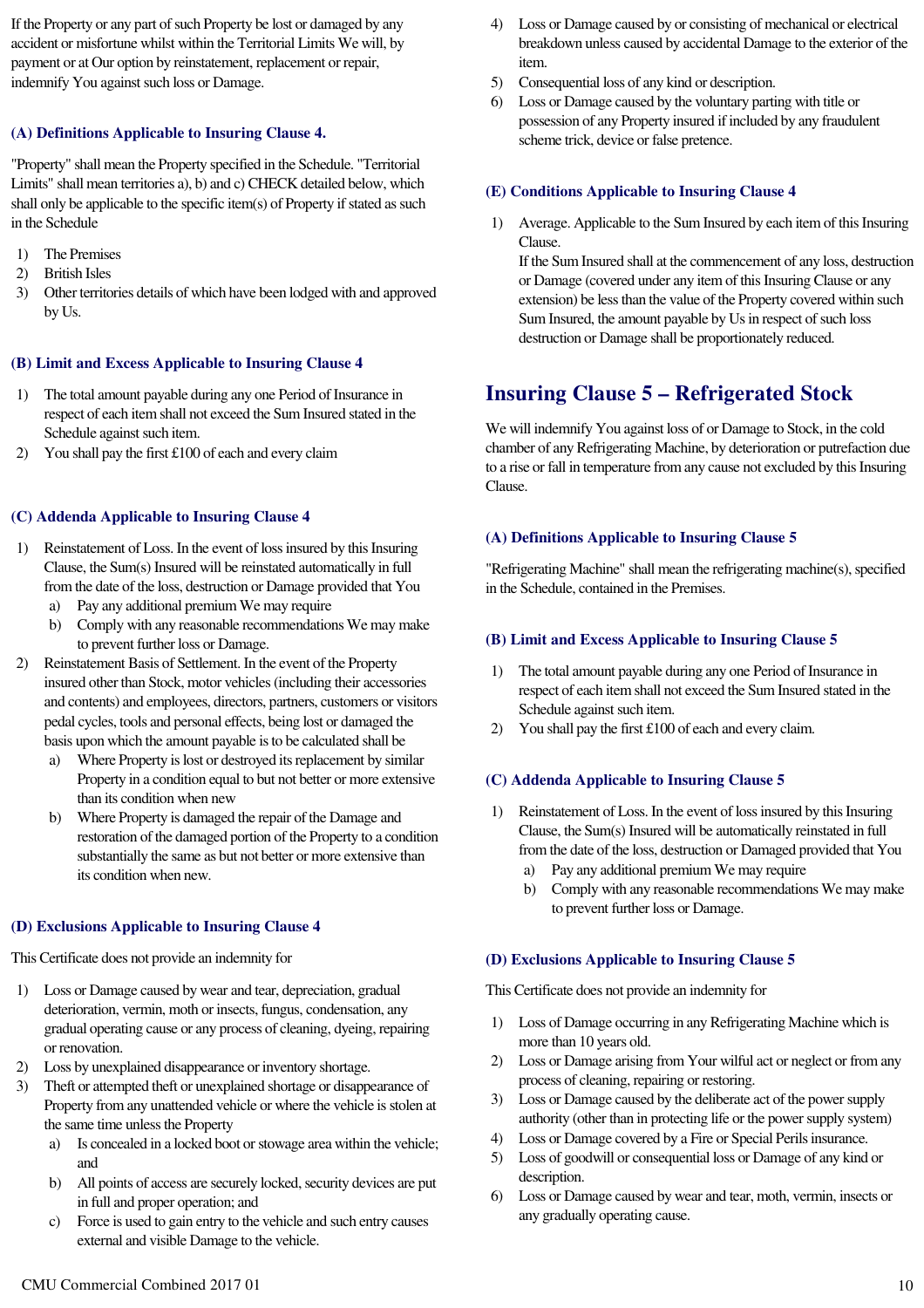#### **(E) Conditions Applicable to Insuring Clause 5**

- 1) Average. Applicable to the Sum Insured by each item of this Insuring Clause. If the Sum Insured shall at the time of the commencement of any loss, destruction or Damage (covered under any item of this Insuring Clause or any extension) be less than the value of the Property covered within such Sum Insured, the amount payable by Us in respect of such loss destruction or Damage shall be proportionately reduced.
- 2) Maintenance. It is a condition precedent to Our liability in respect of loss or Damage to Property in any Refrigerating Machine due to a change in temperature that there is in force a planned maintenance programme for the servicing of such Refrigerating Machine at regular intervals by the manufacturer or a competent refrigeration engineer.

### **Insuring Clause 6 – Business Interruption**

If the Property, or any part of such Property, shall sustain Damage other than by an excluded cause and, in consequence, the Business carried on by You at the Premises be interrupted or interfered with then We will pay You in respect of each item shown in the Schedule, the amount of loss of Gross Profit due to reduction in Turnover and increase in cost of working and the amount payable as indemnity hereunder shall be

- in respect of reduction in Turnover, the sum produced by applying the Rate of Gross Profit to the amount by which the Turnover during the Indemnity Period shall, in consequence of the Damage, fall short of the Standard Turnover
- b) in respect of increase in cost of working, the additional expenditure, subject to the provisions of the Uninsured Standing Charges Condition, necessarily and reasonably incurred for the sole purpose of avoiding or diminishing the reduction in Turnover which, but for that expenditure, would have taken place during the Indemnity Period in consequence of the Damage, but not exceeding the sum produced by applying the Rate of Gross Profit to the amount of the reduction thereby avoided

resulting from such interruption or interference;

Provided that at the time of the happening of the Damage there shall be in force an insurance covering Your interest in the Property at the Premises against such Damage and that

- i) Payment shall have been made or liability admitted therefore under such insurance or
- ii) Payment would have been made or liability admitted therefore but for the operation of a proviso in such insurance excluding liability for losses below a specified amount.

#### **(A) Definitions Applicable to Insuring Clause 6**

- 1) "Damage" shall mean accidental loss, destruction or Damage.
- 2) "Defined Peril(s)" shall mean fire, lightning, explosion, earthquake, subterranean fire, riot, civil commotion, strikers, locked-out workers, persons taking part in labour disturbances, malicious persons (other than thieves), aircraft or other aerial devices or articles dropped from them, storm flood, escape of water from any tank, apparatus or pipe, or impact by any road vehicle or animal.
- 3) "Estimated Gross Profit" shall mean the amount you declared to Us as representing not less than the Gross Profit which it is anticipated will be earned by the Business during Your financial year, or a proportionately increased multiple thereof where the Maximum Indemnity Period exceeds 12 months.
- "Gross Profit" shall mean the amount by which
- a) the sum of the Turnover and the amount of the closing Stock shall exceed
- b) the sum of the amounts of the opening Stock and the amount of the Specified Working Expenses.

The amounts of the opening and closing Stocks shall be arrived at in accordance with Your normal accountancy methods, due provision being made for depreciation.

- 5) "Indemnity Period" shall mean the period beginning with the occurrence of the Damage and ending not later than the Maximum Indemnity Period thereafter during which the results of the Business shall be affected in consequence of the Damage.
- 6) "Maximum Indemnity Period" shall mean the Maximum Indemnity Period stated in the Schedule.
- 7) "Property" shall mean the Property specified in the Schedule.
- 8) "Rate of Gross Profit" shall mean the rate of Gross Profit earned on the Turnover during the financial year immediately before the date of the Damage; to which such adjustments shall be made as necessary to provide for the trend of the Business and for variations in, or other circumstances affecting, the Business either before or after the Damage or which would have affected the Business had the Damage not occurred, so that the figures thus adjusted shall represent, as nearly as may be practicable, the results which but for the Damage would have been obtained during the relative period after the Damage.
- 9) "Standard Turnover" shall mean the turnover during that period in the 12 months immediately before the date of the Damage which corresponds with the Indemnity Period; to which such adjustments shall be made as necessary to provide for the trend of the Business and for variations in, or other circumstances affecting, the Business either before or after the Damage or which would have affected the Business had the Damage not occurred, so that the figures thus adjusted shall represent, as nearly as may be practicable, the results which but for the Damage would have been obtained during the relative period after the Damage.
- 10) "Specified Working Expenses". Purchases (less discount received) Bad Debts, Discounts Allowed and any other expenses which are specifically included by endorsement. The words and expressions (other than wages if insured as a separate item) stated as Specified Working Expenses shall have the same meaning usually attached to them in Your books and accounts.
- 11) "Turnover" shall mean the money paid or payable to You for goods sold and delivered and for services rendered in the course of the Business at the Premises.

#### **(B) Limit and Excess Applicable to Insuring Clause 6**

The total amount payable during any one Period of Insurance in respect of each item shall not exceed the Sum Insured stated in the Schedule against such item.

Notwithstanding anything contained to the contrary in the Insuring Clause, Our liability shall in no case exceed, in respect of Gross Profit, 133 1/3% of the Estimated Gross Profit stated herein or such other amounts as may be substituted by endorsement.

In the absence of written notice by You or by Us to the contrary Our liability shall not stand reduced by the amount of any loss, You undertaking to pay the appropriate additional premium for such automatic reinstatement of cover.

#### **(C) Addenda Applicable to Insuring Clause 6**

1) Alternative Trading. If during the Indemnity Period goods shall be sold, accommodation provided or services shall be rendered elsewhere than at the Premises for the benefit of the Business, either

 $CMU$  Commercial Combined 2017 01 11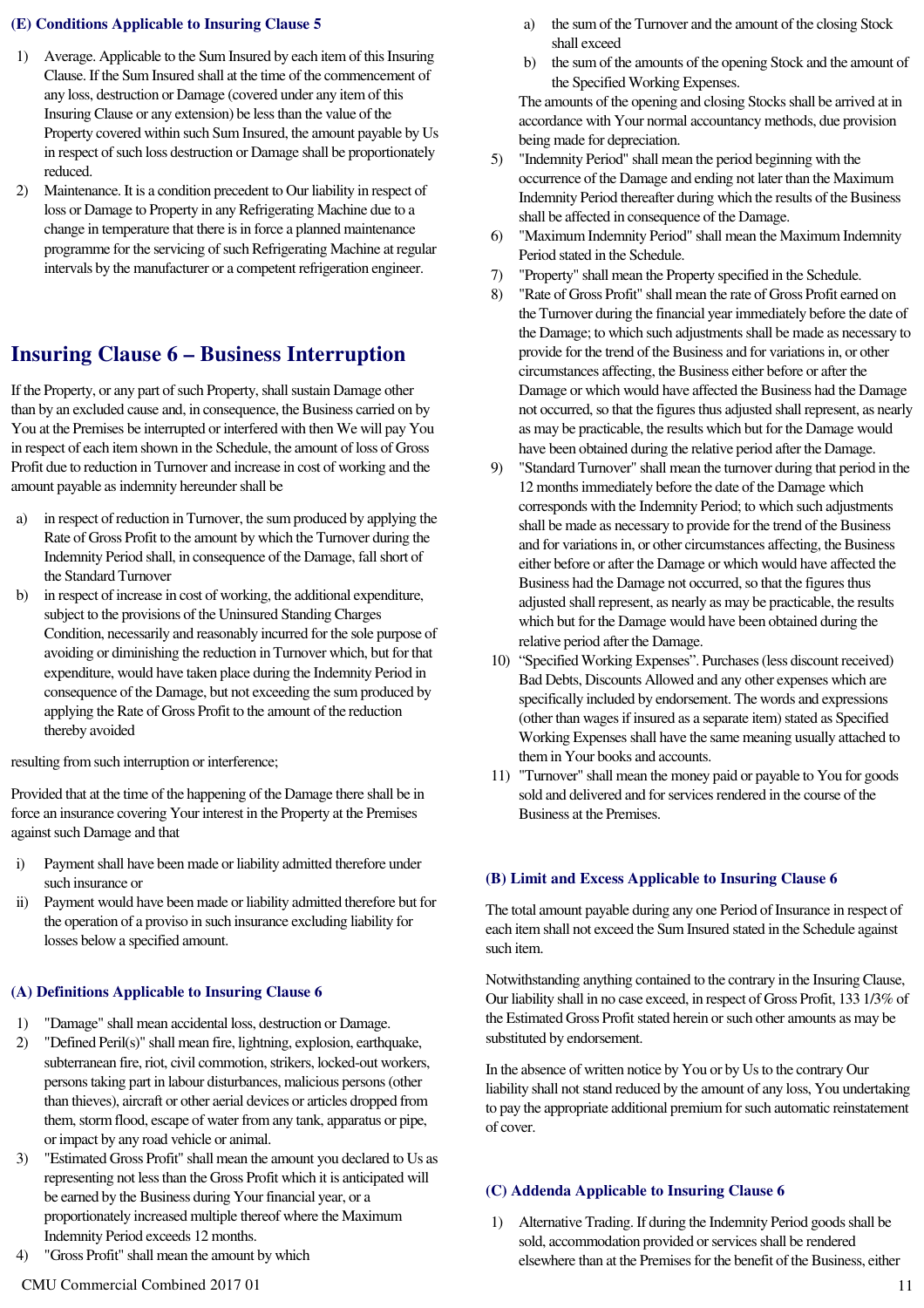by You or by others on Your behalf, the money paid or payable in respect of such sales accommodation or services shall be brought into account in arriving at the Turnover Revenue or Rent Receivable during the Indemnity Period.

- 2) Return of Premium. The portion of the Premium for this Insuring Clause may be adjusted annually as follows:- In the event of the Gross Profit and/or (when applicable), Revenue, Fees or Rent Receivable earned, or a proportionately increased multiple thereof where the Maximum Indemnity Period exceeds 12 months, during Your financial year, as certified by Your professional accountant, being less than the Sum Insured thereon, a pro-rata return of Premium, not exceeding 50% of the portion of the Premium paid on such Sum Insured, will be made in respect of the difference. If any Damage shall have occurred, giving rise to a claim under this Insuring Clause, such return shall be made only in respect of so much of the said difference as is not due to such Damage.
- 3) Professional Accountant's Charges. We will pay the reasonable charges payable by You to Your professional accountants for producing any particulars or details or any other proofs, information or evidence, as may be required by Us under the terms of this section, and reporting that such particulars or details are in accordance with Your books of accounts or other Business books or documents.
- 4) Payments on Account. Payments on account may be made monthly during the Indemnity Period, if desired, subject to any necessary adjustment at the termination of such Indemnity Period.
- 5) Reinstatement of Loss. In the event of loss insured by this Insuring Clause, the Sum(s) Insured will be automatically reinstated in full from the date of the loss, destruction or Damage provided that You
	- a) Pay any additional Premium We may require
	- b) Comply with any reasonable recommendations We may make to prevent further loss or Damage.
- 6) Departmental. If the Business is conducted in departments, the independent trading results of which are ascertainable, the provisions of Insuring Clauses 6(a) and 6(b) shall apply separately to each department affected by the Damage.
- 7) Salvage Sale. If, following Damage giving rise to a claim under this Insuring Clause You shall hold a salvage sale during the Indemnity Period, then for any item of Gross Profit Insuring Clause 6(a) shall, for the purposes of such claims, read as follows
	- a) In respect of reduction in Turnover, the sum produced by applying the rate of Gross Profit to the amount by which the Turnover during the Indemnity Period (less the Turnover for the period of the salvage sale) shall, in consequence of the Damage, fall short of the Standard Turnover from which sum shall be deducted the Gross Profit actually earned during the period of the salvage.

### **(D) Exclusions Applicable to Insuring Clause 6**

This Certificate does not provide an indemnity for

- 1) loss resulting from Damage caused by or consisting of
	- a) Inherent vice, latent defect, gradual deterioration, wear and tear, frost, change in water table level, its own faulty or defective design or materials
	- b) The bursting of any vessel, machine or apparatus (not being a boiler or economiser on the Premises or a boiler being used for domestic purposes only) in which internal pressure is due to steam only and belonging to You or under Your control but this shall not exclude loss resulting from subsequent Damage which itself results from a cause not otherwise excluded.
- 2) Damage caused by or consisting of
	- a) Faulty or defective workmanship, operational error or omission, on the part of You or any of Your employees; but this shall not exclude
- i) Such Damage not otherwise excluded which itself results from a Defined Peril
- ii) Subsequent Damage which itself results from a cause not otherwise excluded
- b) Acts of fraud or dishonesty by Your employees but this shall not exclude such Damage not otherwise excluded which itself results from a Defined Peril.
- 3) loss resulting from Damage
	- a) Caused by or consisting of corrosion, rust, wet or dry rot, shrinkage, evaporation, loss of weight, dampness, dryness, marring, scratching, vermin or insects
	- b) Caused by or consisting of change in temperature, colour, flavour, texture or finish
	- c) Consisting of joint leakage, failure of welds, cracking, fracturing, collapse or overheating of boilers, economisers, superheaters, pressure vessels or any range of steam and feed piping in connection therewith
	- d) Consisting of mechanical or electrical breakdown or derangement in respect of the particular machine, apparatus or equipment in which such breakdown or derangement originates

Caused by the deliberate act of a supply undertaking in withholding the supply of water, gas, electricity, fuel or telecommunication services (unless such discontinuation is due to a deliberate act of the supply authority for the sole purpose of safeguarding life or protecting any part of the supply system or a scheme of rationing due to Damage to the supply authority's premises) but this shall not exclude loss resulting from

- i) Such Damage, not otherwise excluded, which itself results from a Defined Peril or from any other accidental loss, destruction or Damage
- ii) Subsequent Damage which itself results from a cause not otherwise excluded.
- 4) Loss resulting from pollution or contamination but this shall not exclude loss resulting from Damage, not otherwise excluded, caused by
	- a) Pollution or contamination at the Premises which itself results from a Defined Peril
	- b) A Defined Peril which itself results from pollution or contamination.
- 5) Loss resulting from Damage caused by or consisting
	- a) Subsidence, ground heave or landslip unless resulting from fire, explosion, earthquake, subterranean fire or the escape of water from any tank, apparatus or pipe
	- b)
- i) The normal settlement or bedding down of new structures
- ii) The settlement or movement of made up ground
- iii) Coastal or river erosion
- c) The voluntary parting with title or possession of any Property insured if induced by any fraudulent scheme, trick, device or false pretence.
- 6) Loss resulting from Damage arising directly or indirectly from
	- a) Disappearance, unexplained or inventory shortage, misfiling or misplacing of information
	- b)
- i) Erasure, loss, distortion or corruption of information on computer systems or other records programs or software caused deliberately by rioters, strikers, locked-out workers, persons taking part in labour disturbances or civil commotion or malicious persons
- ii) Other erasure, loss, distortion or corruption of information on computer systems or other records programs or software unless resulting from a Defined Peril in so far as it is not otherwise excluded.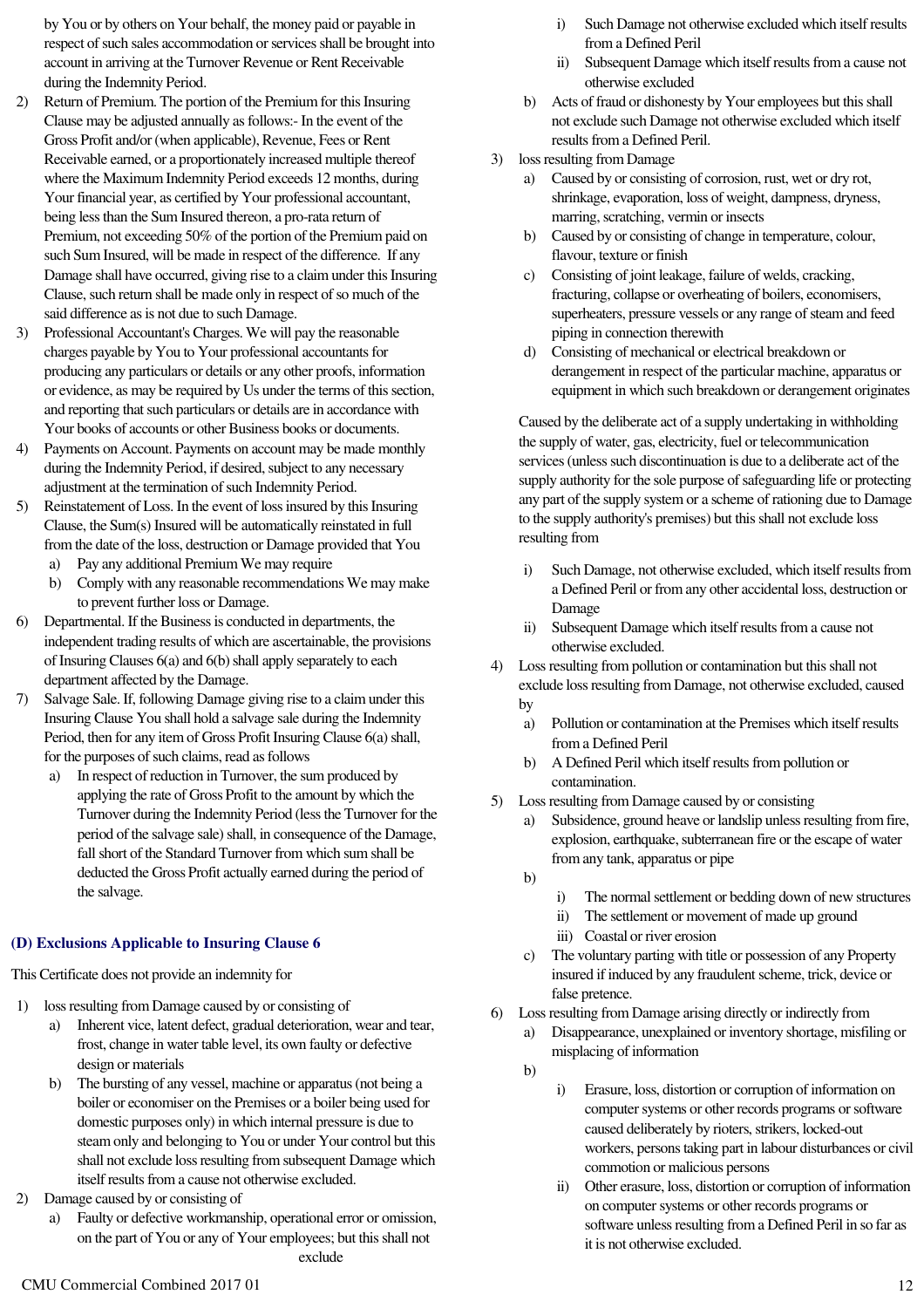- 7) Loss resulting from destruction of or Damage to a building, structure or car park, yard, road, pavement or path used by You at the Premises caused by its own collapse or cracking unless resulting from a Defined Peril in so far as it is not otherwise excluded.
- 8) Loss resulting from Damage to moveable Property in the open, fences and gates caused by wind, rain, hail, sleet, snow, flood or dust, theft or attempted theft.
- 9) Loss resulting from
	- a) Damage to Property caused by fire as a result of its undergoing any heating process or any process involving the application of heat
	- b) Damage (other than by fire or explosion) to Property as a result of its undergoing any process of production, packing, treatment, testing, commissioning, servicing or repair.
- 10) Loss resulting from Damage in respect of any building which is Unoccupied
	- a) Caused by freezing
	- b) Caused by escape of water from any tank, apparatus or pipe or escape of oil from any fixed heating installation
	- c) Caused (other than by fire or explosion) by malicious persons not acting on behalf of or in connection with any political organisation
	- d) Caused by theft, or any attempted theft.
- 11) Loss resulting from Damage to glass (other than fixed glass), china, earthenware (other than fixed sanitary ware), marble or other fragile or brittle objects, but this shall not exclude loss resulting from
	- a) Such Damage caused by a Defined Peril and not otherwise excluded
	- b) Such Damage caused by theft, or any attempted theft, and not otherwise excluded.
- 12) Loss resulting from Damage to
	- a) Vehicles licensed for road use (other than fork lift and stacker trucks), including their accessories and equipment, caravans, trailers, railway locomotives, rolling stock, watercraft or aircraft
	- b) Property or structures in course of construction or erection and materials or supplies in connection with all such Property in course of construction or erection
	- c) Land, roads, pavements, piers, jetties, bridges, culverts or excavations
	- d) Livestock, growing crops or trees, shrubs, plants, lawns but this shall not exclude Damage to trees, shrubs and plants used for ornamental purposes only and contained within the structure of the building caused by a Defined Peril and not otherwise excluded, provided that they do not form part of Your stock
	- e) Explosives

other than in respect of loss resulting from such Damage caused by a Defined Peril and not otherwise excluded.

### **E) Conditions Applicable to Insuring Clause 6**

- 1) Value Added Tax Clause To the extent that You are accountable to the tax authorities for Value Added Tax all terms in this Insuring Clause shall be exclusive of such tax.
- 2) Current Cost Accounting. For the purpose of this Insuring Clause, any adjustment implemented in current cost accounting shall be disregarded
- 3) Professional Accountants. Any particulars or details contained in Your books of account or other Business books or documents which may be required by Us under the conditions of this Policy for the purpose of investigating or verifying any claim hereunder may be produced by professional accountants, if at the time they are regularly acting as such for You, and their report shall be prima facie evidence of the particulars and details to which such report relates.
- 4) Claim Notification & Rights and Responsibilities
	- In the event of any loss destruction or Damage in consequence of which a claim is or may be made under this Insuring Clause, You shall
		- i) Tell Us as soon as reasonably possible
		- ii) supply Us with full details (within 7 days for riot Damage)
		- iii) With due diligence carry out and permit to be taken any action which may be reasonably practicable to check any interruption of or interference with the Business or to avoid or minimise the loss.
	- b) In the event of a claim being made under this Insuring Clause, You shall at Your expense
		- i) Within one month after the expiry of the Indemnity Period or within such further time as We may allow, deliver to Us in writing particulars of Your claim together with details of all other insurances covering loss destruction or Damage or part of it or any resulting consequential loss
		- ii) Deliver to Us such books of account and other Business books, vouchers, invoices, balance sheets and other documents, proofs, information, explanation and other evidence that We may reasonably ask for together with, (if We ask), a statutory declaration of the truth of the claim and of any matters connected with it.
	- c) If the terms of this condition have not been complied with
		- i) No claim under this Insuring Clause shall be payable and
		- ii) Any payment on account of the claim already made shall be repaid to Us.
- 5) Uninsured Standing Charges. If any standing charges of the Business be not insured by this Insuring Clause (having been deducted in arriving at the Gross Profit) then in computing the amount recoverable hereunder as increase in cost of working, that proportion only of any additional expenditure shall be brought into account which the Gross Profit bears to the sum of the Gross Profit and the uninsured standing charges.
- 6) Renewal. Annually, You shall declare to Us in writing the Estimated Gross Profit for Your financial year most nearly concurrent with the ensuing year of insurance
- 7) Premium Adjustment. If the portion of the Premium charged in respect of Gross Profit is only provisional and is based on the Estimated Gross Profit. You shall, within 6 months of the end of Your financial year, declare to Us in writing the Gross Profit earned, or a proportionately increased multiple thereof where the maximum indemnity period exceeds twelve months, as certified by Your professional accountants. If any Damage shall have occurred giving rise to a claim, under Insuring Clause 6 for loss of Gross Profit the above mentioned declaration shall be increased by Us, for the purpose of Premium adjustment, by the amount by which the Gross Profit was reduced during Your financial year solely in consequence of the Damage.

If the declaration (adjusted as provided above)

- a) Is less than the Estimated Gross Profit for the relative period We will allow a pro rata return of the portion of the Premium paid on the Estimated Gross Profit but not exceeding 50% of such Premium
- b) Is greater than the Estimated Gross Profit for the relative period You shall pay a pro rata addition to the portion of the Premium paid on the Estimated Gross Profit.

Furthermore, Addendum (2) (Return of Premium) in this Insuring Clause is deleted.

### **(F) Extensions Applicable to Insuring Clause 6**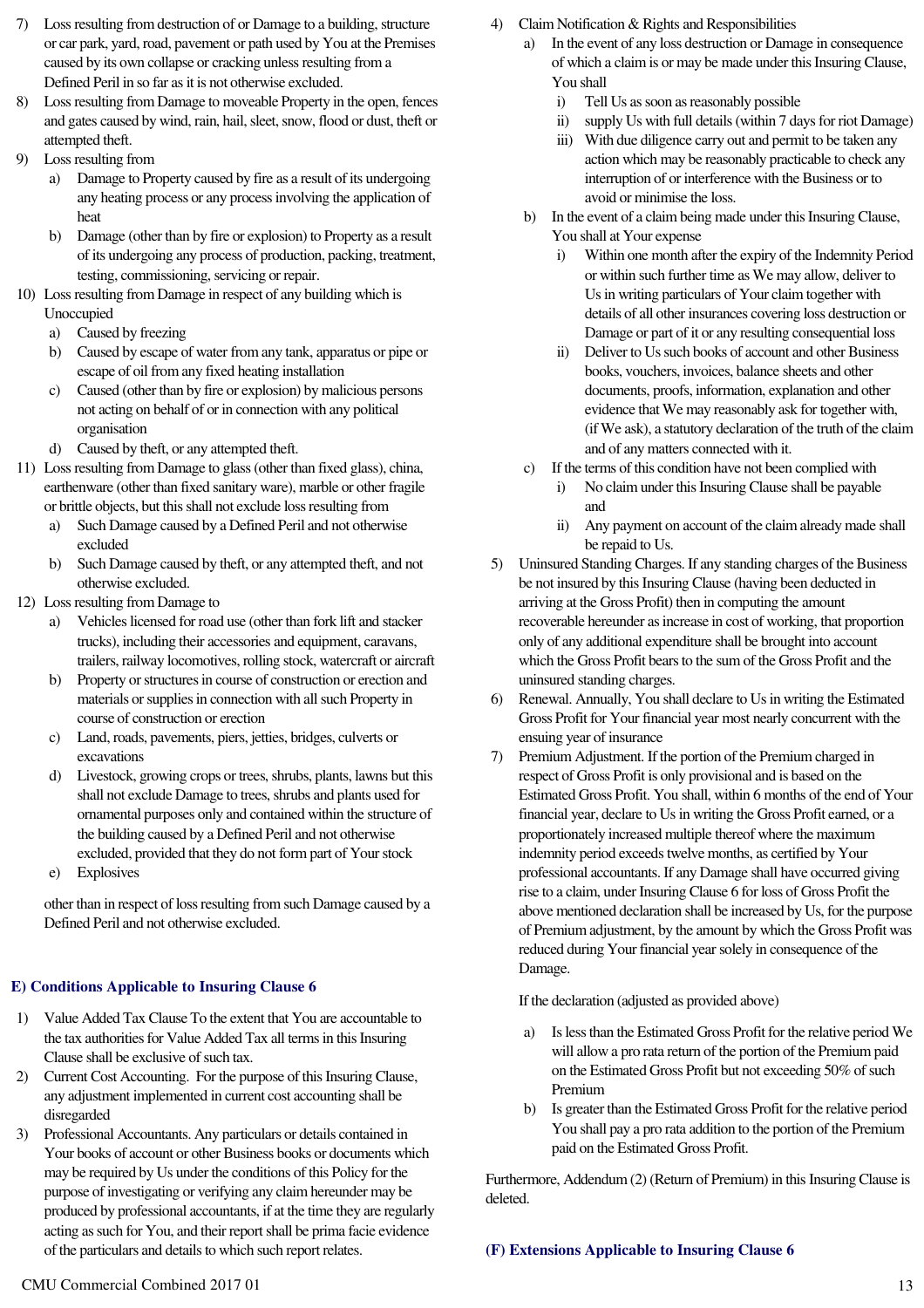Cover under this Sections extended to include:

- 1) Denial of Access caused as a result of Damage by an insured peril Content of this Certificate to:
	- a) Property in the vicinity of the Premises which prevents or hinders the use of or access to the Premises, whether the Premises or Property of the Assured in the Premises is damaged or not.
	- b) Other premises, not owned or occupied by the Assured, sufficiently close to the Premises of the Assured for the results of the Assured's Business to be affected but excluded losses arising within seven days of the date of Damage.
- 2) Loss of Utilities Damage to premises of any public or private supply company undertaking from whom the Assured obtains electricity, gas or water by an insured peril – Content of this Certificate excepting:
	- a) Where such failure is for a period of less than 30 minutes.
	- b) In consequence of the deliberate act of any supply authority or by the exercise by any such authority of its power to withhold or restrict supply due to drought or any reason
	- c) In consequence of a fault in any part of the installation belonging to the Assured.
- 3) Closure of the Premises by competent authority due to:
	- a) An outbreak of any notifiable human infectious or contagious disease (limited to £25,000)
	- b) Murder or suicide.
	- c) Food poisoning or drink poisoning.
	- d) Defective sanitary arrangements or vermin or pests other than deliberate act of any supply authority to withhold the supply of water.

### **Insuring Clause 7- Book Debts**

If Your books of account or other Business books or records at the Premises shall sustain Damage other than by an excluded cause and in consequence thereof You are unable to trace or establish the Outstanding Debit Balances, in whole or in part, due to You then We will pay to You in respect of each item, shown in the Schedule, the amount of loss resulting from such Damage, in accordance with the provisions contained here.

### **(A) Definitions Applicable to Insuring Clause 7**

- 1) "Customers Accounts" shall mean the accounts of all Your customers and clients to whom goods are supplied or services rendered or advice given on a credit basis.
- 2) "Damage" shall mean accidental loss, destruction or Damage.
- 3) "Defined Peril(s)" shall mean fire, lightning, explosion, earthquake, subterranean fire, riot, civil commotion, strikers, locked-out workers, persons taking part in labour disturbances, malicious persons (other than thieves), aircraft or aerial devices or articles dropped from them, storm flood, escape of water from any tank, apparatus or pipe, or impact by any road vehicle or animal.
- 4) "Outstanding Debit Balances" shall mean the total amount recorded as owed by customers or clients as set out in Your accounts and adjusted for
	- a) Bad debts and
	- b) Amounts debited (or invoiced but not debited) and credited (including credit notes and cash not passed through the books at the time of the Damage) to Customers' Accounts in the period between the date on which Your accounts were last compiled and the date of the Damage and
	- c) Any abnormal condition of trade which had, or could have had, a material effect on the Business so that the figures thus adjusted shall represent, as nearly as reasonably practicable, those which

would have obtained at the date of the Damage had the Damage not occurred.

5) "Property" shall mean Your books of account or other Business books or records.

#### **(B) Limit and Excess Applicable to Insuring Clause 7**

- The insurance hereunder is limited to the loss sustained by You in respect of Outstanding Debit Balances directly due to the Damage and the amount payable in respect of any one occurrence shall not exceed
	- a) The difference between the Outstanding Debit Balances and the total of the amounts received or traced in respect thereof and
	- b) The additional expenditure incurred, with Our consent, in tracing and establishing customers' and clients' debit balances after the Damage

Provided that if the Sum Insured by this item be less than the Outstanding Debit Balances the amount payable shall be proportionately reduced.

2) The total amount payable during any one Period of Insurance in respect of each item shall not exceed the Sum Insured stated against such item.

#### **(C) Addenda Applicable to Insuring Clause 7**

- 1) Temporary Removal of Business Records. This Insuring Clause includes Damage in
	- a) Any Premises, occupied by persons acting on Your behalf, to which such Business records are temporarily removed
	- b) Transit by road, rail or inland waterway (other than Damage by theft) within the British Isles.
- 2) Professional Accountant's Charges Clause. We will pay the reasonable charges payable by You to Your professional accountants for producing any particulars or details or any other proofs, information or evidence, as may be required by Us under the terms of this section, and reporting that such particulars or details are in accordance with Your books of account or other Business books or documents.
- 3) Reinstatement of Loss. In the event of loss insured by this Insuring Clause, the Sum(s) Insured will be automatically reinstated in full from the date of the loss, destruction or Damage provided that You
	- a) Pay any additional premium We may require
	- b) Comply with any reasonable recommendations We may make to prevent further loss or Damage.
- 4) Return of Premium. The portion of the Premium charged in respect of this Insuring Clause may be adjusted annually as follows:-

Within one month at Our request You shall send to Us a statement signed by Your professional accountant showing the total Outstanding Debit Balances in Customers Accounts as set out in Your account at the end of the Period of Insurance. In the event that such total declared being less than the Sum Insured thereon a pro-rata return of Premium, not exceeding 50% of the portion of the Premium paid on such Sum Insured, will be made in respect of the difference. If any Damage shall have occurred, giving rise to a claim under this Insuring Clause, such return shall be made only in respect of so much of the said difference as is not due to such Damage.

### **(D)Exclusions Applicable to Insuring Clause 7**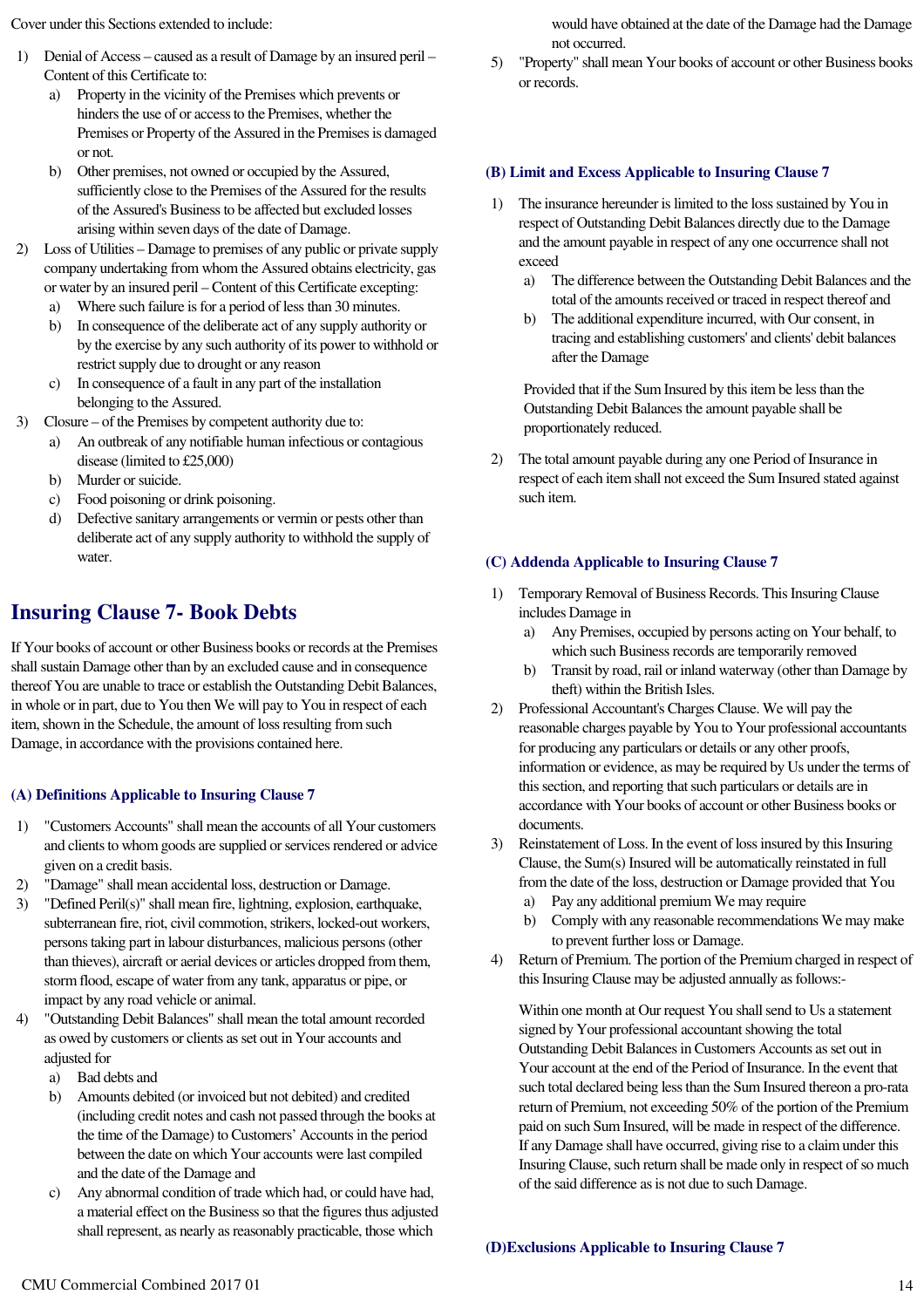This Certificate does not provide an indemnity for

- 1) Any consequential loss other than as provided for under this Insuring Clause.
- 2) Loss, destruction or Damage attributable solely to change in the water table level.

#### **(E) Conditions Applicable to Insuring Clause 7**

1) Record Keeping. It is a condition precedent to liability under this Insuring Clause that You shall keep a monthly record of the amounts outstanding in Customers Accounts, as set out in Your own accounts, and that such record either be sent to Us within 60 days of the end of each month or be kept at a place other than the Premises.

### **Insuring Clause 8 - Employers Liability**

- 1) We will indemnify You against liability at law to pay damages and claimants costs and expenses if any Employee shall, while employed in or temporarily outside the British Isles, sustain Injury caused during the Period of Insurance and arising out of and in the course of employment by You in the Business; Provided an action for damages is brought against the Assured under the jurisdiction of a court within the British Isles.
- 2) We will also pay Your
	- a) Costs of legal representation at
		- i) Any coroner's inquest or fatal inquiry
		- ii) Proceedings in any court of summary jurisdiction arising out of any alleged breach of statutory duty
	- b) Costs and expenses of defence reasonably incurred, with Our written consent, in connection with any matter which may be the subject of indemnity under Insuring Clause 8(1).

The indemnity provided by this Insuring Clause is deemed to be in accordance with the provisions of any law relating to compulsory insurance of liability to Employees in the British Isles but You will repay to Us all sums paid by Us which We would not have been liable to pay but for the provisions of such law.

#### **(A) Definitions Applicable to Insuring Clause 8**

"Business" shall mean the Business stated in the Schedule and shall include

- 1) Ownership, occupation and maintenance of land or buildings by You
- 2) The provision and management of canteen, social, sports, welfare and other facilities and organisations for the benefit of Employees
- 3) The provision and operation of first aid, fire, medical and security services
- 4) Private duties undertaken by an Employee for You or, with Your consent, for any director or partner of Yours or any Employee.

"Injury" shall mean bodily injury, death, disease, illness or nervous shock.

### **(B) Limit and Excess Applicable to Insuring Clause 8**

The total amount payable under this Insuring Clause in respect of all claims against You arising from one originating cause shall not exceed the Limit of Indemnity stated in the Schedule irrespective of the number of such claims or claimants.

### **(C) Addenda Applicable to Insuring Clause 8**

Compensation for Court Attendance. In the event of any director or partner of Yours or any Employee

- 1) Attending court as a witness, at Our request, in connection with any claim in respect of which You are entitled to indemnity under this Insuring Clause, We will provide compensation to You at the following rates for each day on which attendance is required a) Any director or partner - £250 per day
	-
	- b) Any Employee £150 per day
- 2) Health and Safety at Work. We will indemnify You and, at Your request, any director or partner of Yours or any Employee against legal costs and expenses reasonably incurred in the defence of any criminal proceedings (including a charge of manslaughter) brought for a breach of the Health and Safety at Work Act 1974 or the Health and Safety at Work (Northern Ireland) Order 1978 committed or alleged to have been committed in the course of the Business during the Period of Insurance, including legal costs and expenses reasonably incurred, with Our consent, in an appeal against conviction or prosecution costs awarded against You arising from such proceedings;

Provided that the proceedings relate to the health, safety and welfare of Employees.

This extension does not cover the payment of fines or penalties.

- 3) Unsatisfied Court Judgements. In the event of a judgement for damages being obtained in any court in the British Isles
	- a) By an Employee or the personal representatives of such Employee, in respect of injury to the Employee caused during the Period of Insurance and arising out of and in the course of employment by You in the Business, against any company or person operating from premises within the British Isles and
	- b) Remaining unsatisfied in whole or in part six months after the date of such judgement We will, at Your request, pay to the Employee or the personal representatives of the Employee the amount of such damages and awarded costs to the extent that they remain unsatisfied

We will, at Your request, pay to the Employee or the personal representatives of the Employee the amount of such damages and awarded costs to the extent that they remain unsatisfied; Provided that

- i) There is no appeal outstanding
- ii) The Employee or personal representatives of the Employee shall assign the judgement to Us in the event of any payment being made under the terms of this extension.
- 4) Other Persons. The indemnity provided by this Insuring Clause will also apply
	- a) To any principal to whom an indemnity is required to be provided under a contract for the performance of work by You in connection with the Business but only to the extent required by such contract
	- b) In the event of Your death, incapacity, insolvency or bankruptcy, to any personal representative of Yours in respect of liability incurred by You and if You so request
	- c) To any director or partner of Yours or any Employee in respect of liability for which You would have been entitled to indemnity under this Insuring Clause if the claim had been made against You
	- d) To any officer or member of Your canteen, social, sports or welfare and other facilities and organisations or ambulance, first aid, fire, medical or security services in his/her respective capacity as such;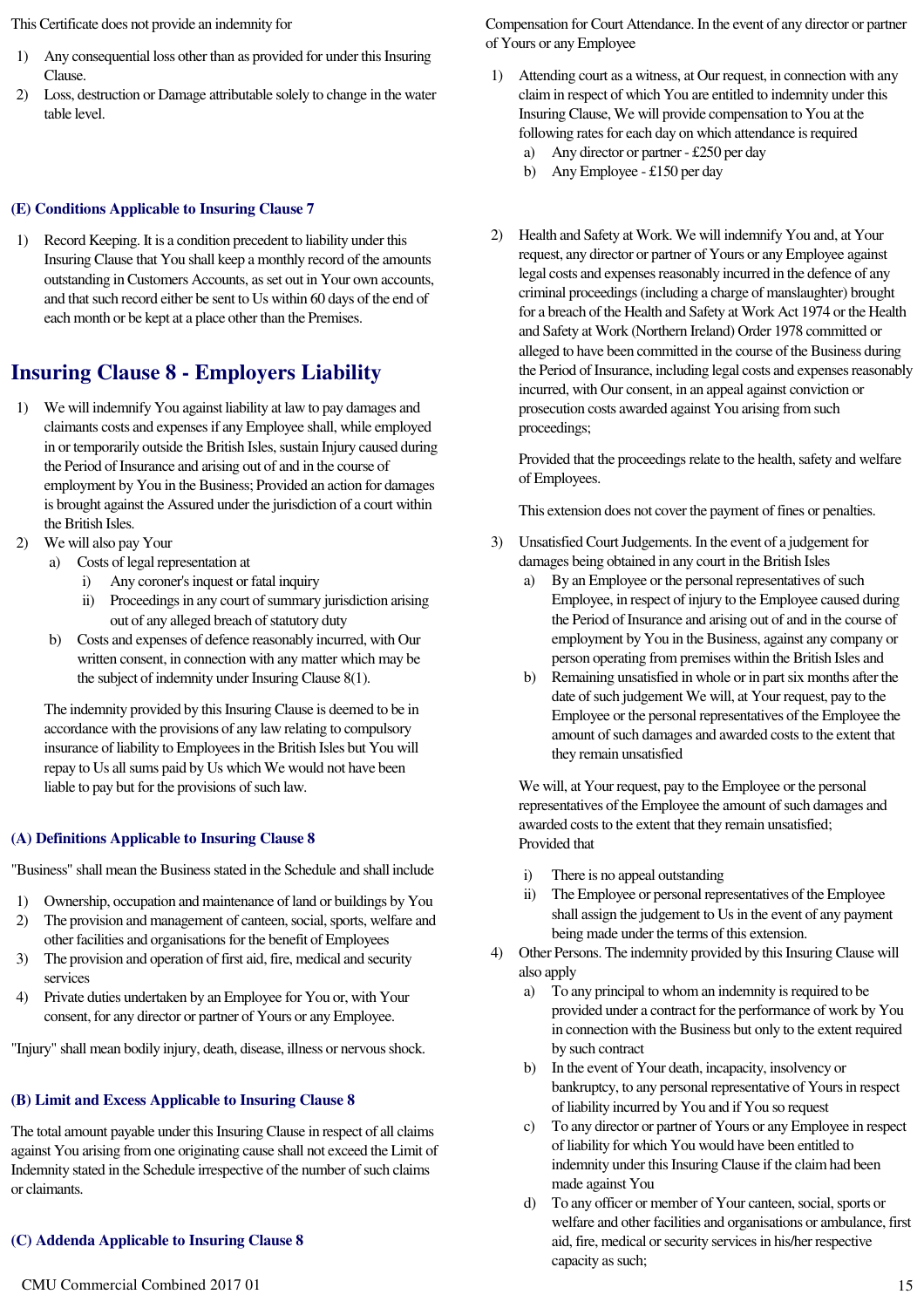Provided that such persons shall observe, fulfil and be subject to the terms, conditions, limitations and exclusions of this Certificate insofar as they apply.

5) Corporate Manslaughter Legal Defence Costs Extension. Subject to the written consent and the control of the Underwriters and subject to all other Conditions and Exclusions applicable to this Policy, the indemnity provided under this Policy is extended to indemnify the Assured, and if the Assured so requests, any Person Employed or director or partner of the Assured, in respect of legal costs incurred in the defence of any criminal proceedings brought, or in an appeal against conviction arising from such proceedings, in respect of manslaughter or culpable homicide or alleged manslaughter or culpable homicide, including a breach of the Corporate Manslaughter and Corporate Homicide Act 2007 and any amending and/or subsequent legislation provided that an offence is alleged to have been committed during the Period of Insurance and in the course of the Business.

The maximum amount payable under this Extension shall not exceed £1,000,000 in all during any one Period of Insurance.

This Extension shall not apply:

- a) To fines or penalties of any kind or the cost of implementing any remedial order or publicity order.
- b) Where indemnity is provided by any other Insurance.
- c) To proceedings consequent upon a deliberate act by or omission of any person entitled to indemnity under this Extension if the result thereof could reasonably have been expected having regard to the nature and circumstances of such act or omission.

#### **(D) Exclusions Applicable to Insuring Clause 8**

This Certificate does not provide an indemnity in respect of

- 1) Liability for Injury arising in connection with work on, visits to or travelling to or from offshore installations.
- 2) Terrorism Employers' Liability Exception. The liability of the Underwriters under this Section for damages costs and expenses payable in respect of any one claim against the Assured or series of claims against the Assured arising out of Terrorism shall not exceed £5,000,000.

#### Definition

An act - whether involving violence or the use of force or not - or the threat or the preparation thereof, of any person or group(s) of persons - whether acting alone or on behalf of or in connection with any organisation(s) or government(s) - which

- a) Is designed to, or does
	- i) Intimidate or influence a de jure or de facto government or the public or a section of the public, or
	- ii) Disrupt any segment of the economy

and

b) From its nature or context is done in connection with political, social, religious, ideological or similar causes or objectives.

#### **(E) Conditions Applicable to Insuring Clause 8**

- 1) Certificate of Employers' Liability Insurance If You cancel the insurance cover provided by this Insuring Clause, any certificate of Employers' Liability insurance issued hereunder is similarly cancelled from the same date.
- 2) We shall have no liability under this Certificate to provide any indemnity or benefit for any legal liability directly or indirectly resulting from or in

consequence of the ownership, possession, hiring, or use by or on behalf of You of any motor vehicle for which insurance is required under the Road Traffic Acts or equivalent legislation, other than for such liability in respect of Your employee when acting in the capacity of driver of that vehicle.

3) Asbestos Conditions. Employers Liability - The Underwriters liability under this section for damages and costs and expenses payable in respect of any one claim arising out of any one event or all events of a series consequent on or attributable to one source or original cause and arising out of or related to the manufacture mining processing distribution testing remediation removal storage disposal sale use or exposure to asbestos or materials or products containing asbestos shall not exceed £5,000,000.

It is a condition precedent to the liability of Underwriters that the Assured do not manufacture mine process distribute test remediate remove store dispose sell or use asbestos or materials or products containing asbestos.

### **Insuring Clause 9 – Public and Products Liability**

- 1) Public Liability. We will indemnify You against liability at law to pay damages and claimant's costs and expenses in respect of
	- a) Accidental Injury to any person
	- b) Accidental loss of or accidental Damage to Property happening in connection with the Business and occurring
		- i) Within the British Isles or any other member countries of the European Union
		- ii) Elsewhere in the world in respect of non-manual work during the Period of Insurance
- 2) Products Liability. We will indemnify You against liability at law to pay damages and claimants' costs and expenses in respect of
	- a) Accidental Injury to any person
	- b) Accidental loss of or accidental Damage to Property happening during the Period of Insurance, anywhere in the world in connection with the Business and caused by or through or in connection with any Product initially sold or supplied by You from the British Isles; Provided an action for damages is brought against the Assured within a court of law within the Jurisdiction.
- 3) We will also pay Your
	- a) Costs of legal representation at
		- i) Any coroner's inquest or fatal inquiry
		- ii) Proceedings in any court of summary jurisdiction arising out of any alleged breach of statutory duty
	- b) Costs and expenses of defence reasonably incurred, with Our written consent, in connection with any matter which may be the subject of indemnity under Insuring Clause 9(1 Public Liability) or 9(2 Product Liability).

#### **(A) Definitions Applicable to Insuring Clause 9**

- 1) "Business" shall mean the Business stated in the Schedule and shall include
	- a) Ownership, occupation and maintenance of land or buildings by You
	- b) The provision and management of canteen, social, sports, welfare and other facilities and organisations for the benefit of Employees
	- c) The provision and operation of first aid, fire, medical and security services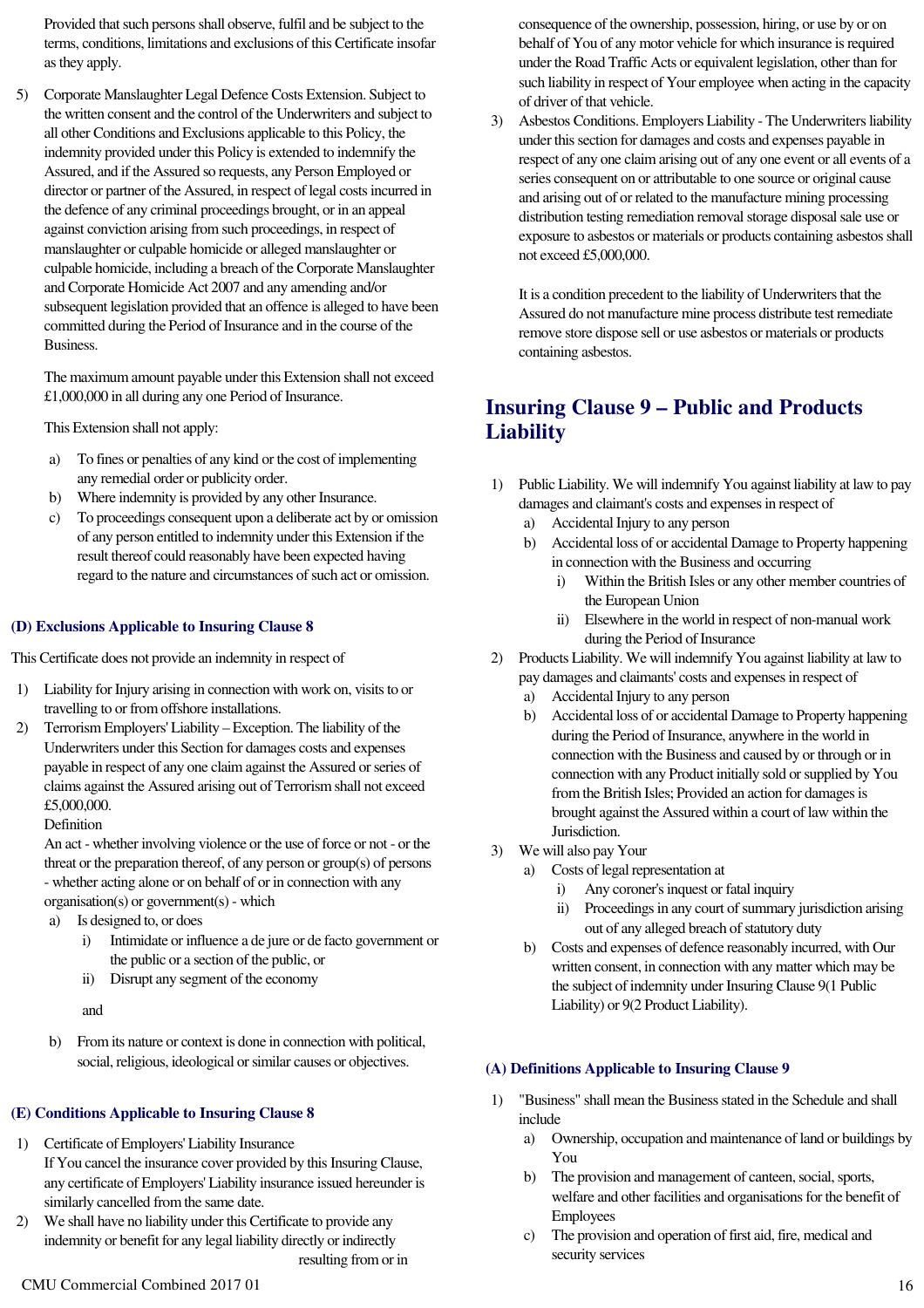- d) Private duties undertaken by an Employee for You or, with Your consent, for any director or partner of Yours or any Employee.
- 2) "Injury" shall mean bodily injury, death, disease, illness or nervous shock and shall include wrongful arrest, imprisonment or eviction of any person or wrongful accusation of shoplifting.
- 3) "Jurisdiction" shall mean those territories stated in the Schedule or any dependency or trust territory thereof.
- 4) "Pollution" shall mean
	- a) All pollution or contamination of buildings or other structures or of water or land or the atmosphere and
	- b) All Injury or loss or Damage directly or indirectly caused by such pollution or contamination.
- 5) "Product" shall mean any goods or products (including their containers, labelling and instructions provided in connection therewith) sold, supplied, processed, installed, serviced, repaired, altered, treated, renovated or let on hire by You and no longer in Your possession or control.
- 6) "Property" shall mean
	- a) Material and tangible Property
		- i) Other Property where loss or Damage arises from trespass, nuisance or any interference with right of way, light, air or water.
- 7) "Vessel or Craft" shall mean any vessel or craft or object made or intended to float on or in or travel on or through water or air.

#### **(B) Limit and Excess Applicable to Insuring Clause 9**

- 1) The total amount for all damages payable, under Insuring Clause 9(1 Public Liability) (Public Liability), to any claimant or any number of claimants in respect of or arising out of any one Occurrence or in respect of or arising out of all Occurrences of a series consequent on or attributable to one source or original cause shall not exceed the Limit of Indemnity stated in the Schedule;
- 2) The total amount for all damages payable, under Insuring Clause 9(2 Product Liability)(Products Liability), to any claimant or any number of claimants in respect of Injury, loss or Damage sustained as a result of all accidents occurring during any one Period of Insurance shall not exceed the Limit of Indemnity stated in the Schedule;

Provided that, in respect of Injury, loss or Damage occurring in Canada or the United States of America or any dependency or trust territory, Underwriters agreement to pay certain costs and expenses shall apply only to the extent that such costs and expenses when added to the damages payable fall within the Limit of Indemnity stated in the Schedule.

#### **(C) Addenda Applicable to Insuring Clause 9**

- 1) Contractual Liability
	- a) As far as concerns Insuring Clause 9(1 Public Liability), in respect of liability assumed by You by agreement and which would not have attached in the absence of such agreement, the indemnity by this Insuring Clause will only apply if the control of claims is vested in Us.
	- b) Insuring Clause 9(2 Product Liability) shall not apply in respect of liability assumed by You by agreement, other than liability arising out of a condition or warranty of goods implied by law, unless such liability would have attached notwithstanding such agreement.
- 2) Compensation for Court Attendance. In the event of any director or partner of Yours or any Employee attending court as a witness, at Our request, in connection with any claim in respect of which You are entitled to indemnity under this Insuring Clause, We will provide

compensation to You at the following rates for each day on which attendance is required

- a) Any director or partner £250 per day
- b) Any Employee £150 per day
- 3) Health and Safety at Work. We will indemnify You and, at Your request, any director or partner of Yours or any Employee against legal costs and expenses reasonably incurred in the defence of any criminal proceedings (including a charge of manslaughter) brought for a breach of the Health and Safety at Work Act 1974 or the Health and Safety at Work (Northern Ireland) Order 1978 committed or alleged to have been committed in the course of the Business during the Period of Insurance, including legal costs and expenses reasonably incurred, with Our consent, in an appeal against conviction or prosecution costs awarded against You arising from such proceedings;

Provided that the proceedings relate to the health, safety and welfare of any person other than an Employee.

This extension does not cover the payment of fines or penalties.

- 4) Consumer Protection and Food Safety Acts. We will indemnify You and, at your request, any director or partner of Yours or any Employee under Insuring Clause 9(b) against legal costs and expenses reasonably incurred, with Our consent, in the defence of any proceedings brought for a breach of
	- a) Part II of the Consumer Protection Act 1987 or
	- b) Section(s) 7, 8, 14 and/or 15 of the Food Safety Act 1990

committed or alleged to have been committed in the course of the Business during the Period of Insurance, including legal costs and expenses reasonably incurred in an appeal against conviction arising from such proceedings.

- i) Legal costs and expenses where an indemnity is provided by any other insurance
- ii) Proceedings arising out of any deliberate act or omission by You
- iii) The payment of fines or penalties.
- 5) Other Persons. The indemnity provided by
	- a) Insuring Clause 9(1 Public Liability) will also apply to any principal to whom an indemnity is required to be provided under a contract for the performance of work by You in connection with the Business but only to the extent required by such contract
	- b) Insuring Clauses 9(1 Public Liability), 9(2 Product Liability) and 9(3 We will also pay) will also apply in the event of Your death, incapacity, insolvency or bankruptcy, to any personal representative of Yours in respect of liability incurred by You and if You so request the indemnity provided by Insuring Clauses 9(1 Public Liability), 9(2 Product Liability) and 9(3 We will also pay) will also apply
	- c) To any director or partner of Yours or any Employee in respect of liability for which You would have been entitled to indemnity under this Insuring Clause if the claim had been made against You
	- d) To any officer or member of Your canteen, social, sports, welfare and other facilities and organisations or first aid, fire, medical or security services in his/her respective capacity as such; Provided that such persons shall observe, fulfil and be subject to the terms, conditions, limitations and exclusions of this Certificate insofar as they apply.
- 6) Damage to Hired or Rented Premises. Exclusion 2(b) of this Insuring Clause shall not apply to liability for accidental loss of or accidental Damage to premises (and/or fixtures and fittings of such premises)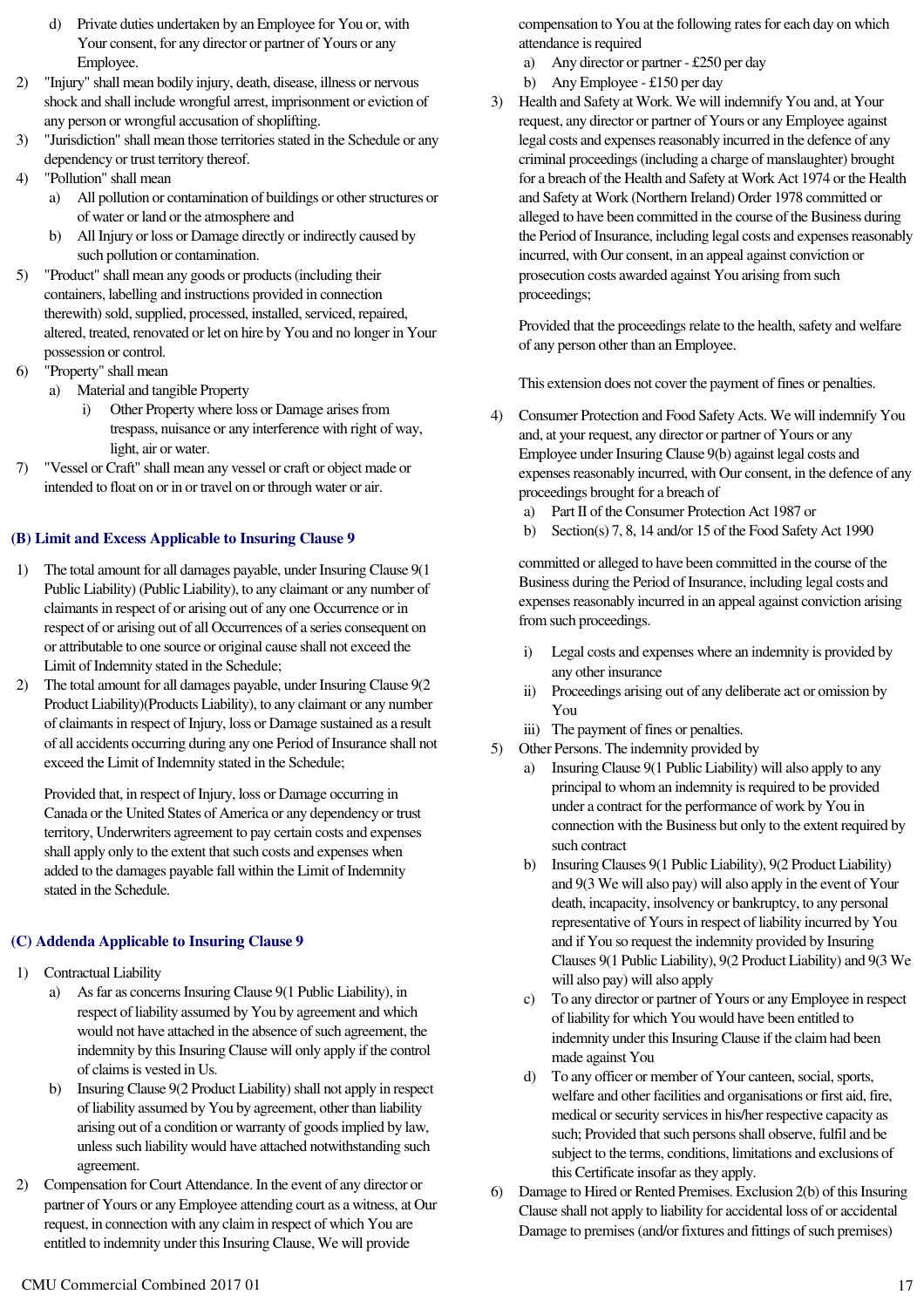hired or rented by You for the purposes of the Business. This extension does not cover

- a) Liability in respect of such loss or Damage if the liability is assumed by You under a tenancy or other agreement and would not have attached to You in the absence of such agreement
- b) The first £100 of such loss or Damage caused otherwise than by fire or explosion.
- 7) Defective Premises Act 1972. Insuring Clause 9(2) (Product Liability) is extended to include liability incurred by You under Section 3 of the Defective Premises Act 1972 or Section 5 of the Defective Premises (Northern Ireland) Order 1975 in connection with premises which have been disposed of by You.

This extension does not cover

- a) The cost of rectifying any Damage or defect in the premises disposed of
- b) Liability for which You are entitled to indemnity under any other insurance Policy or certificate.
- 8) Motor Contingent Liability. Notwithstanding Exclusion 4(a), We will indemnify You under Insuring Clause 9(1) in respect of liability at law for accidental Injury, loss or Damage arising out of the use of any motor vehicle, which is not Your Property nor provided by You, being used for the purposes of the Business. This extension does not cover
	- a) Loss of or Damage to any such vehicle
	- b) Injury, loss or Damage caused while you are driving such vehicle
	- c) Liability which is insured or would, but for the existence of this section, be insured under any other insurance Policy or certificate.
- 9) Product to Product Liability. Notwithstanding Exclusion 7, We will indemnify You under Insuring Clause 9(2) for accidental loss or Damage to a Product after it has left Your charge or control
	- Caused by another Product supplied, installed or fitted by You or on Your behalf under a separate contract or
	- b) When You are engaged in any operation not connected with the supply, installation or fitting of the original Product.
- 10) Overseas Personal Liability. Insuring Clause 9(1)(Public Liability) is extended to indemnify You and, at Your request, any director or partner of Yours or any Employee, while temporarily outside the British Isles in connection with the Business, against liability at law incurred in a personal capacity for damages and claimants' costs and expenses in respect of accidental Injury to any person and accidental loss of or accidental Damage to Property; Provided that, in respect of Injury, loss or Damage occurring in Canada or the United States of America, or any dependency or trust territory
	- a) Underwriters agreement to pay certain costs and expenses shall apply only to the extent that such costs and expenses when added to the damages payable fall within the Limit of Indemnity stated in the Schedule.
	- b) This extension does not provide indemnity against damages awarded of a punitive, exemplary or non- compensatory nature in any form whatsoever.

This extension does not cover

- Liability for which You, any director, partner or Employee are / is entitled to indemnity under any other insurance Policy or certificate
- ii) Liability at law arising out of the ownership of any land or building(s).
- 11) Cross Liabilities. If the Assured comprises more than one party, Insuring Clause 9(1 Public Liability), 9(2 Product Liability) and 9(3 We will also pay) a) shall be construed as though separate Certificates had been issued to each;

Provided that nothing in this extension will operate to increase Our liability beyond the amount for which We would have been liable had this extension not applied

- 12) Data Protection Act. We will indemnify You and, at Your request, any director or partner of Yours or any Employee under Insuring Clause 9(1 Public Liability) against the sums which You or any director or partner of Yours or any Employee become(s) legally liable to pay as compensation, under section 13 of the Data Protection Act 1998, for Damage or distress caused in connection with the Business during the Period of Insurance provided that:
	- a) You are a registered user in accordance with the terms of the Act and have taken all reasonable care to comply with the requirements of the Data Protection Act 1998.
	- b) You are not in a Business as a computer bureau.

The total amount payable, under this extension, in respect of all claims occurring during any one Period of Insurance is limited to £250,000.

This extension does not cover

- a) Any Damage or distress caused by any deliberate act or omission by You the result of which could reasonably have been expected by You having regard to the nature and circumstances of such act or omission
- b) Any Damage or distress caused by any act of fraud or dishonesty
- c) The costs and expenses of rectifying, rewriting or erasing data
- d) The payment of fines or penalties
- e) Liability arising from the recording processing or provision of data for reward or to determine the financial status of any person.
- 13) Corporate Manslaughter Legal Defence Costs Extension. Subject to the written consent and the control of the Underwriters and subject to all other Conditions and Exclusions applicable to this Policy, the indemnity provided under this Policy is extended to indemnify the Assured, and if the Assured so requests, any Person Employed or director or partner of the Assured, in respect of legal costs incurred in the defence of any criminal proceedings brought, or in an appeal against conviction arising from such proceedings, in respect of manslaughter or culpable homicide or alleged manslaughter or culpable homicide, including a breach of the Corporate Manslaughter and Corporate Homicide Act 2007 and any amending and/or subsequent legislation provided that an offence is alleged to have been committed during the Period of Insurance and in the course of the Business.

The maximum amount payable under this Extension shall not exceed £1,000,000 in all during any one Period of Insurance.

This Extension shall not apply:

- a) To fines or penalties of any kind or the cost of implementing any remedial order or publicity order.
- b) Where indemnity is provided by any other Insurance.
- c) To proceedings consequent upon a deliberate act by or omission of any person entitled to indemnity under this Extension if the result thereof could reasonably have been expected having regard to the nature and circumstances of such act or omission

#### **(D) Exclusions Applicable to Insuring Clause 9**

This Certificate does not provide an indemnity in respect of liability

- 1) For injury to any Employee where the injury arises out of and in the course of such person's employment with You
- 2) For loss of or Damage to Property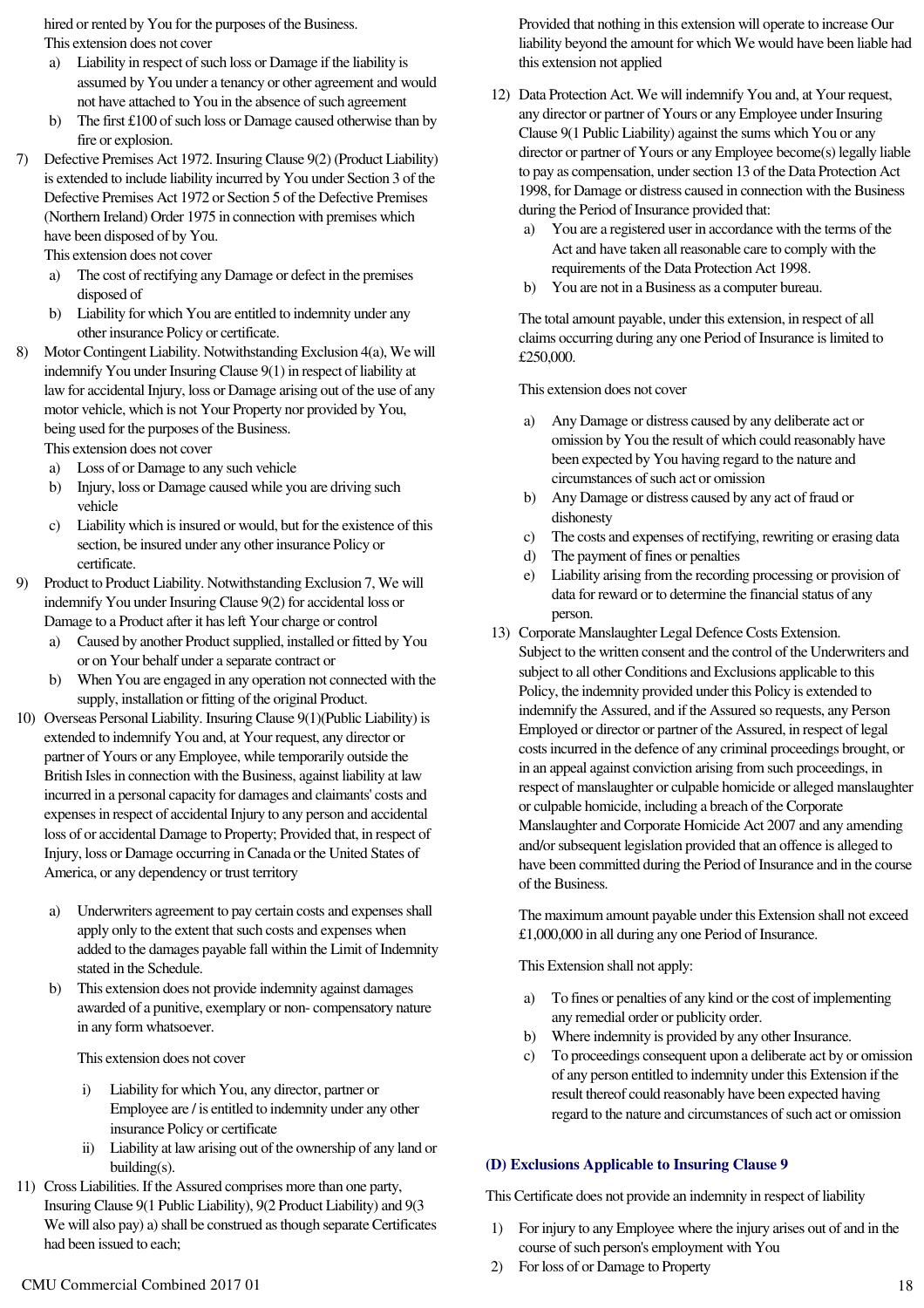- a) Belonging to You
- b) In the charge or under the control of You or any Employee, but this exclusion shall not apply to
	- i) Any personal Property (including motor vehicles) of Your directors, partners or visitors or Employees
	- ii) Premises (including fixtures, fittings and contents) not owned, hired or rented by You but temporarily occupied by You for the purposes of the Business.
- 3) For
	- a) Fines, penalties or punitive, exemplary or non- compensatory damages
	- b) For liquidated damages.
	- 4) For Injury, loss or Damage caused by or through or in connection with the ownership, possession or use by You or on Your behalf of
		- a) Any mechanically propelled vehicle for which insurance or security is required under road traffic legislation but this exclusion shall not apply
			- i) While such vehicle is being used as a tool of trade (other than in respect of liability which is compulsorily insurable under road traffic legislation)
			- ii) In respect of the loading or unloading of such vehicle or the delivery or collection of goods to or from such vehicle
			- iii) In respect of the movement of any such vehicle, not belonging to You, which is interfering with the performance of the Business except where more specifically insured in whole or in part by any other insurance Policy or certificate
		- b) Any Vessel or Craft, other than hand propelled watercraft not exceeding 8 metres in length and in use on inland waters.
- 5) For Injury, loss or Damage arising from remedial or professional or other advice or treatment, given or administered or omitted by You or any director or partner of Yours or any Employee, for which a fee is or would normally be charged.
- 6) For loss of or Damage to that part of any Property on which You or Your agent are/is or have/has been working where the loss or Damage occurs as a direct result of such work.
- 7) For the cost of repair, alteration, removal, recall or replacement of any Product or for the cost of or reduction in the contract value of any Product.
- 8) Arising out of any Product which, with Your knowledge, is
	- a) Incorporated in any aircraft or aerial device and which
		- b) Used in the petrochemical industry in direct connection with manufacture, processing or storage
		- c) Exported to Canada or the United States of America or any dependency or trust territory.
- 9) For loss of or Damage to Property in respect of which You are required to effect insurance under the terms of clause 21.2.1 of the 1980 Edition of the Joint Contracts Tribunal conditions of contract (or any subsequent revision or substitution) or under the terms of any other contract requiring insurance of like kind.
- 10) Injury, loss or Damage directly or indirectly caused by Pollution including the cost of removing or nullifying or cleaning up the Pollution
	- a) Occurring in Canada and/or the United States of America or any dependency or trust territory
	- b) Occurring elsewhere in the world unless caused by a sudden identifiable unintended and unexpected incident which takes place in its entirety at a specific time and place during the Period of Insurance provided that
		- i) All Pollution which arises out of such incident shall be deemed to have occurred at the time such incident takes place and shall be deemed to be one incident irrespective of the number of Periods of Insurance over which such Pollution occurs
- ii) The liability of Insurers for all damages payable arising out of all Pollution which is deemed to have occurred during any one Period of Insurance shall not exceed, in the aggregate, the Limit of Indemnity stated in the Schedule.
- 11) Terrorism Public & Products Liability Exception. The Underwriters shall not indemnify the Assured under this Section in respect of injury, loss, damage, cost or expense of whatsoever nature directly or indirectly caused by, resulting from or in connection with any act of terrorism.

#### Definition

Terrorism shall mean an act - whether involving violence or the use of force or not - or the threat or the preparation thereof, of any person or group(s) of persons - whether acting alone or on behalf of or in connection with any organisation(s) or government(s) - which is designed or does intimidate or influence a de jure or de facto government or the public or a section of the public, or disrupt any segment of the economy and from its nature or context is done in connection with political, social, religious, ideological or similar causes or objectives.

- 12) Exclusion Fungus, Mould and Mildew Public and Products Liability. The Underwriters shall not indemnify the Assured under this Section against
	- a) Damages, direct or consequential, on account of "bodily injury," "property damage," "personal or advertising injury," or "medical payments" arising out of, resulting from, caused by, contributed to, or in any way related to any fungus of any kind whatsoever, including but not limited to mildew, mould, spore(s) or allergens; or
	- b) Any costs or expenses associated, in any way, with the abatement, mitigation, remediation, containment, detoxification, neutralization, monitoring, removal, disposal, or any obligation to investigate or assess the presence or effects of any fungus of any kind whatsoever, including but not limited to mildew, mould, spore(s) or allergens; or
	- c) Any obligation or duty to defend any actions on account of "bodily injury," "property damage," "personal or advertising injury," or "medical payments" arising out of, resulting from, or in any way related to any fungus of any kind whatsoever, including but not limited to mildew, mould, spore(s) or allergens. Irrespective of the cause of such fungus, mildew, mould, spore(s) or allergens, and could affect the safety, navigation or propulsion of such aircraft or aerial device whenever or wherever occurring.

For purposes of this exclusion, "bodily injury" shall include mental anguish, mental injury and/or emotional distress.

All other terms and conditions of this Insurance remain unchanged.

- 13) Component Building Material Public and Products Liability Exception. The Underwriters shall not indemnify the Assured under this Section in respect of injury, loss, damage, cost or expense of whatsoever nature directly or indirectly caused by, resulting from or in connection with any component building material that must be removed, encapsulated, or otherwise abated because its presence or release is a hazard to human health.
- 14) Products Supplied (Applicable To Public Liability Section Only) We will not pay for any liability arising out of Products supplied other than:
	- a) food or drink sold or supplied for consumption by Your directors, Employees or visitors
	- b) the disposal of furniture and office equipment originally intended solely for use by You in connection with the Business and which is no longer required for that purpose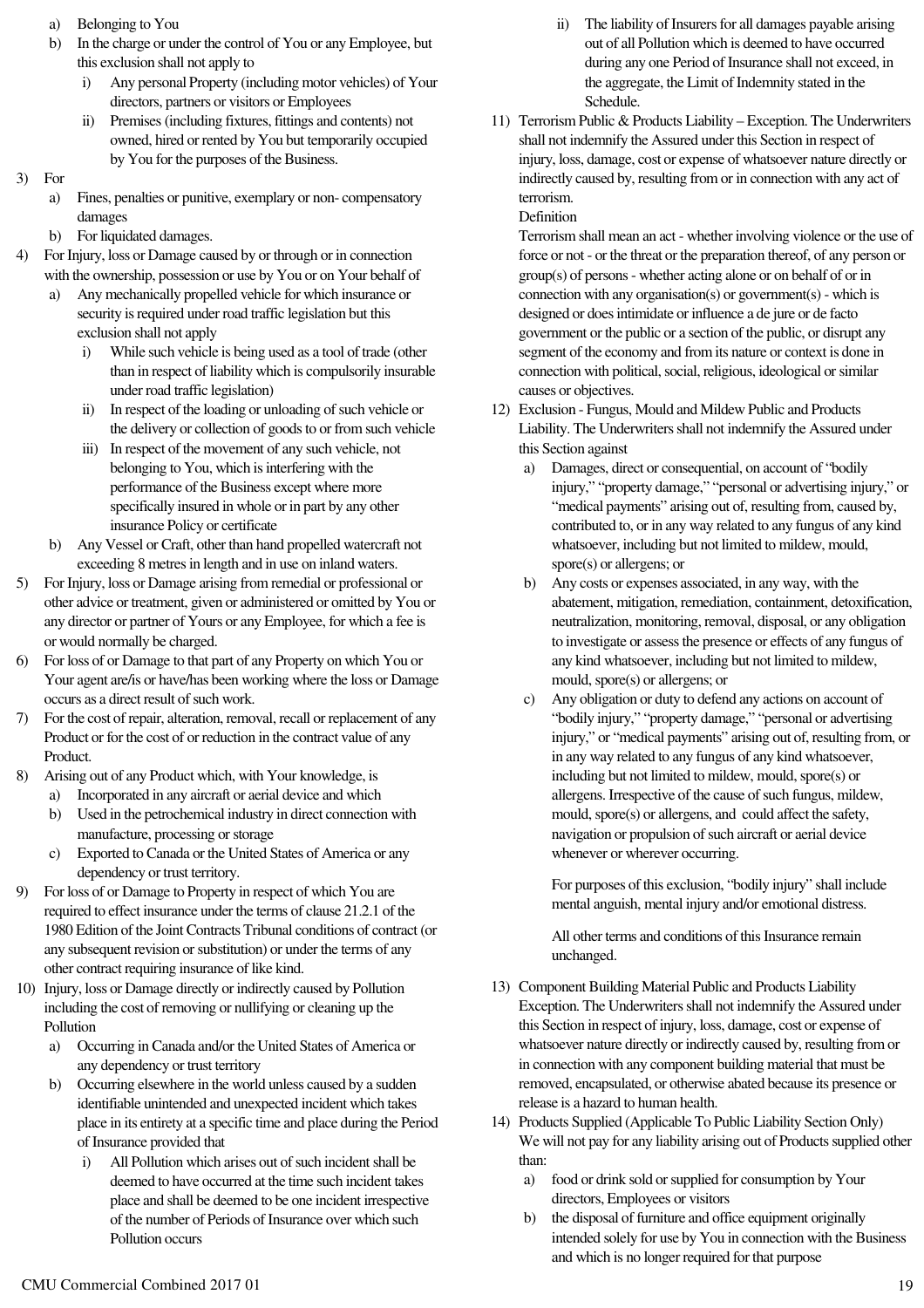#### **(E) Exclusions Applicable to Insuring Clause 9**

Asbestos Conditions Public Liability - Underwriters will not indemnify the Assured in respect of any liability arising from the manufacture mining processing distribution testing remediation removal storage disposal sale use or exposure to asbestos or materials or products containing asbestos whether or not there is another cause of loss which may have contributed concurrently or in consequence of a loss.

### **General Definitions - Applicable to the Certificate as a Whole**

- 1) "All Other Contents" shall mean the following insofar as they are not otherwise, or more specifically insured
	- a) Money and stamps (other than National Insurance Stamps) for an amount not exceeding £1,000 (but this is limited to £500 following theft, other than from a locked safe or strongroom)
	- b) National Insuring Stamps including stamps affixed to cards
	- c) Documents, manuscripts and Business books but only for the value of the materials as stationery together with the cost of clerical labour expended in writing up and not for the value to You of the information contained therein
	- d) Computer systems records, but only for the value of the materials together with the cost of clerical labour and computer time expended in reproducing such records (excluding any expenses in connection with the production of information to be recorded therein) and not for the value to You of the information contained therein, for an amount not exceeding £10,000
	- e) Patterns, models, moulds, plans and designs
	- f) Employees', directors', partners', customers' and visitors' pedal cycles, tools and other personal effects for an amount not exceeding £500 in respect of any one person
	- g) Wines, spirits, cigarettes and tobacco goods kept for entertainment purposes only but not for more than £500 in total in respect of loss or Damage by theft (if insured).
- 2) "Assured/Assureds/You/Your/Yours" shall mean the person(s), company or firm named as the Assured in the Schedule whilst carrying on the Business.
- 3) "British Isles" shall mean England, Scotland, Wales, Northern Ireland, the Isle of Man, and the Channel Islands.
- 4) "Buildings" shall mean the buildings at the Premises including a) Landlord's fixtures and fittings in or on the buildings
	- b) Walls, gates and fences, car parks, yards, private roads, pavements and paths all on the same Premises
	- c) Services which shall mean lowering and loading apparatus, water and fuel tanks and ancillary equipment, service pipes, trunking, piping, ducting, cables, wires and their associated control gear and accessories extending from the buildings to the public mains all for which You are responsible, and so far as they are not otherwise insured.

Unless stated otherwise in the Schedule, the buildings are mainly built of brick, stone or concrete and roofed with slates, tiles, metal concrete, asphalt or asbestos and occupied solely by You in connection with the Business and as private dwellings or offices.

- 5) "Business" shall mean the Business stated in the Schedule. work in progress and finished goods, belonging to You or held by You in trust or on commission and for which You are responsible.
- 6) "Employee(s)" shall mean
	- a) Any person(s) employed by You under a contract of service or apprenticeship
- b) Labour masters and persons supplied by them
- c) Persons employed by labour only subcontractors
- d) Persons offering their services on a labour only basis
- e) Persons engaged in work experience manpower services or similar schemes
- f) Self-employed persons and voluntary helpers
- g) Any person(s) supplied to or hired in or borrowed by You working for You in connection with the Business and normally resident in the British Isles.
- 7) "Household Goods" shall mean household goods and personal effects
	- in private use belonging to You or
	- a) Any member of Your family
	- b) Any of Your domestic servants permanently residing with You, but excluding Property otherwise insured.
- 8) "Limit(s) of Indemnity" shall mean the amount(s) stated in the Schedule and shall apply to the Insuring Clause and/or item to which specific reference is made.
- 9) "Machinery" shall mean machinery, plant, trade and office furniture, tenants' improvements and decorations for which You are responsible and All Other Contents belonging to You or for which You are responsible, but excluding landlord's fixtures and fittings, Stock, vehicles licensed for road use (other than fork lift and stacker trucks) including their accessories and equipment, and Property more specifically insured.
- 10) "Period of Insurance" shall mean the period stated in the Schedule
- 11) "Premises" shall mean the premises stated in the Schedule.
- 12) "Premium" shall mean the amount stated in the Schedule.
- 13) "Rent" shall mean the insurance on rent applies only if the Buildings, referred to in this item, or any parts of such Buildings are unfit for occupation in consequence of their loss destruction or Damage as insured under this Certificate. The amount payable, under this item, shall not exceed such proportion of the Sum Insured on rent as the period necessary for reinstatement bears to the term of rent insured.
- 14) "Stock" shall mean stock and materials in trade, including
- 15) "Stock Debris Removal" shall mean the insurance on stock debris removal applies only in respect of the costs and expenses necessarily incurred by You, with Our consent, in removing debris of the portions of the Property, referred to in this item, following loss, destruction or Damage, as insured.
- 16) "Sum(s) Insured" shall mean the amount(s) stated in the Schedule and shall apply to the Insuring Clause and/or items to which specific reference is made.
- 17) "Terrorism" shall mean any act of any person acting on behalf of or in connection with any organisation with activities directed towards the overthrowing or influencing of any government de jure or de facto by force or violence.
- 18) "Unoccupied" shall mean untenanted, empty or not in use.
- 19) "We/Us/Our/Underwriters/Underwriter" shall mean the Insurers

### **General Exclusions – Applicable to the Certificate as a Whole**

This Certificate does not cover

1) Loss, destruction or Damage to any Property or any loss or expense resulting from it or any consequential loss that is directly caused by, contributed to by or arising from confiscation, requisition, nationalisation, seizure, detention or destruction by any government, public, local or customs authority.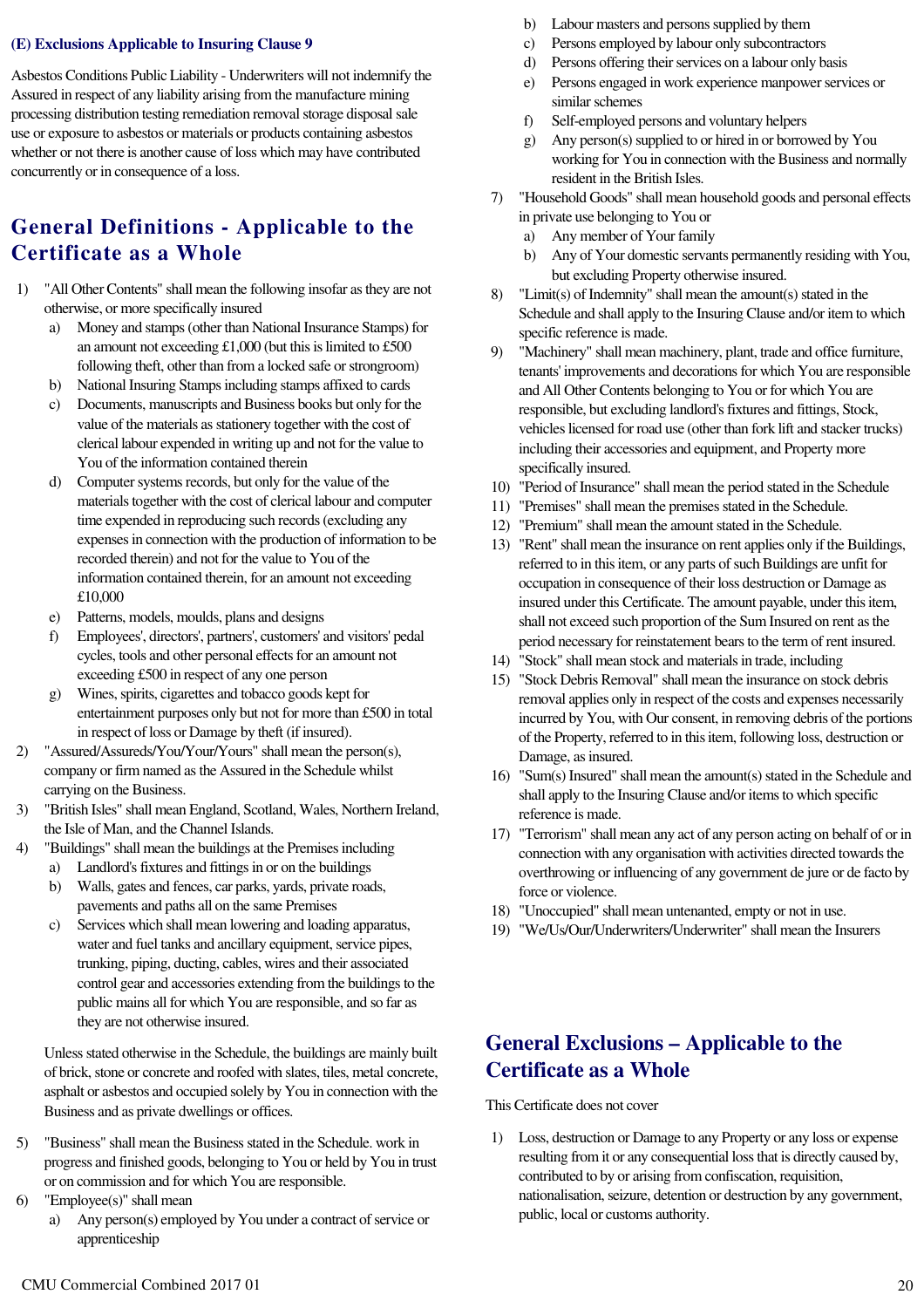- 2) Loss or destruction of or Damage to any Property in Northern Ireland, or loss resulting therefrom, occasioned by or happening through or in consequence directly or indirectly of
	- a) Civil commotion
	- b) Terrorism

In any action, suit or other proceedings where We allege that by reason of the definition of Terrorism applying to this Certificate any loss, destruction or Damage is not covered (or is covered only up to a specified limit of liability) the burden of proving that such loss, destruction or Damage is covered (or is covered beyond that limit of liability) shall be upon You.

- 3) Any expense, consequential loss, legal liability or any loss or destruction of, or Damage to, Property directly or indirectly caused by or contributed to by or arising from
	- a) Ionising radiation or contamination by radioactivity from any nuclear fuel or from any nuclear waste from the combustion of nuclear fuel,
	- b) The radioactive, toxic, explosive or other hazardous properties of any explosive nuclear assembly or nuclear component thereof,
	- c) Pressure waves caused by aircraft and other aerial devices travelling at sonic or supersonic speeds,
	- d) War, invasion, act of foreign enemy, hostilities (whether war be declared or not), civil war, rebellion, insurrection, revolution or military or usurped power,
	- e) Solely to change in the water table level, and in Northern Ireland and the Republic of Ireland only
	- f) Riot, civil commotion, strikers, labour or political disturbances, vandals or malicious persons.
	- g) the use of any explosive nuclear weapon or device or the emission discharge dispersal or escape of fissile material emitting a level of radioactivity
	- h) the emission discharge dispersal release or escape of any solid liquid or gaseous chemical compound which when suitably distributed is capable of causing incapacitating disablement or death amongst people or animals
	- i) the emission discharge dispersal release or escape of any pathogenic (disease producing) mico-organism(s) and chemically synthesised toxin(s) (including genetically modified organisms and chemical synthesised toxin(s) (including genetically modified organisms and chemically synthesised toxins)
- 4) Under Insuring Clauses 1, 2, 3, 4, 5, 6 and 7, any physical loss or Damage or any consequential loss directly or indirectly caused by or consisting of or arising from the failure of any computer system, hardware, programme or software or any microchip, integrated circuit or similar device in computer or non-computer equipment, whether the Property of the Assured or not, and whether occurring before, during or after the year 2000,
	- a) To correctly recognise any date as its true calendar date
	- b) To capture, save or retain and/or correctly to manipulate, interpret or process any data or information or command or instruction as a result of treating any date otherwise than as its true calendar date
	- c) To capture, save, retain or correctly to process any data as a result of the operation of any command which has been programmed into any computer software, being a command which causes the loss of data or the inability to capture, save, retain or correctly to process such data on or after any date but this shall not exclude
		- i) Any ensuing physical loss or Damage to Property insured
			- 1) Resulting from a Listed Peril, set out below, as covered under this insurance but no other for the purposes of this endorsement, and
- 2) Which is not otherwise excluded;
- or
- ii) Any consequential loss, as covered under this insurance, which may arise from such ensuing physical loss or Damage.

#### **Listed Perils**

- 1) Fire and/or Lightning
- 2) Explosion
- 3) Aircraft or other aerial devices or articles dropped therefrom
- 4) Impact by road vehicles or animals
- 5) Riot or civil commotion
- 6) Strikers, locked-out workers, or persons taking part in labour disturbances
- 7) Malicious persons
- 8) Earthquake
- 9) Storm
- 10) Flood
- 11) Escape of water from any tank apparatus or pipe
- 12) Theft

If specific perils are defined in this insurance the Listed Perils (above) shall be deemed to be amended to follow this insurance but in no event shall it include accidental Damage or the equivalent coverage provided by this insurance. If any of the above Listed Perils are specifically excluded by this insurance they shall be deemed to be deleted from this list. Provided that nothing in this exclusion or any other provision or extension of this insurance shall be construed to extend the liability of the Underwriters to cover any costs and expenses, whether preventative, remedial or otherwise arising out of or relating to change, alteration or modification of any computer system, hardware programme or software or any microchip, integrated circuit or similar device in computer or non-computer equipment whether the Property of the Assured or not.

- 5) Under Insuring Clause 9, any legal liability directly or indirectly resulting from or in consequence of any failure of any computer or other electronic data processing device, equipment or system, any hardware, software, programme, instruction, data or component utilised or intended to be utilised therein or thereby, or any actual or intended function of or process performed by any of the foregoing, (by whomsoever owned or operated), to recognise or respond to, correctly and effectively, any particular date or period of time (continuous or otherwise).
- 6) Under Insuring Clauses 1, 2, 3, 4, 5, 6 and 7 loss, destruction, Damage, claim, cost or expense of whatsoever nature directly or indirectly caused by resulting from or in connection with the actual or threatened malicious use of pathogenic or poisonous biological or chemical materials regardless of any other cause or event contributing concurrently or in any other sequence thereto.
- 7) Under Insuring Clauses 1, 2, 3, 4, 5, 6 and 7 loss, destruction, Damage, claim, cost, expenses or other sum directly or indirectly arising out of or relating to: Mould, mildew, fungus, spores or other micro-organism of any type, nature or description, including but not limited to any substance whose presence poses an actual or potential threat to human health.

This Exclusion applies regardless of whether there is (1) Any physical loss or damage to Insured Property; (2) Any insured peril or cause, whether or not contributing concurrently or in any sequence; (3) any loss of use; occupancy; or functionality; or (4) any action required, including but not limited to repair, replacement, removal, cleanup, abatement, disposal, relocation or steps taken to address medical or legal concerns.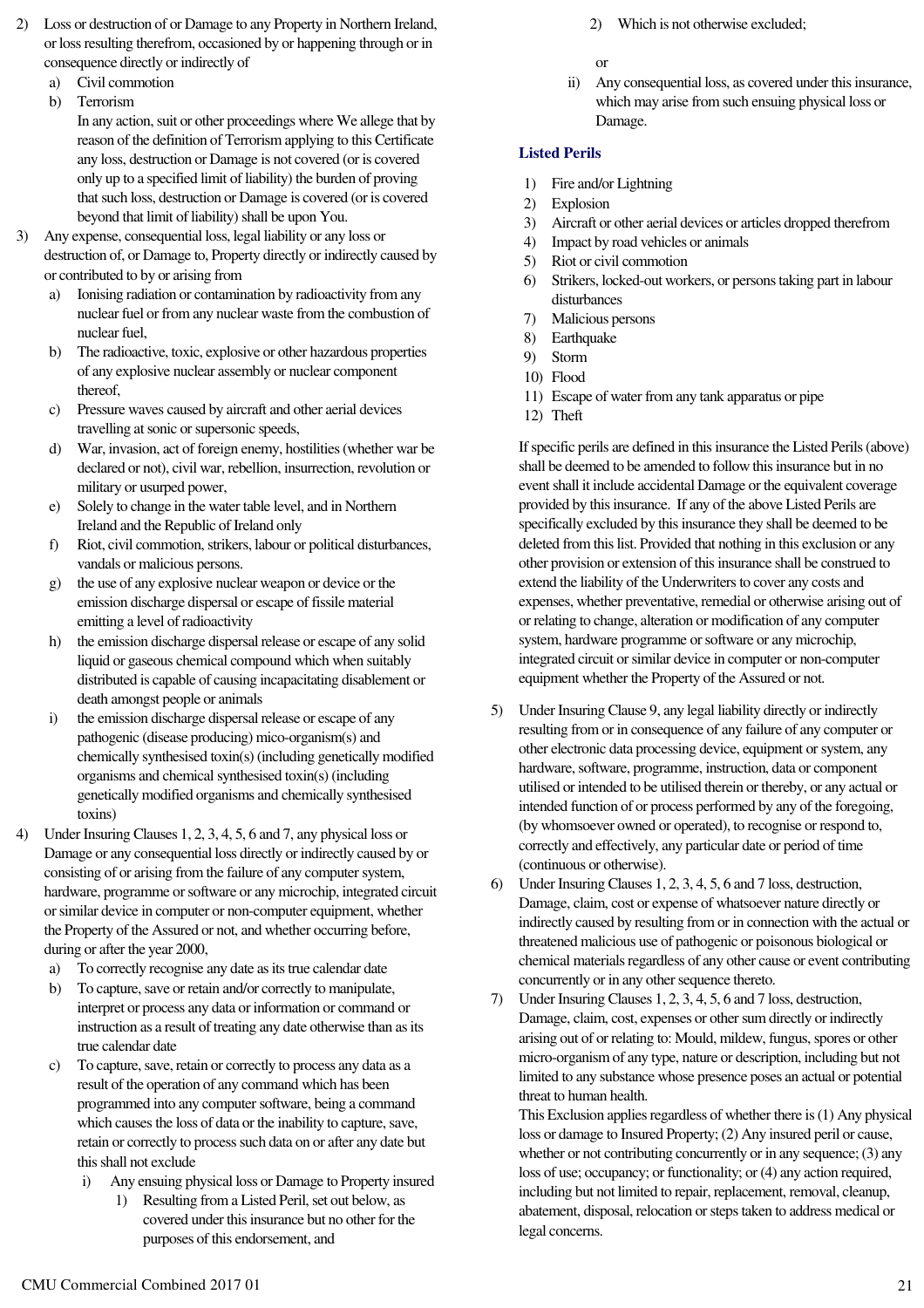Notwithstanding anything contained herein to the contrary under Insuring Clauses 1, 2, 3, 4, 5, 6 this insurance does not cover loss, destruction or Damage caused by or arising from any kind of seepage or any kind of pollution and/or contamination.

- 8) Under Insuring Clauses 8 & 9:
	- i) The costs of appeal against any improvement or prohibition notices
	- ii) Fees for intervention payable under the Health and Safety Fees (Regulations) 2012
	- iii) Compensation ordered or awarded by a court of Criminal Jurisdiction

### **Additional Exclusions**

#### **Terrorism Exclusion Endorsement**

Notwithstanding any provision to the contrary within this insurance or any endorsement thereto it is agreed that this insurance excludes loss, damage, cost or expense of whatsoever nature directly or indirectly caused by, resulting from or in connection with any act of terrorism regardless of any other cause or event contributing concurrently or in any other sequence to the loss.

For the purpose of this endorsement an act of terrorism means an act, including but not limited to the use of force or violence and/or the threat thereof, of any person or group(s) of persons, whether acting alone or on behalf of or in connection with any organisation(s) or government(s), committed for political, religious, ideological or similar purposes including the intention to influence any government and/or to put the public, or any section of the public, in fear.

This endorsement also excludes loss, damage, cost or expense of whatsoever nature directly or indirectly caused by, resulting from or in connection with any action taken in controlling, preventing, suppressing or in any way relating to any act of terrorism.

If the Insurers allege that by reason of this exclusion, any loss, damage, cost or expense is not covered by this insurance the burden of proving the contrary shall be upon the Assured. In the event any portion of this endorsement is found to be invalid or unenforceable, the remainder shall remain in full force and effect.

#### **Electronic Data Endorsement B**

- 1) Electronic Data Exclusion. Notwithstanding any provision to the contrary within the Policy or any endorsement thereto, it is understood and agreed as follows:
	- a) This Policy does not insure, loss, damage, destruction, distortion, erasure, corruption or alteration of Electronic Data from any cause whatsoever (including but not limited to Computer Virus) or loss of use, reduction in functionality, cost, expense of whatsoever nature resulting therefrom, regardless of any other cause or event contributing concurrently or in any other sequence to the loss.

Electronic Data - means facts, concepts and information converted to a form useable for communications, interpretation or processing by electronic and electromechanical data processing or electronically controlled equipment and includes programmes, software, and other coded instructions for the processing and manipulation of data or the direction and manipulation of such equipment.

Computer Virus - means a set of corrupting, harmful or otherwise unauthorised instructions or code including a set of maliciously introduced instructions or code, programmatic or otherwise, that propagate themselves through a computer system or network of whatsoever nature. Computer Virus includes but is not limited to "Trojan Horses", "worms" and "time or logic bombs".

b) However, in the event that a peril listed below results from any of the matters described in paragraph a) above, this Policy, subject to all its terms, conditions and exclusions will cover physical damage occurring during the Policy period to Property insured by this Policy directly caused by such listed peril.

#### Listed Perils

**Fire** Explosion

2) Electronic Data Processing Media Valuation. Notwithstanding any provision to the contrary within the Policy or any endorsement thereto, it is understood and agreed as follows:-

Should Electronic Data processing media insured by this Policy suffer physical loss or damage insured by this Policy, then the basis of valuation shall be the cost of the blank media plus the costs of copying the Electronic Data from back-up or from originals of a previous generation. These costs will not include research and engineering nor any costs of recreating, gathering or assembling such Electronic Data. If the media is not repaired, replaced or restored the basis of valuation shall be the cost of the blank media. However, this Policy does not insure any amount pertaining to the value of such Electronic Data to the Assured or any other party, even if such Electronic Data cannot be recreated, gathered or assembled.

### **General Conditions Applicable to the Certificate as a Whole**

- 1) Identification. The Certificate, Schedule and all operative endorsements are to be read as one contract and any words or expressions to which a specific meaning has been attached in the General Definitions shall have the same meaning wherever they appear except where amended by Definitions Applicable To (the specific) Insuring Clause.
- 2) Non Disclosure. This Certificate shall be voidable in the event of misrepresentation, misdescription or non disclosure in any material information.

However, We agree not to void the Policy provided that:

- a) such misrepresentation or non-disclosure has not been deliberate or reckless
- b) such misrepresentation or non-disclosure has not been of such nature that, if the material particular had been fairly presented or had been disclosed, We would not have entered into this Policy on any terms.
- c) We shall be entitled to impose appropriate additional terms (other than Premium) with effect from inception or if applicable the date of the alteration.

If at the time of Damage, claim or loss the premium charged to You would have been higher but for the misrepresentation or nondisclosure in any material particular Our liability for any loss amount payable shall be limited to the proportion that the premium charged bears to the higher premium.

3) Duty of Care. You must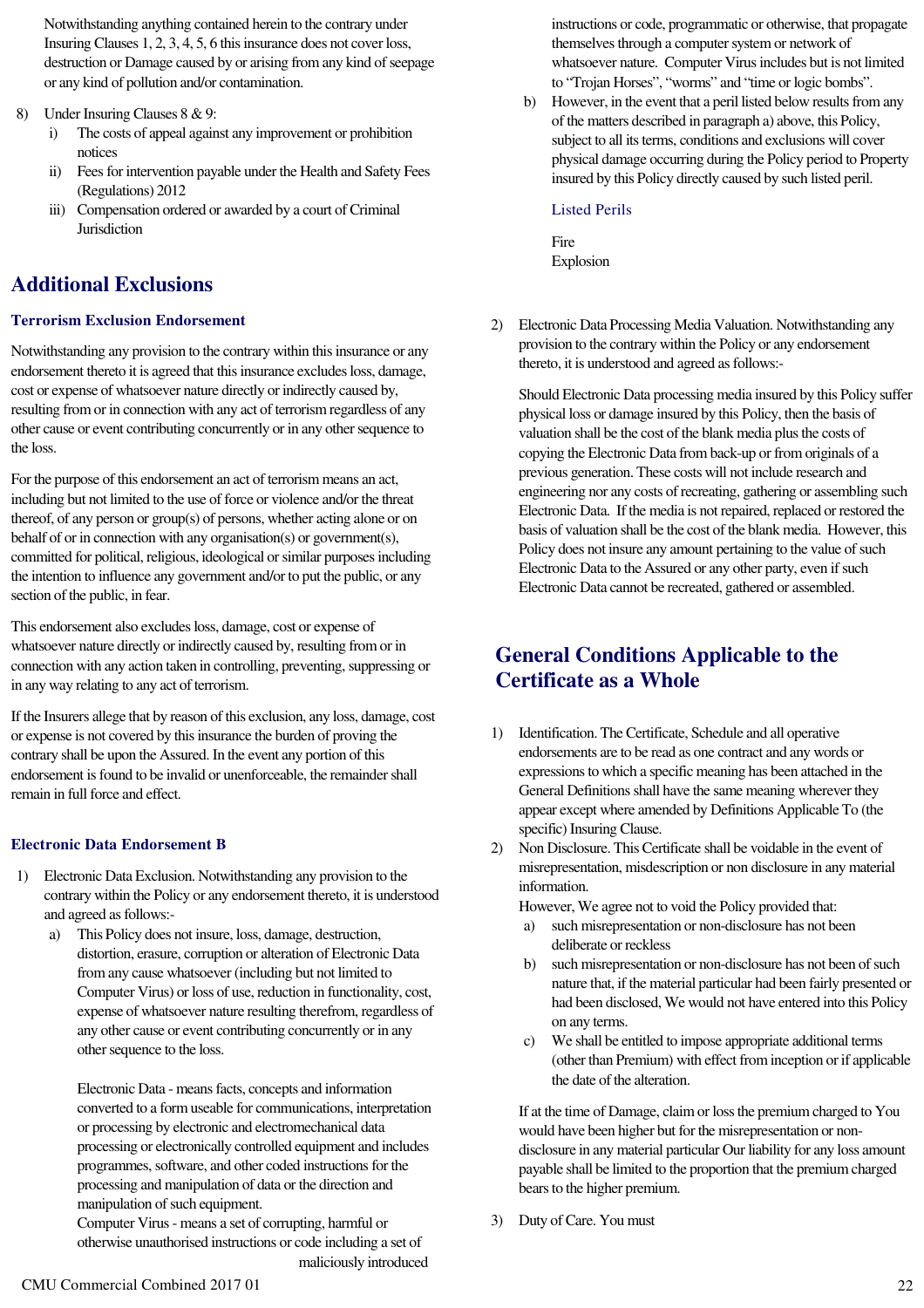- a) Take all reasonable precautions to minimise the risk of loss, destruction, Damage, injury and disease as if this Certificate were not in force
- b) Exercise reasonable care in the selection and supervision of Employees.
- 4) Cancellation
	- a) You may cancel this Certificate by giving Us notice in writing. If You cancel the Certificate You may be entitled to a refund of premium (subject to an administration charge) provided that no claim has been made during the current Period of Insurance.
	- b) We may cancel this Certificate by giving You 30 days' notice at Your last known address. If We cancel the Certificate We shall refund premium paid for any period beyond the effective date of cancellation. (If the Premium for the Certificate is paid by instalments, please read carefully General Condition (12).
- 5) Claim Notification. If loss, destruction, Damage, death or injury occurs which may result in a claim under this Certificate You must
	- a) Tell the police as soon as reasonably possible if it involves theft or any attempted theft, malicious Damage or vandalism or any loss of money
	- b) Tell Us, as soon as reasonably possible (within 7 days for riot Damage) and supply Us with any information, proof and certificates that We may reasonably ask for.
	- c) Send to Us without delay any letter of claim, writ, summons or other legal documents relative to that incident.
- 6) Rights and Responsibilities.
	- a) We may enter any Building in which loss, destruction or Damage has occurred and deal with the salvage. However, no Property may be abandoned to Us.
	- b) We may, in the event of any occurrence resulting in any claim(s), under Insuring Clauses 8 and 9 pay to You the Limit of Indemnity for such occurrence (but deducting such sum or sums already paid as damages in respect of such occurrence) or any lesser amount for which the claim(s) can be settled and We shall thereafter be under no further liability in respect of such occurrence, except for costs and expenses incurred prior to the date of the payment.
	- c) This policy shall be terminated if:
		- i) the Business is wound up or carried on by a liquidator, administrator or receiver or permanently discontinued or
		- ii) Your interest ceases other than by death or
		- iii) any alteration is made either in the Business or in the Premises or property therein or any other circumstances whereby the risk is increased unless otherwise stated

at any time after the commencement of this Policy unless its continuance be admitted by Us and We agree not to avoid the Policy provided that:

- i) such alteration is not of such a nature that if the alteration had occurred prior to the commencement on this Policy We would not have entered into this Policy on any terms.
- ii) You shall pay an appropriate additional premium if required by Us with effect from the date of the alteration.
- iii) We shall be entitled to impose appropriate additional terms, other than premium, with effect from the date of the alteration.
- d) You must do and allow to be done anything reasonably practicable to reduce any loss, destruction, Damage or interruption of or interference with the Business which may be the subject of a claim under this Certificate.
- e) If a portion of the Premium for any Insuring Clause has been calculated on estimates given by You, then You must
	- i) Keep an accurate record containing all relevant particulars and at all times allow Us to inspect Your record

ii) Within one month, (or any other period agreed by Us) send to Us any particulars and information that We may reasonably ask for.

The Premium will be adjusted and the difference will be paid by You subject to any minimum premium that may apply

f) Persons seeking the protection of this Certificate must not, without Our consent in writing, admit or reject liability, negotiate or make any offer, promise or payment in connection with any accident which may result in a claim under this Certificate.

We may take over and conduct in the name of that person, with absolute control, the defence or settlement of that claim. Further, We may take legal action in the name of any such person (at Our expense and for Our own benefit) to recover from others compensation in respect of anything covered by this Certificate.

- g) If a claim arises under Insuring Clause 2(2)(Personal Assault) the injured person must agree to any medical examination which may be required by Us at Our expense. In the event of death, We may arrange a post- mortem examination at Our expense.
- h) In the event of a claim arising under any Insuring Clause other than Insuring Clauses 8 and 9 of this Certificate, We agree to waive any rights remedies or relief to which We might become entitled by subrogation against any company standing in relation of subsidiary to parent or parent to subsidiary to the Assured in each case as defined in current legislation.
- i) If any claim is in any respect fraudulent or if any fraudulent means or devices be used by You or anyone appointed to act on Your behalf under this Policy or if any Damage, claim or loss is occasioned by the wilful act or connivance of You, We will:
	- i) Have no liability to pay any part of or the whole of the fraudulent claim.
	- ii) Be entitled to refuse all claims arising after the fraudulent action
	- iii) Remain liable for legitimate claims before the fraudulent action
	- iv) Terminate the Policy from the date of the fraudulent action whether or not the Policy had expired before the discovery of the fraud.r
- 7) Warranty. Any warranty shall, from the time it is applied, continue to be in force during the whole currency of this Certificate. Failure to comply with any warranty shall invalidate any claim for loss, destruction, Damage or liability which is wholly or partly due to or affected by such failure to comply.
- 8) Other Insurance.

If at the time of any occurrence which gives rise to a claim under this policy the Damage, legal costs, expenses or liability is covered in whole or in part by any other insurance or would be otherwise insured but for the existence of this policy, We shall only pay that amount which exceeds the maximum amount payable under such other insurance had this insurance not been effected. Where a claim includes the defence of criminal proceedings brought or in appeal against conviction We will not pay any costs and expenses where cover is provided by any other insurance or where but for the existence of this policy would have been provided by such insurance.

- 9) Arbitration. Where a claim has been accepted under this Certificate but there is disagreement over the amount to be paid, the matter will be referred to an arbitrator in accordance with the statutory provisions then current. If this happens, an award must be made by the arbitrator before legal proceedings can be commenced.
- 10) Security Protections. It is a condition precedent to liability under this Certificate that all security protections, under Your control, existing at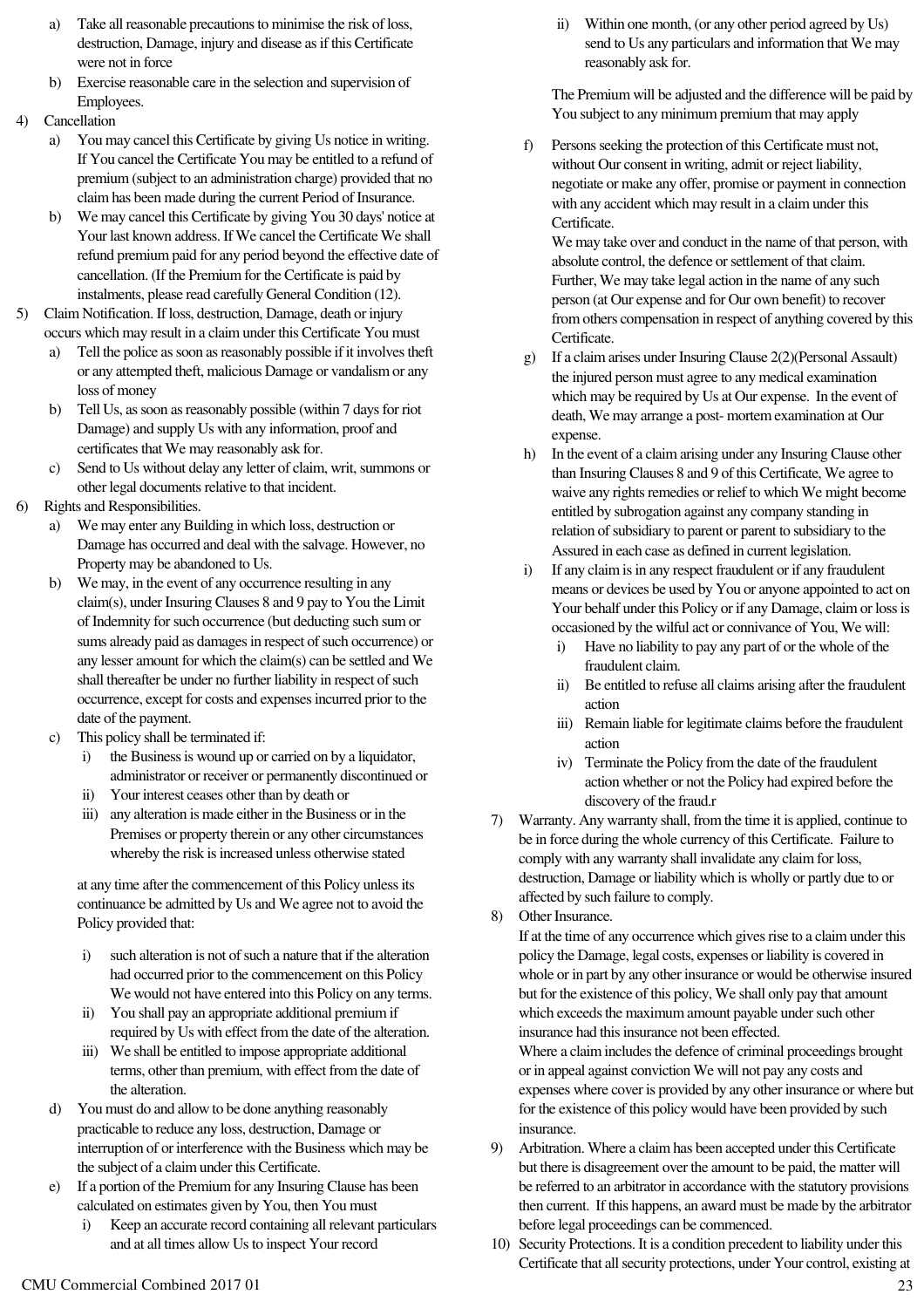the Premises at the inception of this insurance or subsequently installed or fitted at Our request

- a) Be kept in force and maintained in proper working order throughout the currency of this insurance, and
- b) Shall not be varied or altered in any way, without Our consent, and
- c) Shall be in full and proper use, at all times, when the Premises are closed to Business or left unattended.
- 11) Due Observance. The due observance of and compliance with the terms, provisions and conditions of this Certificate in so far as they relate to anything to be done or complied with by You, shall be conditions precedent to any liability of Us.
- 12) Law of Contract. The contract of insurance evidenced by this Certificate shall be governed by English law and subject to the exclusive jurisdiction of the English courts.
- 13) Multiple Assureds. Our liability under any and all contracts of insurance evidenced or deemed to be evidenced by this Certificate shall be the liability so specified in this Certificate as applicable to any one such contract and shall not (save as so specified) be varied or deemed varied by virtue of the number or type of Assureds or claims under this Certificate.
- 14) Data Protection Act 1998. It is understood by the Assured that any information provided to the Underwriters regarding the Assured will be processed by the Underwriters, in compliance with the provisions of the Data Protection Act 1998, for the purpose of providing insurance and handling claims, if any, which may necessitate providing such information to third parties.
- 15) The Contracts (Rights of Third Parties) Act 1999 Clarification Clause. A person who is not a party to this insurance has no right under the Contracts (Rights of Third Parties) Act 1999 to enforce any term of this insurance. However, this does not affect any other rights they may have.
- 16) Sanction Limitation and Exclusion Clause. No (re)insurer shall be deemed to provide cover and no (re)insurer shall be liable to pay any claim or provide any benefit hereunder to the extent that the provision of such cover, payment of such claim or provision of such benefit would expose that (re)insurer to any sanction, prohibition or restriction under United Nations resolutions or the trade or economic sanctions, laws or regulations of the European Union, United Kingdom or United States of America.
- 17) Insured's Compliance. You shall at all times provide such information to and co-operate with Us or Our appointed agents to allow Us to be able to comply with all relevant statutory requirements or such relevant Practice Directions and Pre-Action Protocols as may be issued and approved from time to time by the Head of Civil Justice or comply with the requirements of official investigation pursuant to Statute or otherwise.
- 18) Proportionment Of Defence Costs. Except where the Limit of Indemnity is inclusive of defence costs if a payment exceeding the Limit of Indemnity has to be made to dispose of a claim Our liability to pay all defence costs in connection with the claim shall be limited to such proportion of the defence costs as the Limit of Indemnity bears to the amount paid to dispose of the claim.
- 19) Application Of Limits Of Indemnity (Applicable To Public Liability And Products Sections Only). In the event of any one originating cause giving rise to an occurrence or series of occurrences which form the subject of indemnity under both Public and Products Liability Section, each Section shall apply separately and be subject to its own separate Limits of Indemnity provided always that the total amount of Our liability shall be limited to the greater of the Limits of Indemnity available under either Section providing indemnity for the occurrence or series of occurrences.

### **Notice to the Assured**

#### **Compensation**

You may be entitled to compensation from the Financial Services Compensation Scheme should the insurer(s) be unable to meet it's/their liabilities under this Policy.

#### **Regulation**

Capital Markets Underwriting Limited is authorised and regulated by the Financial Conduct Authority (No. 511151). This can be checked on the FCA website at www.fca.gov.co.uk/register or by calling the FCA Consumer Helpline on 0800 111 6768.

Argenta Syndicate Management Limited (registered number 204974) (ASML) is authorised by the Prudential Regulation Authority (PRA) and regulated by the Financial Conduct Authority (FCA) and the PRA. The FCA's website, which includes a register of all regulated firms can be visited at www.fca.org.uk/register.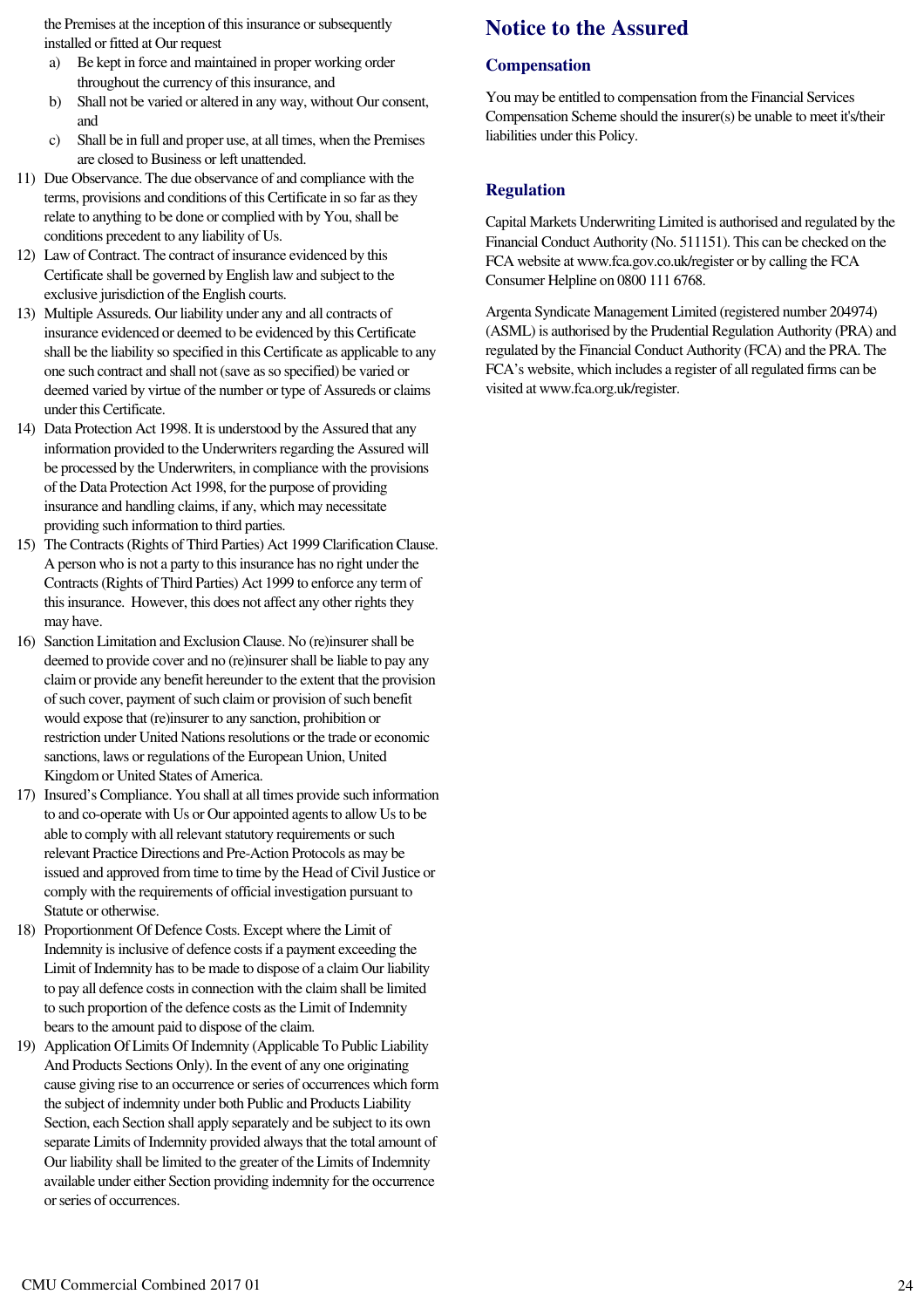### **Business Legal Cover**

This section is provided by Arc Legal Assistance Limited

### **LEGAL ADVICE LINE SERVICE**

Capital Markets Underwriting Business Legal Cover provides access to a 24 hour, 365 days a year legal advice line service.

You can use the service to seek legal advice on any legal problem that you have concerning your business, for example, employment queries, contract disputes or data protection or health & safety laws etc. The list is endless.

The advice line is staffed by qualified lawyers who will confirm the advice in writing if you wish.

### **EMPLOYMENT DISPUTES**

As a condition of the business legal cover, you must seek authorisation from the advice line before dismissing an employee or making any significant changes to the employee's terms and conditions of employment.

**If you fail to seek and/or follow the advice of the advice line, in the event that an employee makes a claim against you, you may not be covered under this insurance.** 

### **CLAIMS NOTIFICATION**

To notify us of a claim under the business legal cover, you should telephone the legal advice line. The advice line will discuss the problem with you and, if appropriate, arrange for a claim form to be sent to you. Claim forms are only available by contacting the advice line.

Nobody wants to become involved in legal action if it can be avoided. Most disputes can be resolved amicably if the right course of action is followed at an early stage. By contacting the advice line as soon as you are aware of a potential dispute and by following our advice, you will know what your legal position is and what course of action you should take next.

### **TO CONTACT THE LEGAL ADVICE LINE TELEPHONE**

### **Telephone 0344 770 1040**

### **AND QUOTE "Capital Markets Underwriting Business**  Legal Cover"

**You should notify us of any potential claim immediately. If you do not notify us within 180 days of you first becoming aware of a potential claim you will not be covered.** 

**This insurance only covers legal costs incurred by Irwin Mitchell Solicitors or their agents appointed by us until court or tribunal proceedings are issued.** 

#### **DEFINITIONS**

- **"Aggregate Limit of Liability"** shall mean the maximum amount payable under this Section of Cover in any one Period of Insurance. **The Aggregate Limit of Liability is £500,000.**
- **"Appointed Representative"** shall mean Irwin Mitchell Solicitors or their agents appointed to act for the Assured by Arc.
- **"Arc"** shall mean Arc Legal Assistance Limited who administers this insurance on behalf of Underwriters.
- **"Assured"** shall mean the person, persons, partnership, firm, company, body corporate, trust or association stated in the Schedule including all partners, Officers, Employees, trustees or committee members of such Assured but in that capacity only.
- In the event of the death or incapacity of the Assured who is an individual, the estate, heirs, legal representatives or assigns
- (as the case may be) of that Assured shall be entitled to receive indemnity or benefit under this Section of Cover as if it or they were that Assured.
- "Award" shall mean the award of compensation which the Assured must pay as a result of
	- i) Judgment in a claim under the Legislation in relation to Employment, or
	- ii) Judgment in a claim under section 22 or 23 of the Data Protection Act 1984 concerning the inaccuracy, loss, destruction or unauthorised disclosure of data, or
	- iii) The Assured's out-of-court settlement of a claim under (i) or (ii) above to which Underwriters have given their written consent

#### other than

- i) Anything due under the contract of Employment, or
- ii) Any payment made for or in recognition of redundancy, or
- iii) Any additional, protective or special award, or
- iv) Any compensatory award specified in a reinstatement or reengagement order or made by reason of the Assured's failure to provide written reasons for a dismissal, or
- v) Any interim relief or other interim payment.
- **"Business"** shall mean any business activity of the Assured specified in the Schedule and carried on in the Territory.
- **"Claim"** shall mean any claim made under this Section of Cover for any benefit provided by this insurance.
- **"Claim Limit of Liability"** shall mean the maximum amount payable under this Section of Cover arising from any one Event. **The Claim Limit of Liability is £100,000.**
- **"Computer"** shall mean any computer or other electronic data processing device, equipment or system, any hardware, software, programme, instruction, data or component utilised or intended to be utilised in or by any such item, or any actual or intended function of or process performed by any of them.
- **"Dispute"** shall mean any situation involving a disagreement with or action by someone in which the Assured's legal rights need to be protected by legal proceedings or accounting practice.
- **"Employee"** shall mean any individual who was or is or may become subject to a contract of service or apprenticeship with anyone named or identified in the Schedule as the Assured, or with any partner therein or trustee or committee member thereof.
- **"Employment"** shall mean any actual, alleged or attempted employment of the Employee in the course of the Business.
- **"Enforcement Notice"** shall mean an improvement notice or a prohibition notice within the respective meanings given by sections 21 and 22 of the Health and Safety at Work etc. Act 1974.
- **"Event"** shall mean any Dispute, accident or other event which produces a Claim or Claims.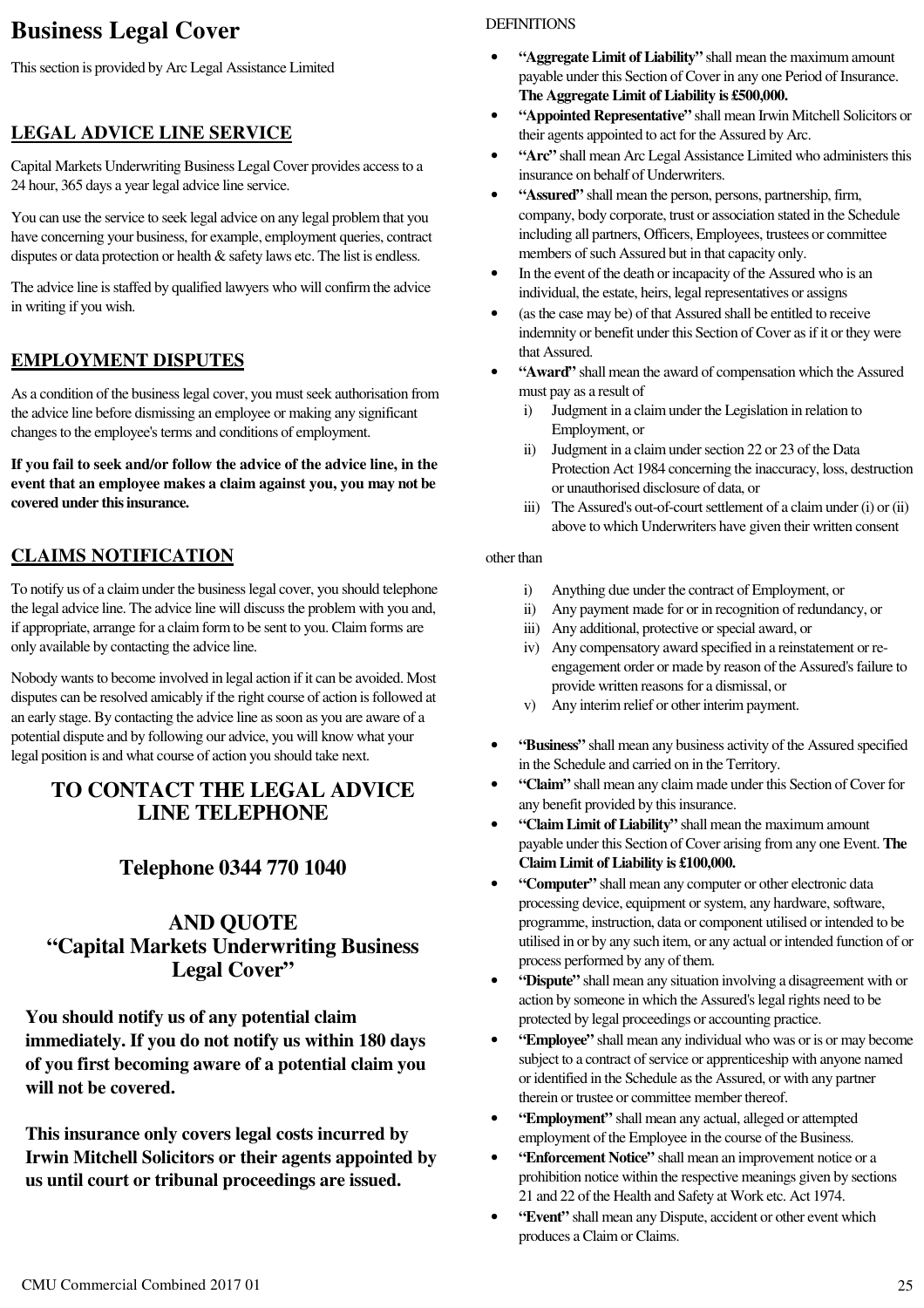- **"Insolvent"** shall mean that the Assured is unable to pay its debts when they are due, or its total assets are less than its total financial obligations and its financial affairs are under legal control.
- **"Legal Advice Service"** shall mean the legal advice service provided by Arc on behalf of Underwriters which may be contacted by telephoning **0344 770 1040.**
- **"Legal Expenses"** shall mean reasonable legal fees up to the hourly rate shown in the Arc fee scale ruling at the time the Adviser is instructed, costs and other expenses which are paid by Underwriters or properly charged by the Appointed Representative in relation to the Claim. Anything more than is allowed on the Standard Basis must be paid by the Assured.
- **"Legislation"** shall mean any statute, order, rule or regulation having the force of law in the Territory. Every reference in this Section of Cover to Legislation (whether or not specified) is deemed to mean that Legislation inclusive of any other Legislation by which it is supplemented, amended or re-enacted.
- **"Officer"** shall mean any director, officer, manager, partner or trustee of the Assured.
- **"Opponent's Costs"** shall mean the Assured's opponent's legal costs which it is liable to pay in a civil action.)
- "Period of Insurance" shall mean the period for which Underwriters have agreed to provide this insurance, as shown in the Schedule.
- "Right of Action" shall mean
	- Any need of the Assured to respond to a claim or legal proceedings made, brought, commenced or threatened against it, or
	- ii) Any right the Assured has to pursue legal action.
- "Standard Basis" shall mean the basis for charging costs
	- i) In England and Wales under Order 62, Rule 12 of the Rules of the Supreme Court 1965, or
	- ii) in Scotland under Chapter II (in Ordinary Proceedings) or Chapter IV (in Summary Cause Proceedings) of the Act of Sederunt (Fees of Solicitors in the Sheriff Court) (Amendment and Further Provisions) 1993
- **"Territory"** shall mean the United Kingdom, Channel Islands and the Isle of Man.
- **"Underwriter/s"** shall mean Inter Partner Assistance, The Quadrangle, 106-118 Station Road, Redhill, Surrey, RH1 1PR

### **INSURING CLAUSES**

(The heading of each clause is for ease of identification only)

Underwriters hereby agree to insure the Assured subject to the terms, limitations, exclusions and conditions of this Section of Cover as well as those general terms, limitations, exclusions and conditions contained within the certificate of insurance to which this Section of Cover attaches.

If the Assured makes a valid Claim under any of the insuring clauses and based on the Right of Action of which the Assured first becomes aware during the Period of Insurance, Underwriters will:

- i) At their expense do what is explained in each insuring clause,
- ii) Take, or defend or represent the Assured in, any reasonable legal proceedings (including making or defending an appeal) which are necessary because of any action under the operative insuring clauses. These legal proceedings must take place within the Territory,
- iii) Pay on behalf of the Assured its irrecoverable Legal Expenses and Opponent's Costs arising from any action under the insuring clauses,
- iv) Pay to the Assured who is an individual, compensation for his or her attendance as a witness (at the request of the Appointed Representative and necessary because of any action under the insuring clauses) or as a juror at any court, tribunal, arbitration or hearing. Such

compensation will be paid at the rate of up to £100 per witness/juror per day of attendance (or part thereof) and is limited in respect of any one Claim to a total of £5,000 for all such witnesses/jurors.

Each half or full day of such attendance shall be calculated on the following basis:

- a) The period of absence from work shall include the time taken to travel to and from the hearing
- b) The period of absence from work shall be calculated to the nearest half day, taking an eight hour to be a whole day for this purpose and the maximum period for which a Claim can be made in respect of any one day
- c) For full-time Employees, one whole days salary or wages equals 1/250th of the Employees annual salary or wages at the time of such attendance
- d) For the part-time Employees, the salary or wages for the period of absence from work shall bear the same proportion of their weekly salary or wages as the period of absence bears to their normal working week for the Assured.

### **1) EMPLOYMENT**

Underwriters will

- a) Represent or defend the Assured's civil rights in any Dispute it has with the Employee and arising from:
	- i) Employment, or
	- ii) Any actual or alleged breach of the Legislation in relation to Employment;
	- iii) Pay on the Assured's behalf any Award in favour of the Employee and arising from Employment.

### **2) HEALTH AND SAFETY**

Underwriters will represent or pursue the Assured's rights in appealing against any Enforcement Notice served on it in relation to the Business.

### **3) PROPERTY**

Underwriters will represent, pursue or defend the Assured's rights in owning, occupying or using any land or building for the purposes of the Business, other than in respect of any

- a) Review of any rent or service charge, or
- b) Land or building being let or otherwise made available by the Assured to any person, or
- c) Dispute between the Assured and any government department or statutory or local authority, or
- d) Dispute arising from mining or other subsidence, ground swell or heave, or
- e) Prosecution of the Assured.

### **4) TAXATION**

Underwriters will represent, pursue or defend the Assured's rights if any government department in the Territory

- a) Makes any official investigation into the Assured's liability to taxation on income, profits or gains of the Business, or
- b) Is in Dispute with the Assured concerning its liability to Value Added Tax or its responsibility to comply with or apply the Legislation concerning the assessment, collection or recovery of Value Added Tax

other than in respect of the Assured's prosecution or to the extent of anything done or to be done: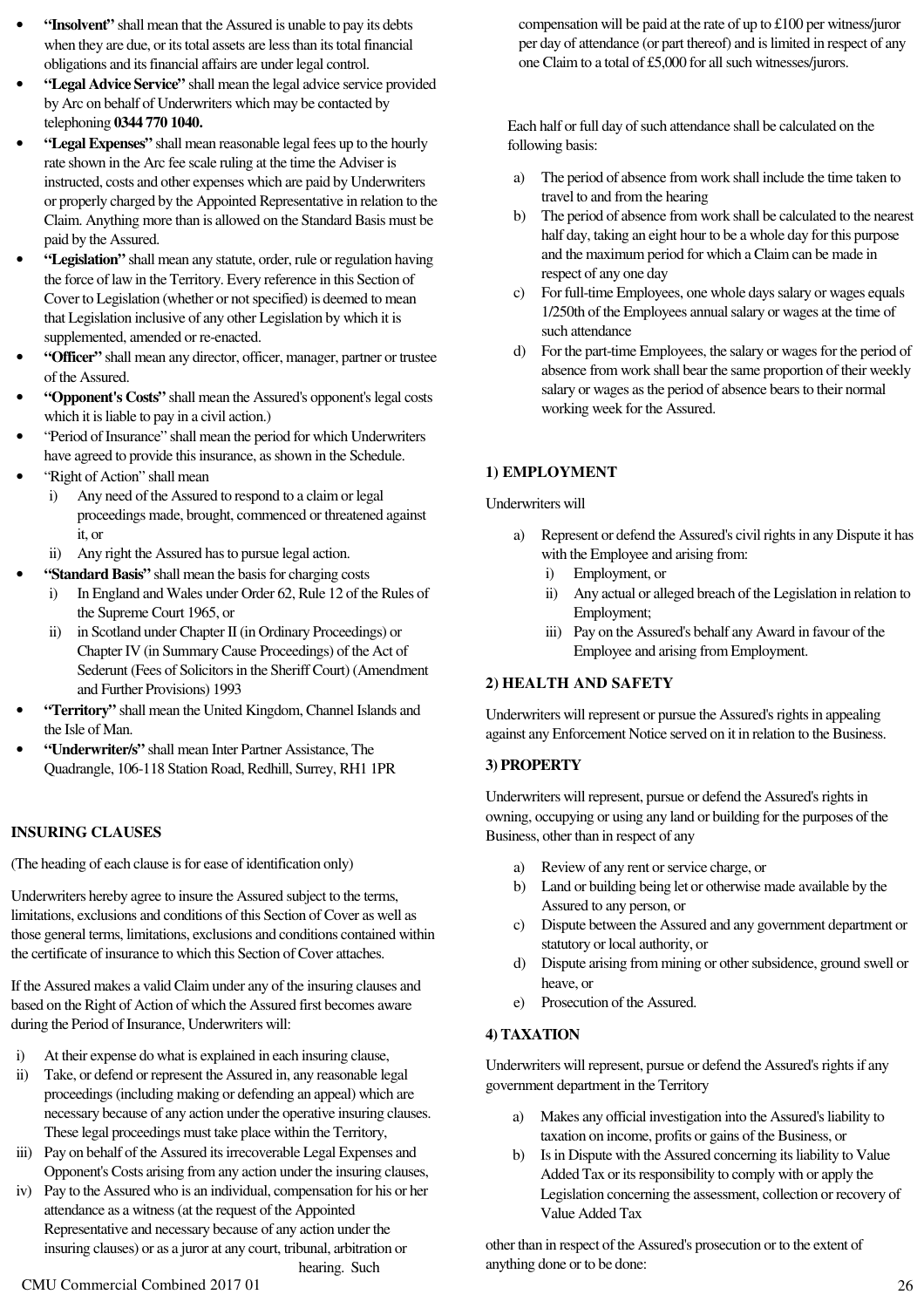- i) After any matter first becomes referred to or dealt with by any Special Office of the Inland Revenue, or the Investigation Division or Collection Investigation Unit of H.M. Customs and Excise, or
- ii) In an official investigation before the government department has first expressed its written dissatisfaction with the books and records the Assured is required to produce for in-depth examination, or
- iii) Before the commencement of Value Added Tax enforcement proceedings against the Assured, or
- iv) Only because of some earlier official investigation into the Assured's affairs or some earlier Value Added Tax enforcement proceedings against the Assured, or
- v) In preparing, challenging, appealing, or otherwise processing any tax computation, assessment, demand or payment which the Assured would necessarily deal with notwithstanding that official investigation or dispute.

#### **5) DATA PROTECTION**

#### Underwriters will

- a) Represent or pursue the Assured's rights in appealing (in accordance with Section 13 of the Data Protection Act 1984) against
	- i) Any refusal by the Registrar of Data Protection of an application, or
	- ii) Any notice served on the Assured

which is mentioned in that section and arises in relation to the Business;

- b) Represent or defend the Assured's rights in any Dispute to which it is a party and arising from any actual or alleged breach of the Data Protection Act 1984 in relation to the Business, other than in respect of the Assured's prosecution,
- c) Pay on the Assured's behalf any Award made in respect of the Dispute referred to in (b) above.

#### **6) STATUTORY LICENCE**

Underwriters will represent or pursue the Assured's rights in appealing (in accordance with the applicable Legislation) against any refusal, nonrenewal, revocation, suspension, or compulsory amendment of any licence, permit or other authorisation necessarily issued to the Assured for any purpose of the Business by any person acting in the exercise of a statutory power or duty, other than in respect of any

- Such authorisation required to be held by the individual present in or on any means of transport in order to drive it or otherwise control its movement, or
- b) Enforcement Notice, or
- c) Matters governed by the Data Protection Act 1984, or
- d) inquiry or hearing concerning the Assured's actual or alleged professional duty, or any appeal or judicial review arising from such an inquiry or hearing, or
- e) Prosecution of the Assured.
- f) Of the following trades:
	- i) Gaming, Gambling and Nightclubs
	- ii) Gentlemen's Clubs and other venues providing entertainment in the form of Lap Dancing, Table Dancing, Pole Dancing and/or where striptease and/or erotic dance is regularly performed.
	- iii) Fairgrounds and Amusement Arcades

#### **7) PROSECUTION**

Underwriters will represent or defend the Assured's rights if it is prosecuted in a court of criminal jurisdiction, other than because of

a) The ownership, possession or use of any vehicle, aircraft, hovercraft or watercraft, or

- b) Seepage, pollution or contamination of any kind
- c) A prosecution under the Health & Safety at Work etc. Act 1974.

#### **8) PERSONAL INJURY**

Underwriters will pursue the rights of an, Officer of the Assured to compensation following their death or personal injury caused by another person or organisation during the normal course of the Director or Officer's employment by the Assured, other than because of an accident or incident caused by, or the responsibility of the Assured.

#### **EXCLUSIONS**

(The heading of each clause is for ease of identification only)

Underwriters shall not be liable in respect of:

#### **(a) OTHER INSURANCE**

Anything for which indemnity is (or would be but for this insurance) available from any other source.

#### **(b) DISHONEST, FRAUDULENT OR MALICIOUS CONDUCT**

The Assured's defence in any Claim or legal proceedings arising from its actual or alleged dishonesty, fraud or malicious conduct, unless legal proceedings are brought against the Assured but are dismissed, successfully defended or find that the Assured did nothing dishonest, fraudulent or malicious.

#### **(c) DISPUTES BETWEEN ASSURED'S**

Any Claim arising from a Dispute between any two or more Assured's in relation to their common partnership, trust or committee.

#### **(d) BODILY INJURY/PROPERTY DAMAGE AND PROFESSIONAL SERVICES**

The Assured's defence in any civil claim or legal proceedings brought in respect of its actual or alleged legal liability for

- 1) Loss, destruction or loss of use of or damage to any property, or
- 2) Death of or bodily injury to any person, or
- 3) Breach of any duty owed by the Assured in providing any professional service or (other than as the Officer) as a director or officer of any company.

#### **(e) DISPUTE OVER INSURANCE**

Any Dispute about this insurance, or between the Assured and Arc or Underwriters or any other insurer about the way in which any insurance claim should be settled or the amount of the settlement.

#### **(f) LIBEL, SLANDER AND INTELLECTUAL PROPERTY RIGHTS**

Any Claim arising from actual or alleged defamation, malicious falsehood or infringement of any intellectual property rights.

#### **(g) DAMAGES, FINES AND PENALTIES**

Any damages (other than the Award), fine or penalty.

#### **(h) LEGAL EXPENSES**

Legal Expenses to which Underwriters have not agreed in writing or are incurred by a lawyer or other professional adviser not appointed by Arc.

#### **(I) CIRCUMSTANCES KNOWN AT INCEPTION**

Any Claim based on the Right of Action (or any circumstance which might lead to the Right of Action) of which the Assured was or should have been first aware outside the Period of Insurance.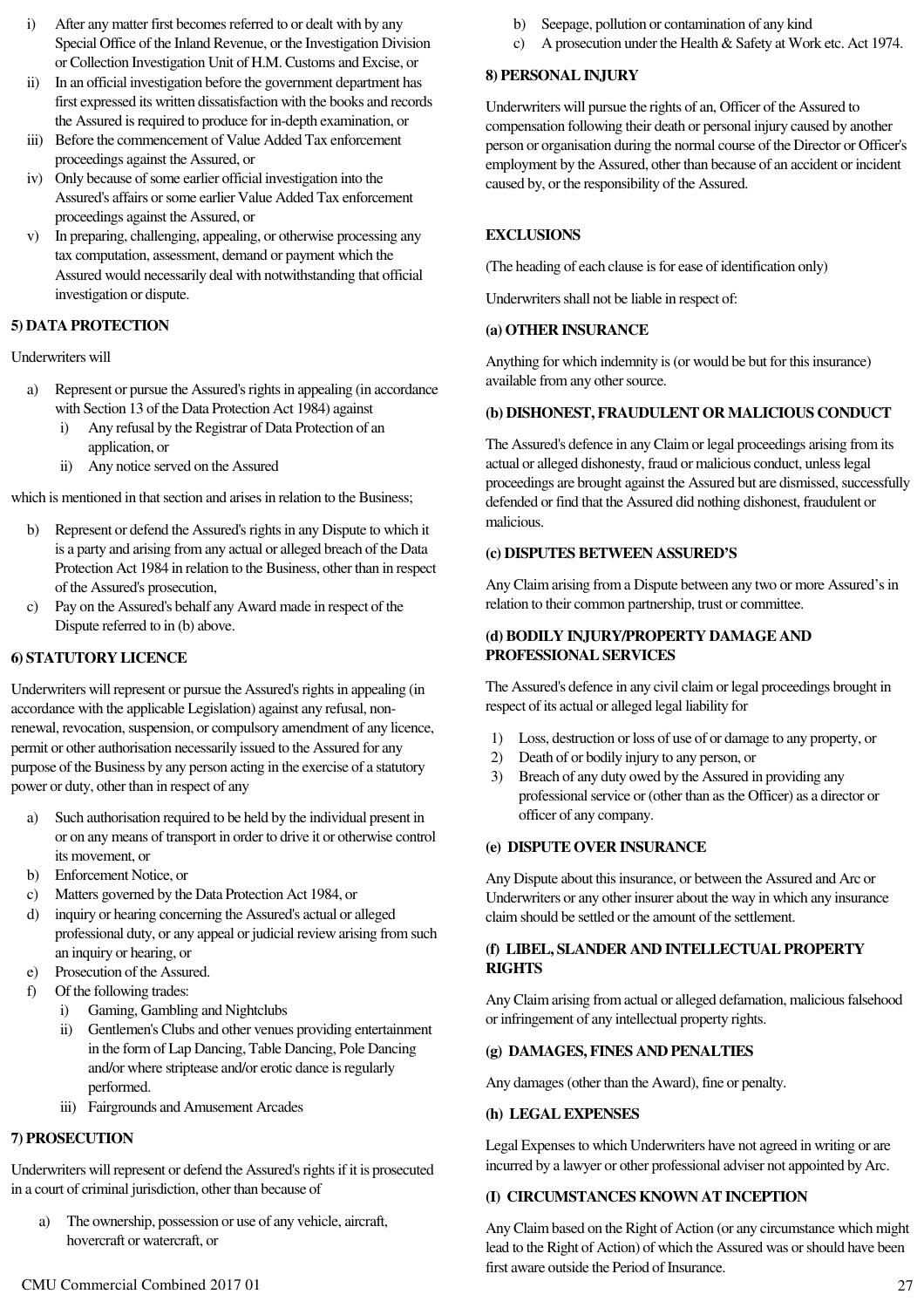#### **(j) "YEAR 2000"**

Any consequence of any failure of the Computer (by whomsoever owned or operated) to recognise or respond to, correctly and effectively, any particular date or period of time (continuous or otherwise).

#### **(k) RADIOACTIVE CONTAMINATION OR EXPLOSIVE NUCLEAR ASSEMBLIES**

Any Claim brought about by or contributed to by or consequent upon

- i) Loss or destruction of or damage to any property whatsoever or any loss or expense whatsoever resulting or arising therefrom or any consequential loss
- ii) Any legal liability of whatsoever nature

directly or indirectly caused by or contributed to by or arising from

- i) Ionising radiations or contamination by radioactivity from any nuclear fuel or from any nuclear waste from the combustion of nuclear fuel
- ii) The radioactive toxic explosive or other hazardous properties of any explosive nuclear assembly or nuclear component thereof

#### **(l) REASONABLE CARE**

Any consequence of the Assured's failure in relation to the Business to

- i) Enter into and reply to correspondence with reasonable care and promptness, or
- ii) Keep and retain all necessary books, records and accounts with reasonable care and in an appropriate manner, or
- iii) Prepare and issue or submit all notices, accounts and returns in the manner and within the period required by the Legislation.

#### **(m) WRONGFUL ACTS**

Any Claim arising from something the Assured did, knowing it to be wrongful or ignoring that possibility.

#### **(n) APPOINTMENT OF SOLICITOR**

Arc will appoint Irwin Mitchell Solicitors or their agents as the Legal Representative to act for the Assured. Legal Expenses incurred by a legal adviser other than the Legal Representative are not covered under this insurance until court or tribunal proceedings are issued.

#### **CONDITIONS**

(The heading of each condition is for ease of identification only)

#### **1. CLAIMS CONDITIONS**

a) It is a condition precedent to Underwriters' liability to meet the Claim that the Assured

- i) Shall notify any potential claims immediately to Underwriters or certainly within 180 days of the Assured first becoming aware of any Event or Right of Action which may give rise to a claim
- ii) Gives Underwriters, as soon as possible, all the information, documents and assistance they need to deal with that Claim,
- iii) Gives Underwriters its reasons if it wishes to appeal
- iv) seeks and follows the advice of the Legal Advice Service before the Assured takes any action for the purpose of:
	- a) Dismissing the Employee for any reason, or
- b) Making any intended significant variation in the Employee's terms and conditions of Employment,
- v) Forwards to Underwriters, immediately upon receipt, every form IT1, IT2 and IT3 issued by the Employment Tribunal to the Assured.
- b) The Assured must
	- i) Try to limit the effect of anything which may lead to a Claim,
	- ii) Try to limit any loss and costs which it may wish to recover and any Legal Expenses arising from any Claim it makes,
	- iii) Notify Underwriters as soon as it receives any offer to settle a Dispute or action, or any offer of a payment into court. Underwriters may stop supporting the Claim if the Assured makes, accepts or rejects any such offer without Underwriters' agreement. If the Assured does accept any such offer and this limits the Legal Expenses Underwriters are able to recover or makes the Assured liable for Opponent's Costs, Underwriters may refuse to pay the irrecoverable Legal Expenses and Opponent's Costs which arise,
	- iv) Give Underwriters written details of everything they ask for.

c)

- i) Underwriters must have accepted the Claim in writing before they can deal with it.
- ii) Underwriters will accept the Claim when they are satisfied that a) They have all the information that they need, and
	- b) The Assured can identify any person with whom it is in Dispute, and it is reasonable for the Assured to pursue or defend its legal rights taking into account a reasonable estimate of the Assured's total Legal Expenses and the Assured will probably achieve a worthwhile result.
- iii) Underwriters may withdraw their acceptance of the Claim and stop providing benefit for it if
	- a) The Assured no longer has both a reasonable case and a reasonable chance of a worthwhile result, or
	- b) The Assured acts wrongly or unreasonably in dealing with anything to do with the Claim, or
	- c) The Appointed Representative stops dealing with them Claim for any reason, or
	- d) The Assured becomes Insolvent and is unlikely to receive and keep any worthwhile personal benefit by continuing with its action, even if it is successful.

If Underwriters do withdraw acceptance, they will still pay for all benefits the Assured was entitled to get up to that time.

- iv) If the Assured withdraws its Claim or stops or discontinues its action without Underwriters' agreement, it must pay all Legal Expenses and Opponent's Costs which arise before it withdraws, stops or discontinues
- d) When Underwriters are considering whether to accept the Claim or to withdraw from it, or the cost or value of any benefit, they will take into account the opinion of the Appointed Representative. If the Assured disagrees with Underwriters' decision, it may then agree with Underwriters to use arbitration.

In all cases Underwriters will advise the Assured in writing of their decision on the Claim.

e)

- i) Underwriters shall appoint a lawyer or other suitably qualified person working for them to represent, pursue or defend the Assureds rights.
- ii) The Assured must give the Appointed Representative full details of the Event and the Claim and any other information the Assured is asked for. The Assured must make sure that the Appointed Representative keeps Underwriters fully up to date with the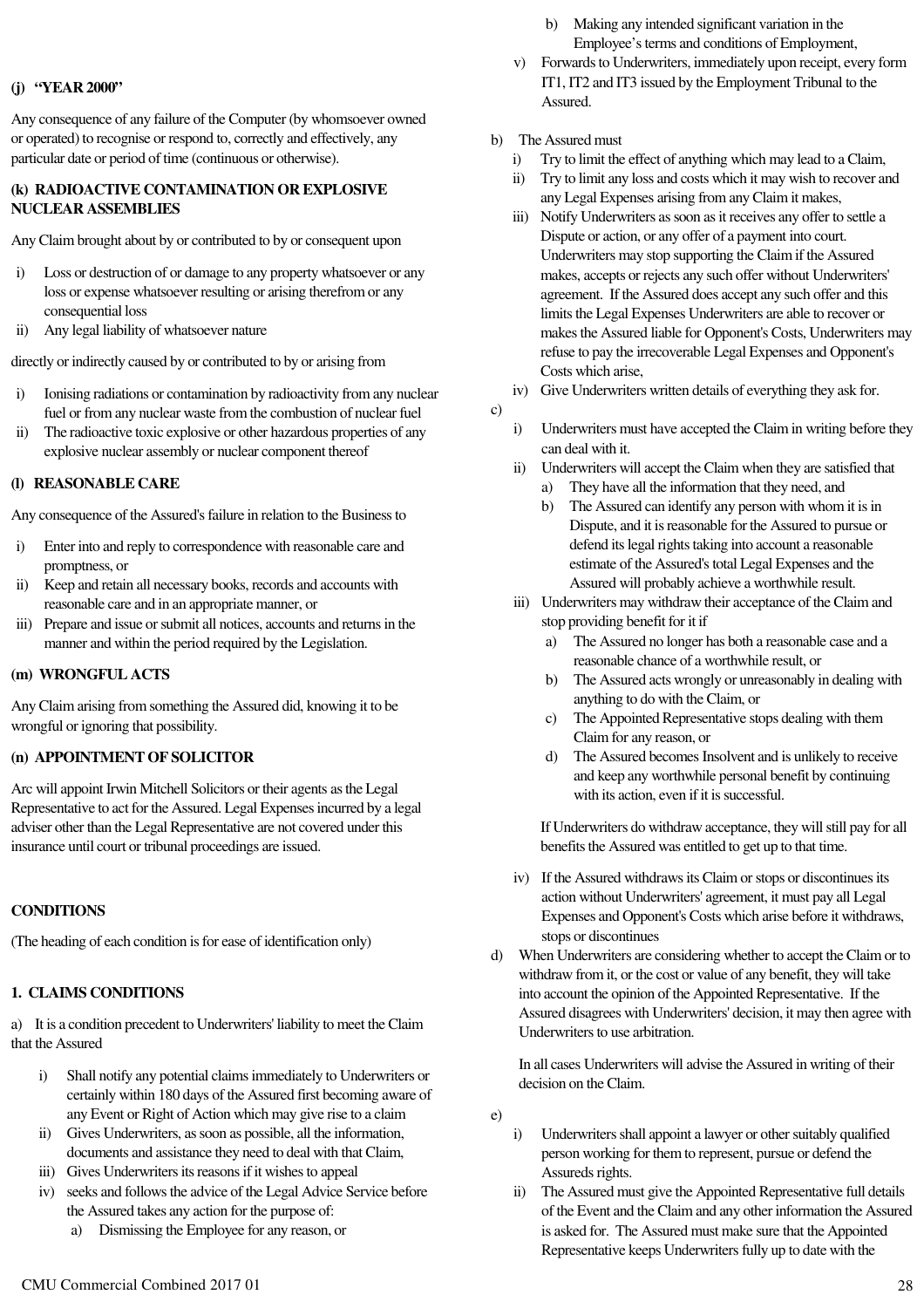progress of the action and lets Underwriters see the papers if they request them.

- iii) Unless the Assured has Underwriters' written permission, it must not make any arrangement with the Appointed Representative about the Legal Expenses.
- iv) The Assured must give Underwriters all the Appointed Representative's bills as soon as it receives them. If Underwriters request it, the Assured must confirm that any bill for Legal Expenses is correct, or instruct the Appointed Representative to have that bill and any demand for Opponent's Costs officially confirmed as being charged on the Standard Basis.

#### **2. FRAUDULENT CLAIMS**

If a Claim is false or fraudulent in any way, this Section of Cover shall (unless Underwriters otherwise agree) be void and the Assured will not be entitled to any benefit under this Section of Cover for that Claim or for any other Claim.

#### **3. MULTIPLE ASSURED'S**

Underwriters' liability under any and all contracts of insurance evidenced or deemed to be evidenced by this Section of Cover shall be the liability so specified in this Section of Cover as applicable to any one such contract and shall not (except as so specified) be varied or deemed varied because of the number or type of Assured's or Claims under this Section of Cover.

#### **4. RECOVERIES**

The Assured must do everything possible to recover all Legal Expenses and any payment made by Underwriters to the Assured for his or her attendance as a witness at any court, tribunal, arbitration or hearing. Any recoveries will be applied in the following sequence

- a) any Legal Expenses and Opponent's Costs incurred by the Assured over and above the relevant Limit of Liability which would otherwise have fallen within the terms and conditions of this Section of Cover,
- b) The total Legal Expenses, Opponent's Costs and any payment for the attendance as a witness paid by Underwriters;

The total amount recovered is to be applied, as far as it will go, to items a) and b) in that order, and the Assured and Underwriters are to make whatever settlement is necessary between them to reflect this.

#### **5. NOTICE**

Notice under this Section of Cover shall be deemed duly given:

- a) To Underwriters if made in writing to Arc Legal Assistance Limited at PO Box 8921, Colchester, CO4 5YD
- b) To the Assured if sent by post to the last known address of that Assured.

#### **6. CANCELLATION**

Underwriters can cancel this insurance by giving at least 30 days written notice to the Assured.

#### **7. ARBITRATION**

If there is a dispute between the Assured and the Underwriters, the matter may be referred to an arbitrator who the Assured and the Underwriters agree to. If the Assured and the Underwriters cannot agree on an arbitrator, one will be chosen by the President of the Law Society or by the Bar Council.

All costs of the arbitration will be paid by the person the arbitrator's decision goes against. If the decision is not clearly made against either the Assured and the Underwriters, the arbitrator will decide how the Assured and the Underwriters will share the costs. This policy does not cover the arbitration

#### costs.

If arbitration is used, it does not affect the Assured's right to take legal action or any other remedy.

#### **8. LAW OF CONTRACT**

The contract for this insurance is governed by English law and is subject to the exclusive jurisdiction of the English courts.

#### **9. LANGUAGE**

The language for contractual terms and obligations will be English.

#### **DATA PROTECTION ACT**

The details of the Assured, the Assured's insurance cover and claims will be held by Arc and or the Underwriters for underwriting, processing, claims handling and fraud prevention subject to the provisions of the Data Protection Act 1998

#### **CUSTOMER CARE**

Our aim is to get it right, first time, every time. If We make a mistake, We will try to put it right promptly. If You are unhappy with the service that has been provided, You should contact Us at the address below. We will always confirm to You, within five working days, that We have received Your complaint. Within four weeks You will receive either a final response or an explanation of why the complaint is not yet resolved plus an indication of when a final response will be provided. Within eight weeks You will receive a final response or, if this is not possible, a reason for the delay plus an indication of when a final response will be provided. After eight weeks, if You are not satisfied with the delay You may refer Your complaint to the Financial Ombudsman Service. You can also refer to the Financial Ombudsman Service if You cannot settle Your complaint with Us or before We have investigated the complaint if both parties agree. Further information about the service and eligibility is available at http://www.financial-ombudsman.org.uk.

#### **Our contact details are:**

Arc Legal Assistance Ltd PO Box 8921 Colchester CO4 5YD Tel 0120 661 5000 Email customerservice@arclegal.co.uk

#### **The Financial Ombudsman Service contact details are:**

Financial Ombudsman Service Exchange Tower London E14 9SR Tel 0800 023 4567 Email complaint.info@financial-ombudsman.org.uk

#### **COMPENSATION**

We are covered by the Financial Services Compensation Scheme. You may be entitled to compensation from the scheme if We or the Underwriters are unable to meet their obligations, Your entitlement to compensation will depend on the circumstances of the claim. Further information about